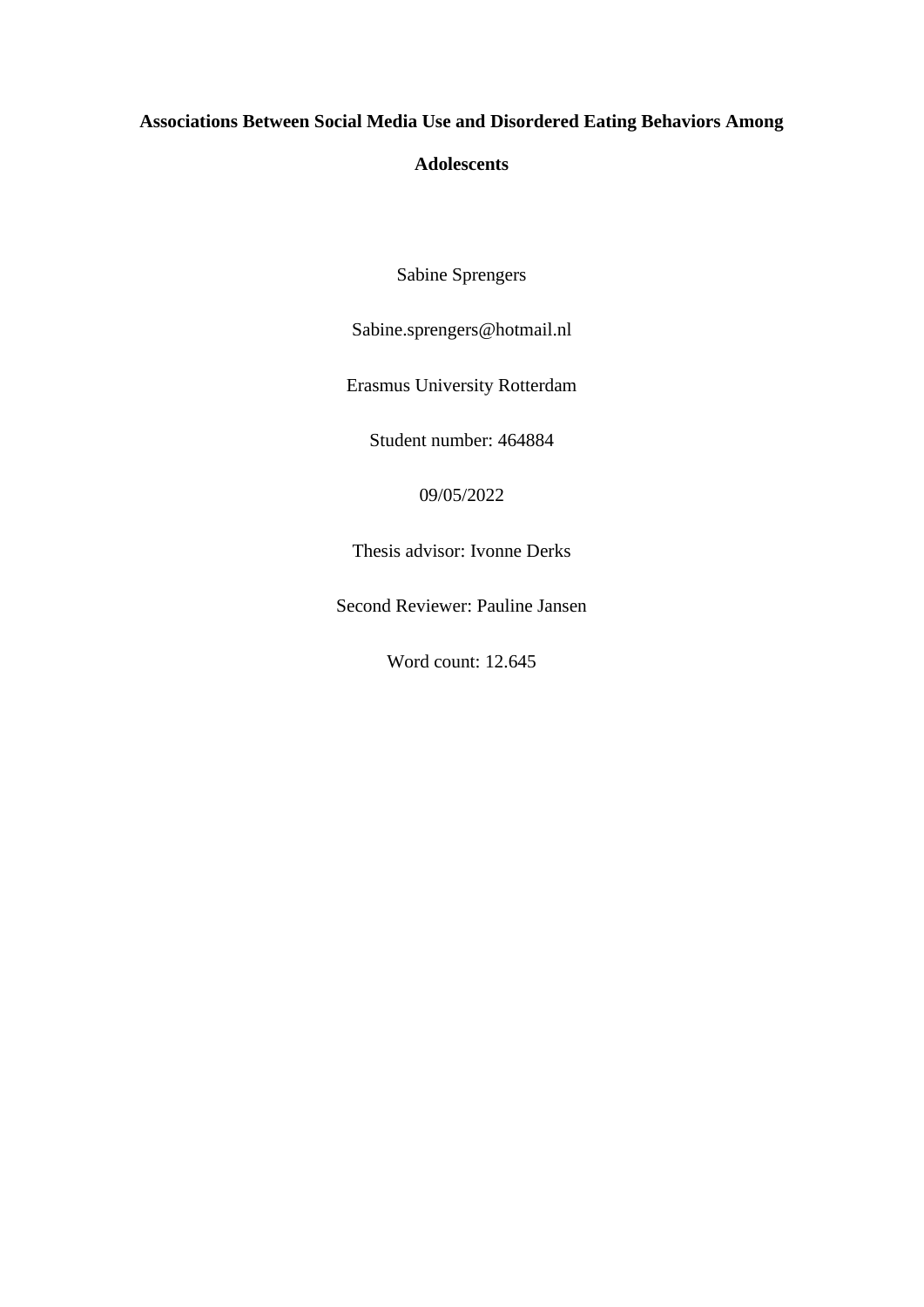#### **Abstract**

Social media use often increases during adolescence, and facilitates social comparison practices, which can increase the risk for the development of disordered eating behaviors. Adolescence is a vulnerable period for the development of eating disorders such as Bulimia Nervosa and Binge Eating Disorder. Early recognition of subclinical symptoms in adolescents is of great importance in the prevention of a clinical diagnosis. This study aims to investigate associations between social media use and the presence of four subclinical disordered eating behaviors: 1) emotional eating, 2) uncontrolled eating, 3) compensatory behaviors, and 4) binge eating symptoms. A sample consisting of 1729 adolescents aged between 12 and 16 years old (*Mage* = 13.81) from the Generation R cohort study based in Rotterdam was used to examine these associations. Results showed positive associations between increased social media use and emotional eating, uncontrolled eating and compensatory behaviors. Gender was a significant moderator only in the association between social media use and subclinical binge eating symptoms. Girls showed an increase in binge eating after increased social media use, while boys showed a decrease. This study showed that social media use does not only lead to an increase in earlier researched eating behaviors characterizing Anorexia Nervosa, but also in disordered eating behaviors characterizing Bulimia Nervosa and Binge Eating Disorder. The results also added to previous research by showing the associations to exist not only for girls, but for boys as well.

#### *Keywords: Bulimia Nervosa, Binge Eating Disorder, social media use*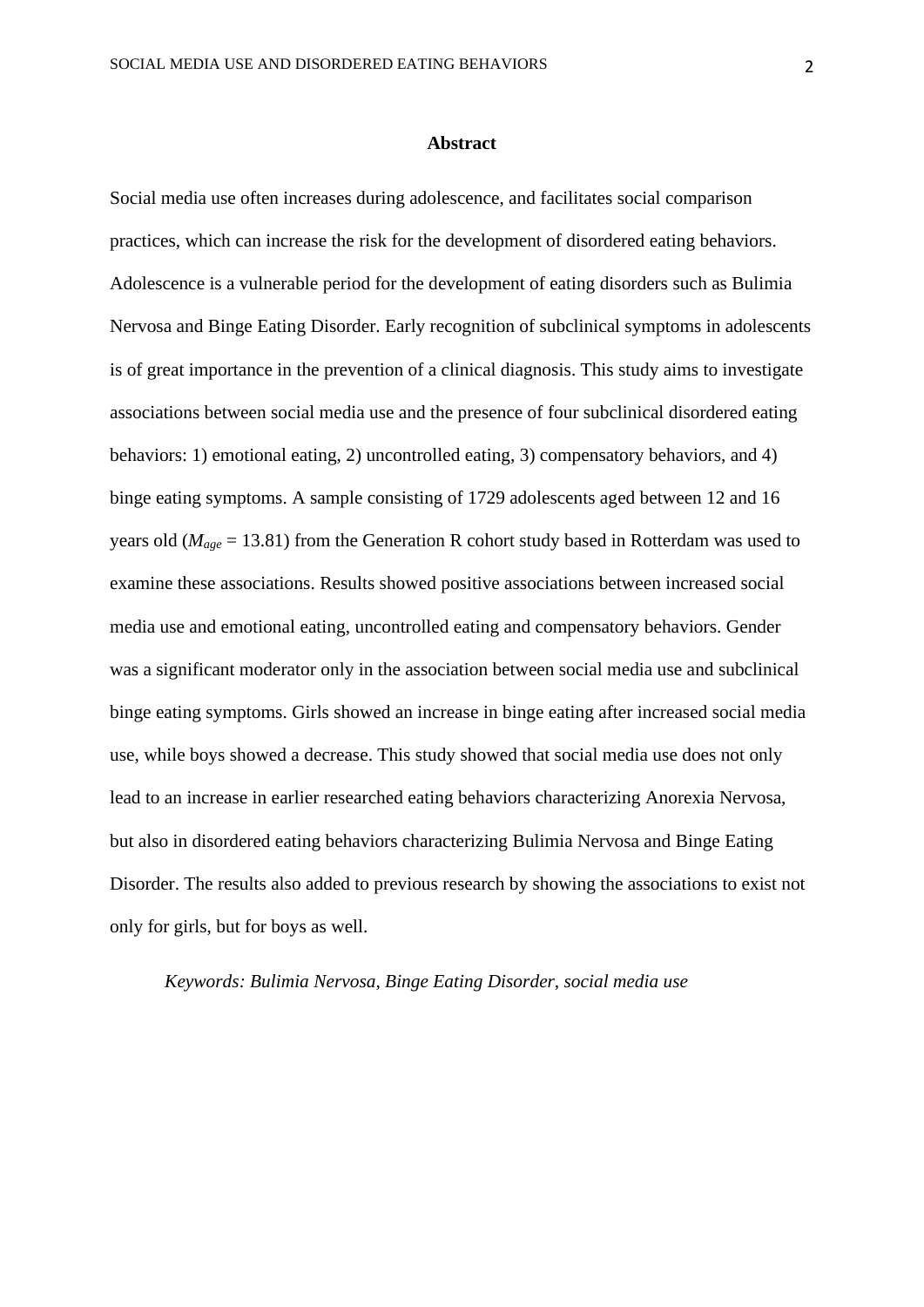# Associations Between Social Media Use and Disordered Eating Behaviors Among Adolescents

Eating disorders are psychological disorders with severe somatic consequences, such as dangerous weight loss, obesity, high blood pressure and heart rhythm disorders (GGZ Standaarden, 2020). Eating disorders are considered the most lethal of all mental illnesses (Saunders & Eaton, 2018). There are different types of eating disorders, depending on the kind of disordered eating behavior a patient displays. The two most common eating disorders are Bulimia Nervosa (BN) and Binge Eating Disorder (BED) (American Psychiatric Association, 2013). In their lifetime, 1-2% of all women receive a clinical BN diagnosis. For BED, the prevalence is higher, namely 1-4% (GGZ Standaarden, 2020). While there are no notable gender differences in BED prevalence, with 1-3% of men receiving this diagnosis in their lifetime, BN is much less common in men, with a prevalence of 0.1-0.5% (GGZ Standaarden, 2020).

According to the DSM-V, BN is an eating disorder characterized by binge eating episodes, during which an individual consumes an amount of food that is larger than what most people would eat during a short period of time. During this episode, they experience feelings of loss of control over eating and they feel guilty and ashamed afterwards. They consequently feel a need to dispose of the food they ate to prevent weight gain. To achieve this, these individuals display compensatory behaviors, such as self-induced vomiting, taking laxatives or diuretics, fasting or exercising excessively. Their weight often fluctuates because of these binge episodes and following compensatory behaviors, and weight and body shape take on a central role in their self-image (American Psychiatric Association, 2013).

BED is characterized by the same binge eating episodes that characterize BN, where an individual loses control over their eating, eats faster, and does not stop eating when they feel satiated. Individuals with BED prefer to eat alone, because they feel ashamed of their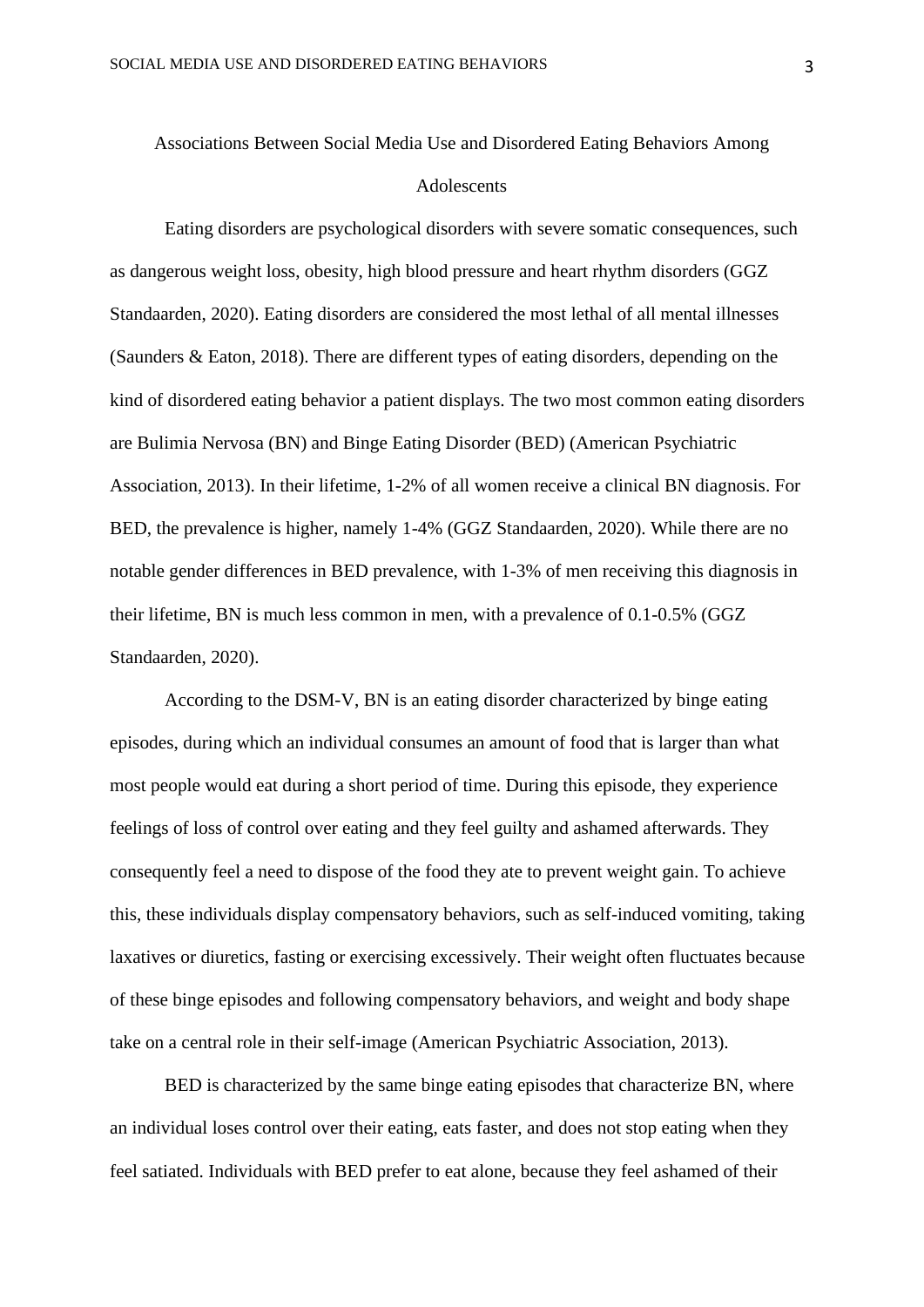eating behavior. Similar to BN, individuals feel guilty after such an episode, but in contrast, they do not display compensatory behaviors The combination of weight gain and the negative feelings accompanying the binge episodes leads to an overall increase in negative affect (American Psychiatric Association, 2013).

Both of these eating disorders know severe consequences if not dealt with in time (Keski-Rahkonen & Mustelin, 2016). BN can lead to the stomach stretching out due to the binge episodes, the esophagus can become damaged from self-induced vomiting, and an individual can develop a chronic shortage of vitamins and minerals (Keski-Rahkonen & Mustelin, 2016). BED can also lead to the stomach stretching out, and individuals often develop obesity, which can have damaging consequences in itself. For example, obesity can result in breathing problems and heart and vascular diseases (Keski-Rahkonen & Mustelin, 2016).

Besides physical consequences, BN and BED can have a large impact on an individual's social life and mental state. Patients often do not want to eat when other people are present because they feel ashamed or are afraid of losing control in front of others (Keski-Rahkonen & Mustelin, 2016). Obesity can also impact your ability to exercise or participate in social gatherings. Clinical patients display a multitude of comorbid symptoms, such as depression, obsessive-compulsive symptoms, paranoia, psychoticism and even symptoms of borderline personality disorder (Bunnell et al., 1990; Keski-Rahkonen & Mustelin, 2016).

The symptoms named above are all clinical symptoms that are needed in order to receive a clinical diagnosis, but more common are subclinical symptoms. Subclinical symptoms of eating disorders mostly present themselves as clinical symptoms, only not displayed frequently or severely enough to meet the criteria for clinical diagnosis and treatment. If subclinical symptoms are not noticed and treated in time, they can evolve into much more serious issues and turn into clinical eating disorders. Getting treated for clinical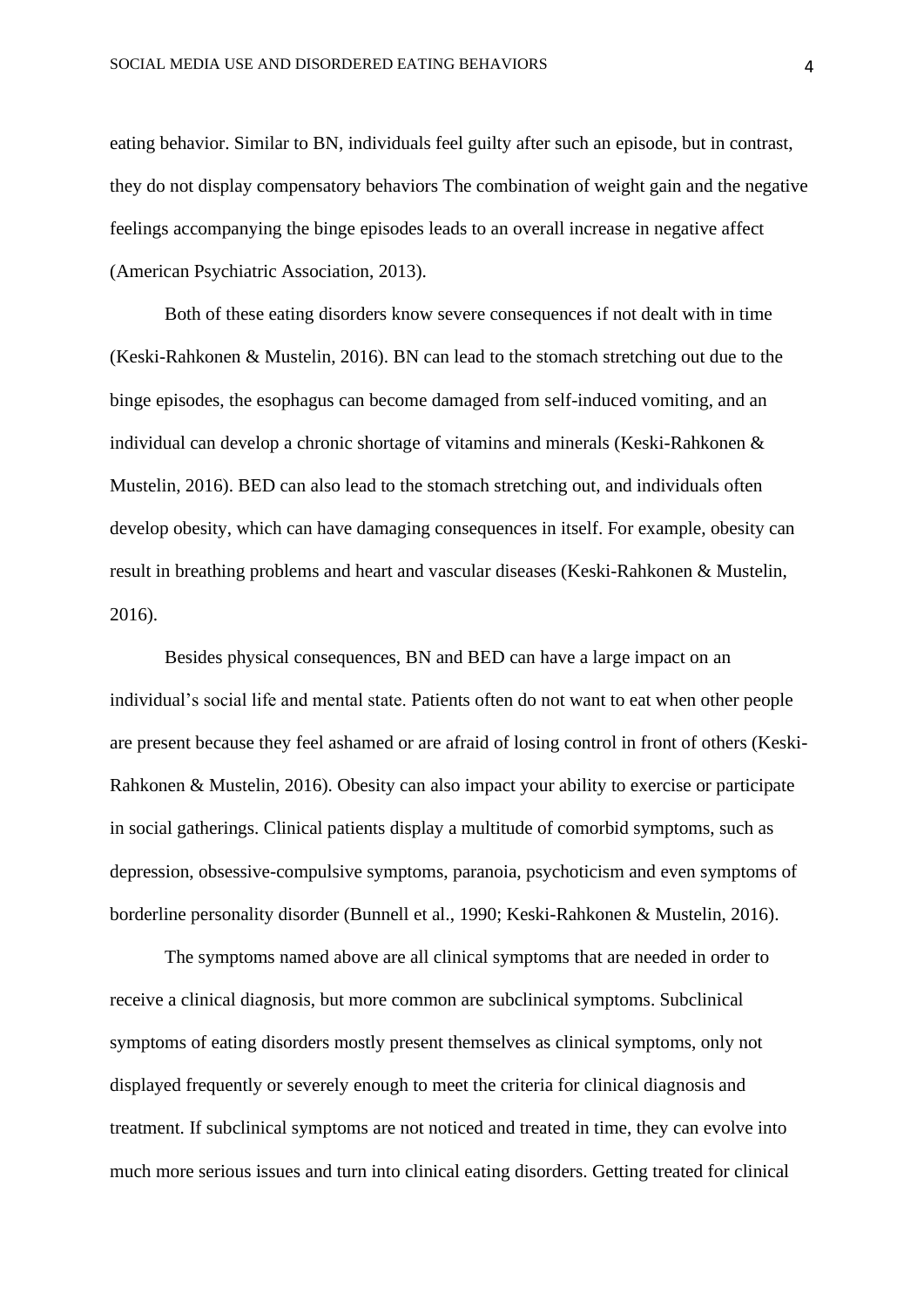disorders is a longer and more difficult process than receiving help for subclinical symptoms (Bunnell et al., 1990). For this reason, early detection of subclinical symptoms of eating disorders is of great importance, seeing as young people engaging in these practices may develop more serious disorders later in life.

Subclinical symptoms of BN and BED are most prevalent in adolescence (Holt & Ricciardelli, 2002). Individuals with symptoms that do not meet full clinical criteria are often younger than clinical patients, suggesting that subclinical symptoms can emerge at a young age and evolve into clinical diagnosis (Holt & Ricciardelli, 2002). Previous research suggests that risk factors for developing eating disorder symptomatology escalate during early adolescence, identifying age 14 as a key developmental timepoint to intervene (Rohde et al., 2015).

Given the increased pressure on physical appearance during adolescence, which has only increased since the emergence of social media, this is a vulnerable period for experiencing body dissatisfaction (Rohde et al., 2015). The impulsive nature of adolescents makes them more vulnerable for behaving in response to this dissatisfaction, which can lead to unhealthy ways of weight loss (Rohde et al., 2015). During adolescence, the boundaries between clinical eating pathology and normal dietary practices and beliefs are often unclear and can easily be confused with each other (Holt & Ricciardelli, 2002). Many studies have found strong associations between body dissatisfaction and the development of disordered eating behaviors such as restrictive eating or purging in adolescence (Holt & Ricciardelli, 2002).

In the current study, the focus will be on subclinical disordered eating behaviors. For prevention of clinical eating disorders to be most effective and harmful physical and psychological consequences to be prevented, knowledge about subclinical eating behaviors should increase, given that these precede clinical diagnosis. Specifically, this study will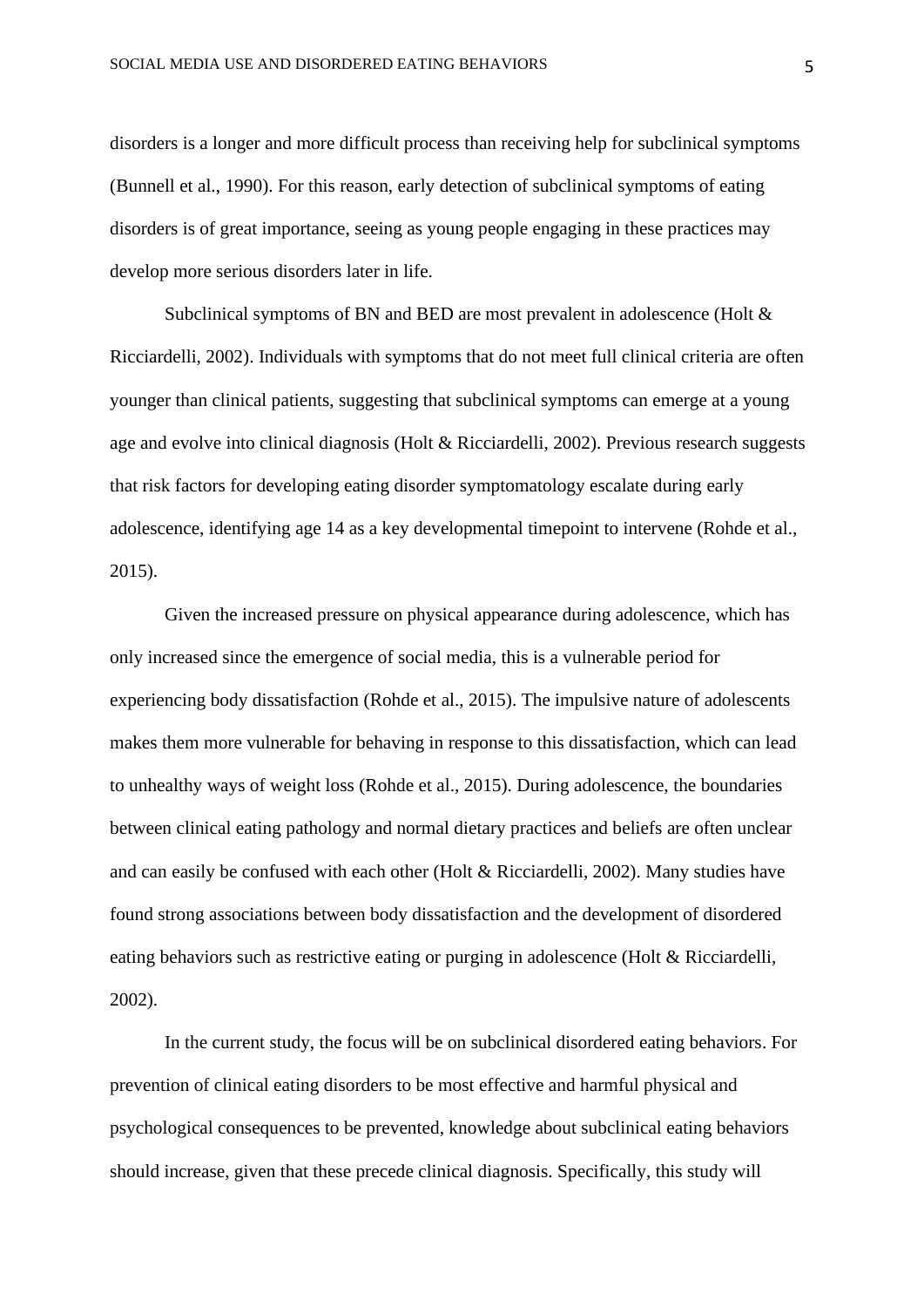examine eating behaviors characteristic of BN and BED, which include emotional eating, uncontrolled eating, subclinical binge eating symptoms, and compensatory behaviors.

Emotional eating can be defined as 'the tendency to overeat in response to negative emotions such as anxiety or irritability' (Adriaanse et al., 2010). The concept of emotional eating is derived from psychosomatic theory, stating that emotional eaters are unable to differentiate hunger from the physiological state accompanying negative emotions. Whereas normally negative emotions would result in loss of appetite, since emotions induce physiological changes similar to that of satiety, emotional eaters respond to negative emotions by eating (Adriaanse et al., 2010). Uncontrolled eating refers to 'a tendency to overeat, accompanied by a feeling of being out of control' (Anglé et al., 2009). Subclinical binge eating can be seen as a broader definition of binge eating disorder, where participants display binge eating symptoms, but do not meet the frequency criteria (Touchette et al., 2011). As mentioned before, compensatory behaviors are displayed in BN, often after a binge eating episode or consumption of a large meal. Compensatory behaviors can include a multitude of symptoms, such as self-induced vomiting, fasting, taking diuretics or laxatives, and exercising excessively (Lydecker et al., 2017). This study will research associations between these subclinical disordered eating behaviors and social media use during adolescence.

#### **Social Comparison Theory**

As mentioned before, adolescence is a vulnerable period for the development of disordered eating behaviors (Rohde et al., 2015). A method by which adolescents decide what their ideal appearance and weight status would be, is by comparing themselves to others. The female body ideal oftentimes consists of being thin and having long hair, while boys are tall and muscular (Grogan, 2016). Indeed, a study supported this idea and stated that a similar number of boys and girls are dissatisfied with their bodies, and it may manifest differently for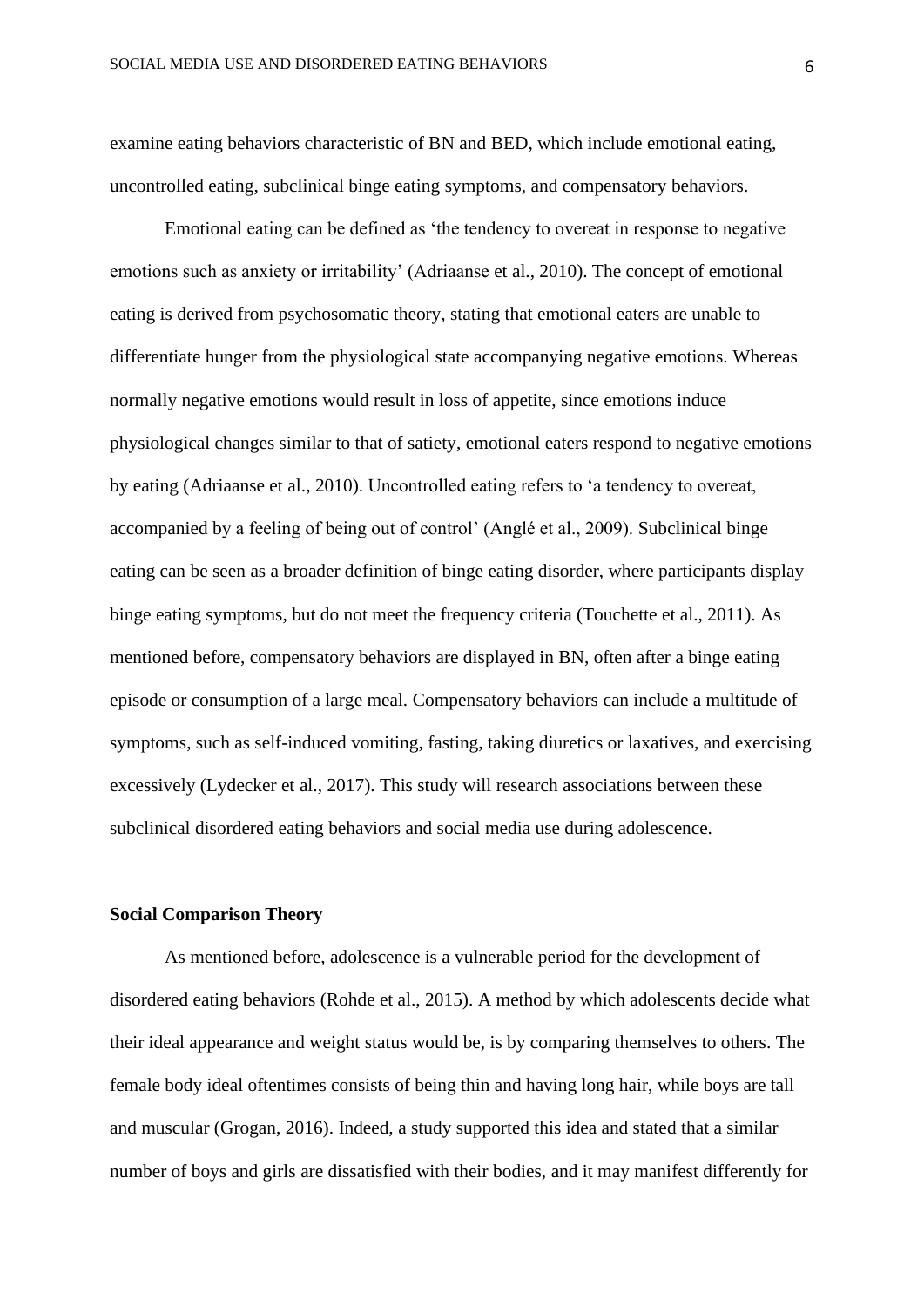each gender (Holt & Ricciardelli, 2002). Not only in real life, but also while watching movies and television series, adolescents are confronted with these stereotypes. Because these stereotypes are everywhere, this ideal becomes internalized and a goal to work towards (Jones, 2001).

The process of comparing oneself to others is called social comparison. Leon Festinger first described the social comparison theory in 1954, in which he described social comparison as 'evaluating our own abilities or characteristics by comparing them to those of others' (Festinger, 1954). There are two methods of social comparison, namely downward and upward. Downward social comparison occurs when an individual compares him- or herself to someone relatively worse or less than themselves on a certain domain, which often leads to an increase in self-esteem and positive affect (Festinger, 1954). The other type of social comparison is upward, which occurs when an individual compares him- or herself to someone relatively better than them on a domain, which often leads to an increase in negative affect and feelings of insecurity (Festinger, 1954). This second type of social comparison can be used by adolescents to compare themselves to other individuals for appearance inspiration.

Positive associations have been found between upward social comparison and disordered eating outcomes (Saunders & Eaton, 2018). Upward appearance comparison has been associated with more negative affect, body dissatisfaction, and thoughts of dieting and exercising compared to downward comparison in women (Crowther & Ciesla, 2011). Adolescence is a vulnerable period for self-esteem, with an intensified presence of social comparison as a mechanism for self-knowledge and self-evaluation (Van der Aar et al., 2018). For girls especially, westernized culture places a greater emphasis on the importance of physical appearance, which may explain why girls generally seek more reinforcement on their appearance than boys (Grogan, 2016).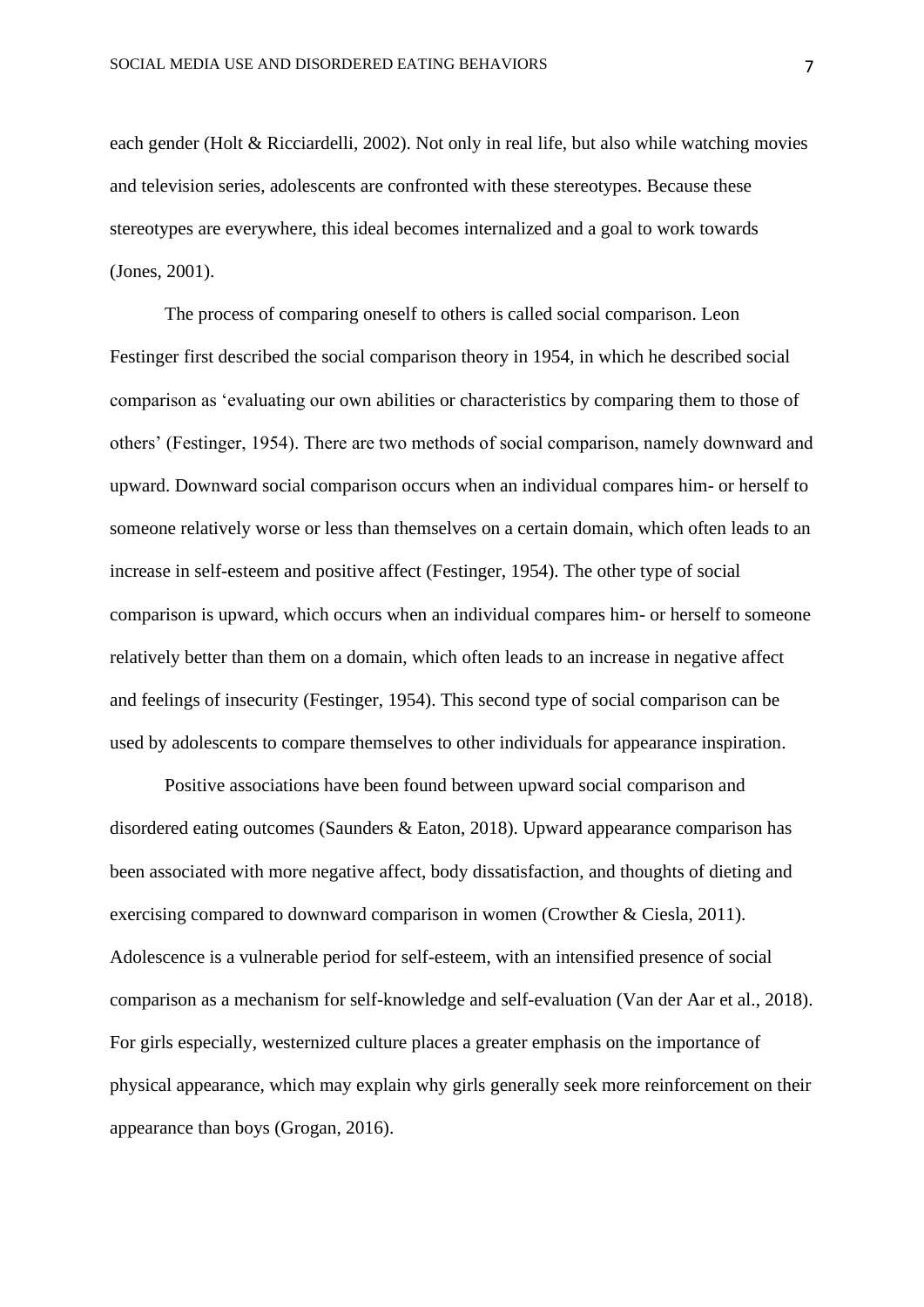Studies have suggested that the transition into adolescence often coincides with increased exposure to media images of ideal stereotypes (Sidani et al., 2016). Individuals have more opportunities to compare themselves because they are not limited to their direct environment, but can compare themselves to one another online as well. Combined with the increased susceptibility to social comparison, this could lead to an increased discrepancy between these ideal online images and their realistic offline selves, and thus result in more negative self-evaluations in the physical domain (Van der Aar et al., 2018).

#### **Social Media**

Since the introduction of social media platforms such as Facebook, Instagram and Snapchat, there has been debate about the possible negative effects these platforms may have on people's wellbeing, thoughts, behavior and perception of the world and themselves (Vossen & Valkenburg, 2016). These concerns are not ungrounded, given that many people spend a lot of time on social media. For adolescents especially, social media takes up a large part of their lives (Pelletier et al., 2020). 3.5 billion people worldwide have at least one social media account, meaning 45% of the world population (Pelletier et al., 2020). Additionally, social media is the fastest growing media with an expected growth of 18.7% through 2022, compared to 1.3% growth for television and a drop of 27% in print advertising (Pelletier et al., 2020).

Social media users can selectively allow content onto their profiles, post pictures and describe themselves in ways that best represent their ideal self-views (Vogel et al., 2014). The importance of physical appearance during adolescence, coupled with people's tendencies to present the best version of themselves on social media, may make engaging in upward social comparison on social media particularly damaging among adolescents compared to other age groups (Toma & Hancock, 2010).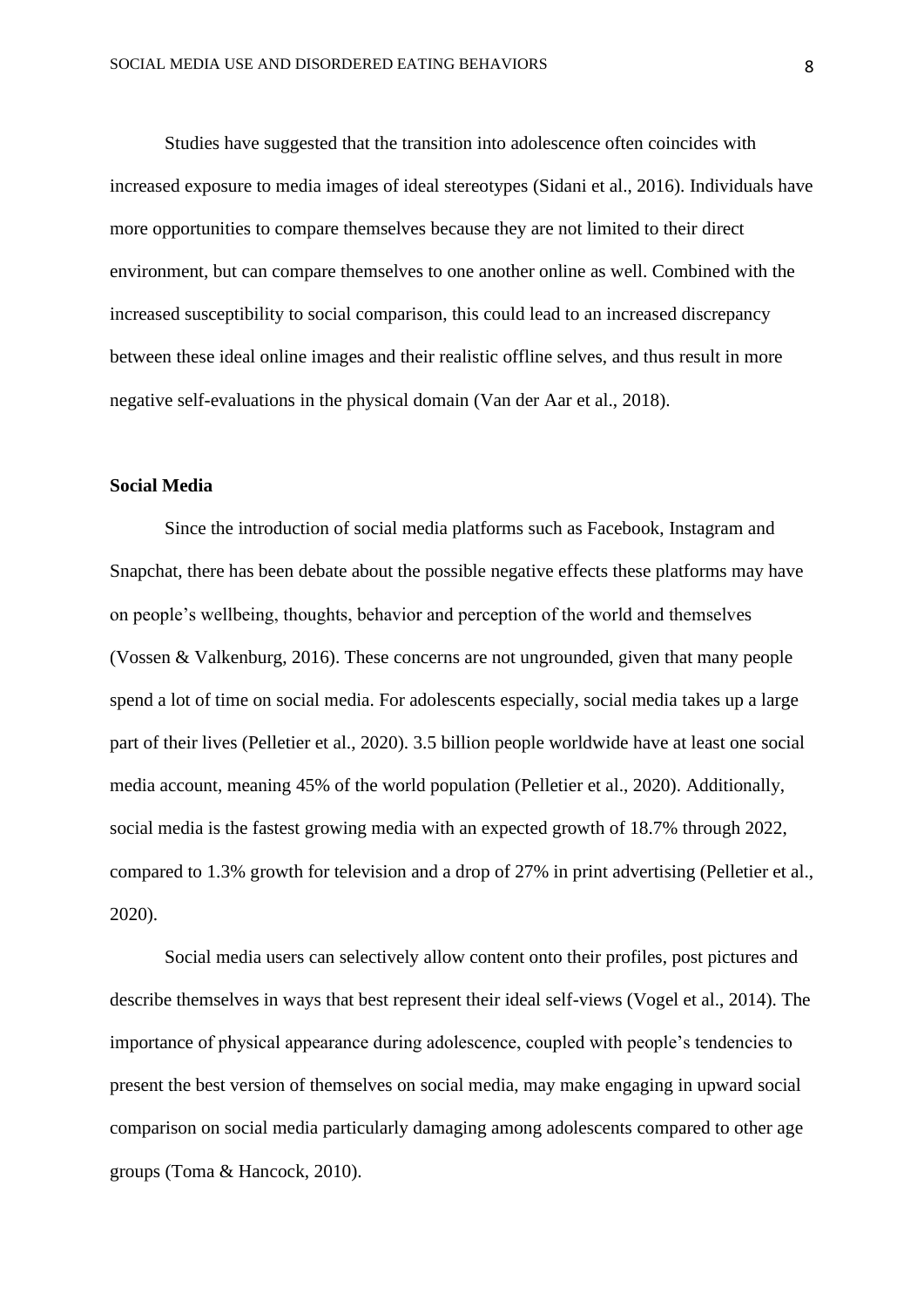Many studies have researched the consequences of social media use and have found negative effects on multiple domains. For instance, social media use has been shown to be associated with an increase in mood and anxiety disorders among adolescents (Allen et al., 2014; Keles et al., 2020). Adolescents often feel the need to experience a sense of social connectedness with their peers, while still having a yearning to create their own sense of identity and individuality. The gap between social connectedness and being your own person may lead to feelings of loneliness (Allen et al., 2014). Social media has been shown to provide a platform for cyberbullying, and it has been reported to directly cause stress, low self-esteem and suicidal ideations among adolescents (O'Reilly et al., 2018).

Most of these relationships however, are too complex for straightforward conclusions, given that the impact of social media use seems to be multifactorial (Keles et al., 2020). Perceived social support, rumination, insomnia and other sleep-related factors are most frequently reported as mediators in the association between social media use and its negative consequences (Keles et al., 2020). Studies have also shown the benefits of enabling people to express their thoughts and feelings and to receive social support online to be positive consequences of social media (Saunders & Eaton, 2018). Social media has also been shown to potentially improve cognitive and affective empathy among adolescents (Vossen & Valkenburg, 2016).

In conclusion, there are negatives and positives associated with the use of social media. The ease by which information is shared can play an important role in the increase of empathy adolescents show and experience. At the same time, the possible associations with depression, anxiety, and feelings of loneliness can have long-lasting consequences (Allen et al., 2014).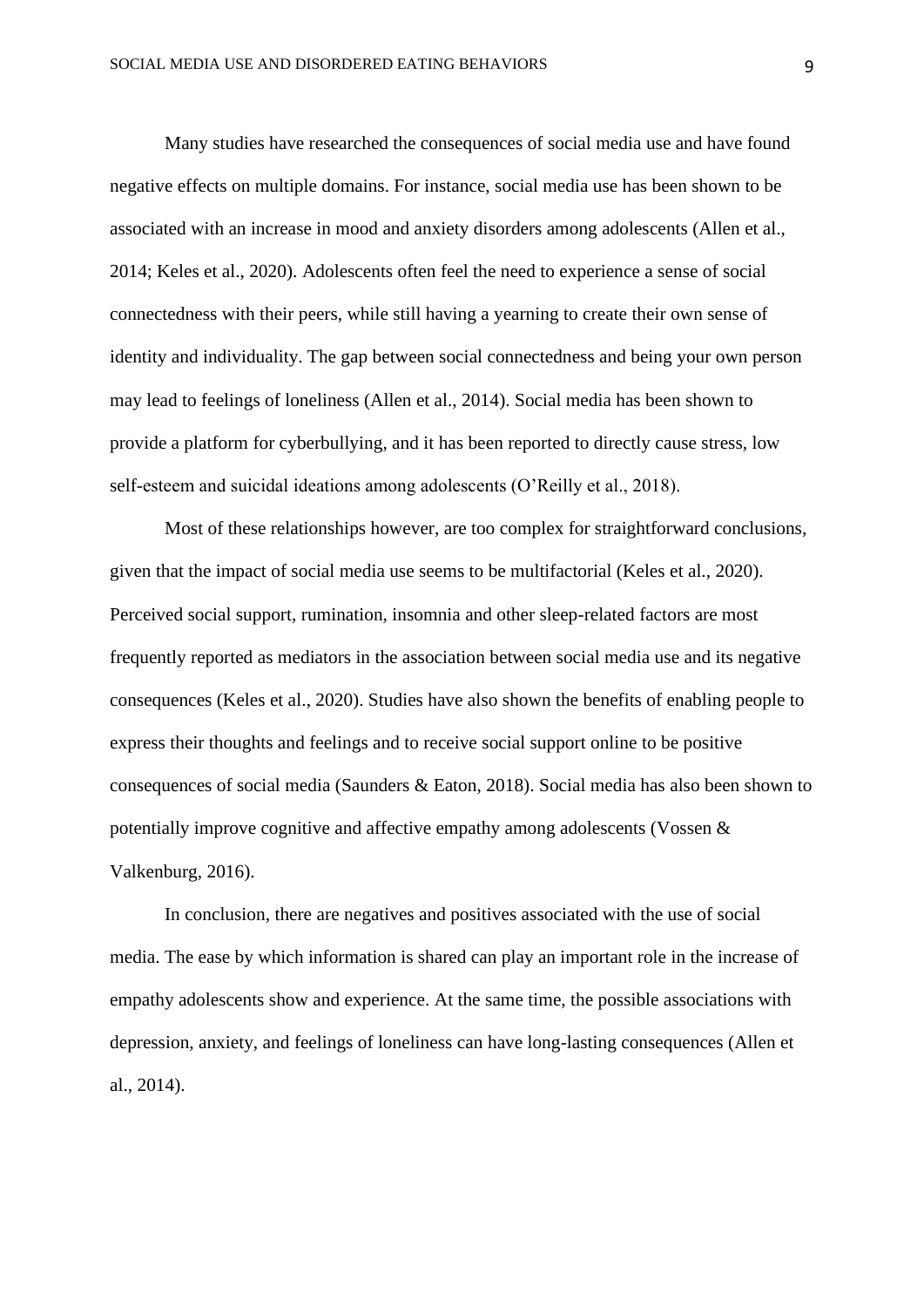#### **Disordered Eating Behaviors and Social Media Use**

The etiology of eating disorders is multifactorial and exposure to social media has been suggested to be a contributor (Sidani et al., 2016; Aparicio-Martinez et al., 2019). Newly emerging social media platforms combine many aspects of traditional media with technologyfacilitated peer interaction. The propagation of stereotypes through visual images among peers may be linked to increased risk for eating concerns (Sidani et al., 2016). Previous research has examined associations between social media use and disordered eating behaviors. In a cross-sectional study by Sidani et al. (2018), significant positive linear associations were found between social media use frequency and duration and disordered eating behaviors such as uncontrolled eating and inconsistent eating patterns in women between 19 and 32 years old.

A study by Fardouly et al. (2015) showed that women who spent more time on Facebook per day reported increased negative affect and body dissatisfaction compared to control groups. However, this study consisted of a relatively small sample size of 112. Another study, by Aparicio-Martinez et al. (2019) found a significant positive linear association between social media use, body image and body ideals in 168 adult women, a relatively small sample as well. The thin-idealization was found to be associated with food restriction and body dissatisfaction, both leading to disordered eating behaviors (Aparicio-Martinez et al., 2019).

Emotional eating has been shown to be an important factor in the association between social media use and disordered eating behaviors. A study by Sanchez-Ruiz et al. (2017) for example, found emotional eating to be a mediator in the association between media pressure and eating disorders. A study by Jones (2001) showed that weight comparisons to both peer and model targets were correlated with body dissatisfaction among 80 adolescents. This study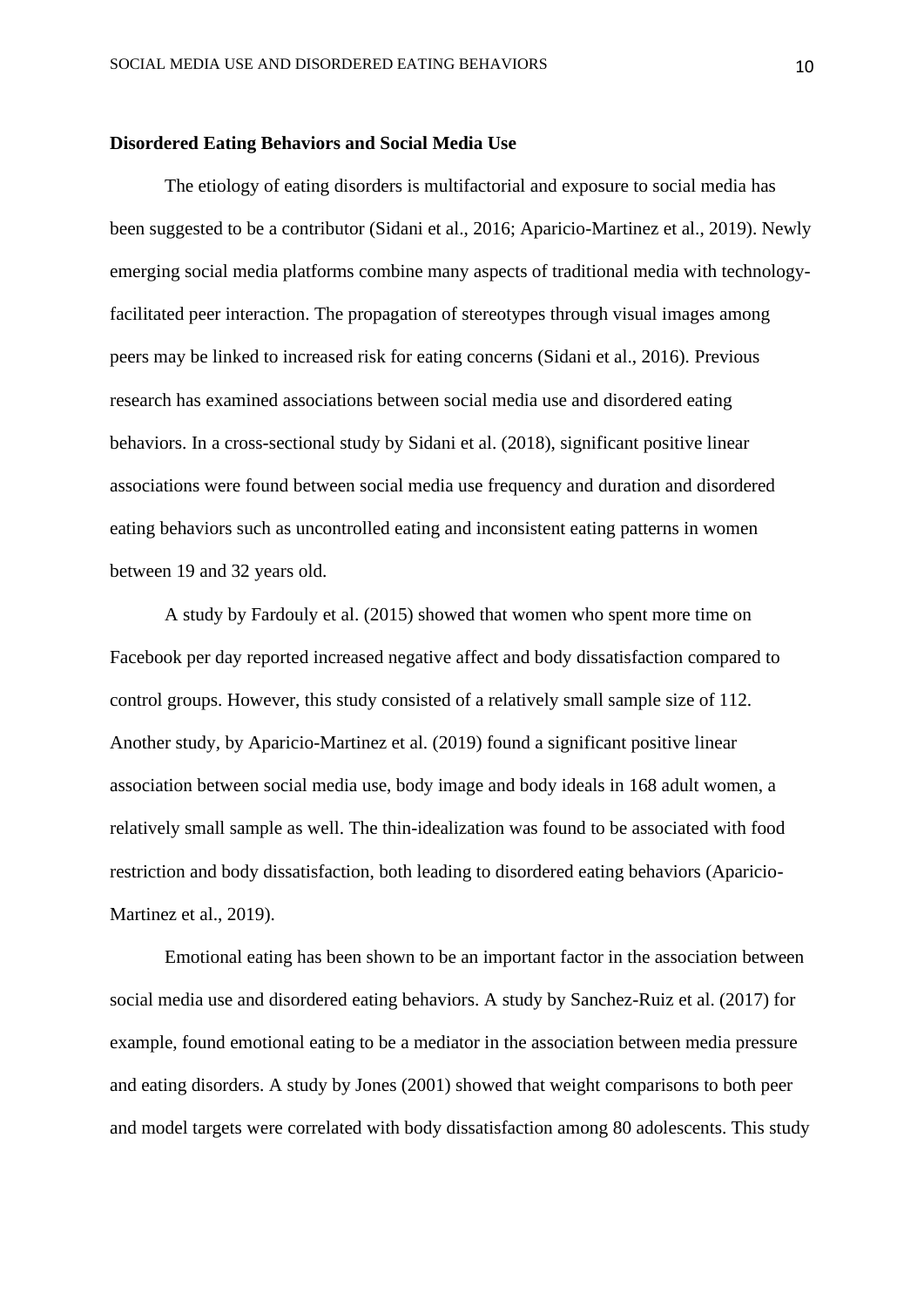found gender differences indicating that girls overall reported more social comparison practices than boys.

Lastly, a study by Wilksch et al. (2020) showed that greater time spent daily on Instagram was associated with more disordered eating behaviors among 13-year-old boys and girls, of which compensatory behaviors such as strict exercise and meal skipping were reported as the most common disordered eating behaviors. Additionally, a greater number of social media accounts was associated with higher disordered eating scores for both genders. In addition to disordered eating, another reported dysfunctional cognition was the overevaluation of body shape and weight (Wilksch et al., 2020).

While eating disorders most commonly emerge during late adolescence (18 to 21 years old), risk factors that predict the onset of eating disorders may emerge earlier and escalate during adolescence (13 to 16 years old) (Rohde et al., 2016). Understanding body dissatisfaction and eating disorder symptomatology during adolescence, especially in the context of social media use, is critical for the development of effective preventions and to identify risk factors among adolescents that contribute to the development of clinical eating disorders.

Even though multiple studies have researched the associations between social media use and disordered eating behaviors, gaps still remain. Most previous studies have focused on a specific social media platform, such as Facebook or YouTube, while less research has been done looking at broader social media use. As of recently, adolescents use a plethora of social media platforms, oftentimes within the same timeframe. Because of this, it is important to focus on social media in general, and include all platforms. This study will therefore measure social media use in terms of the number of social media apps participants use. Studies have also focused mainly on adult women, while much less attention has been given to boys and the adolescent age group in general. A third point of attention is the small sample size in some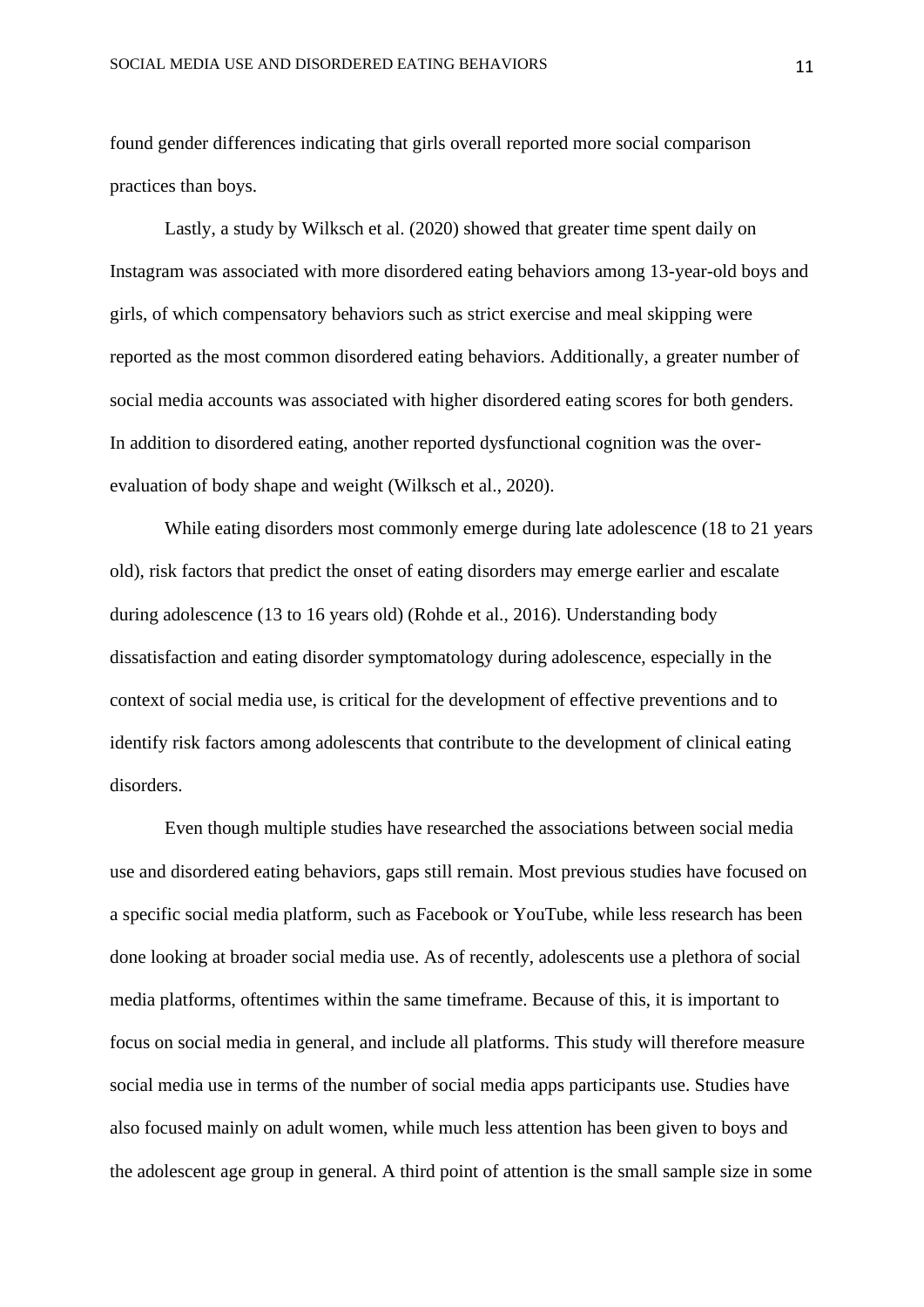of the previous studies, which makes the results less representative of the population. With the present study, the aim is to fill some of these gaps by including both boys and girls, focusing on 14-year-old adolescents, and having a sample that is diverse and representative of the current multicultural society.

Two research questions have been devised for the current study. The main research question is: 'Is social media use, measured by the number of apps used, associated with disordered eating behaviors in adolescence?'. The second research question is: 'Does the association between social media use, measured by the number of apps used, and disordered eating behaviors differ for boys and girls?'. Corresponding with these research questions, three hypotheses have been postulated. The first hypothesis corresponds with the main research question and states: 'Social media use has a positive association with the following disordered eating behaviors: emotional eating, uncontrolled eating, subclinical binge eating, and compensatory behaviors'. This hypothesis is based on the beforementioned theoretical background and previous positive associations found between the use of social media and disordered eating behaviors.

For the second research question, two hypotheses have been postulated. Considering that men and women have a similar BED prevalence, but women have a higher BN prevalence, the first hypothesis is: 'The association between social media use and disordered eating behaviors characterizing binge eating disorder (subclinical binge eating symptoms, uncontrolled eating and emotional eating) is similar for boys and girls.' The second hypothesis is: 'The association between social media use and compensatory behaviors is different for boys and girls, in that girls will show a stronger association.'.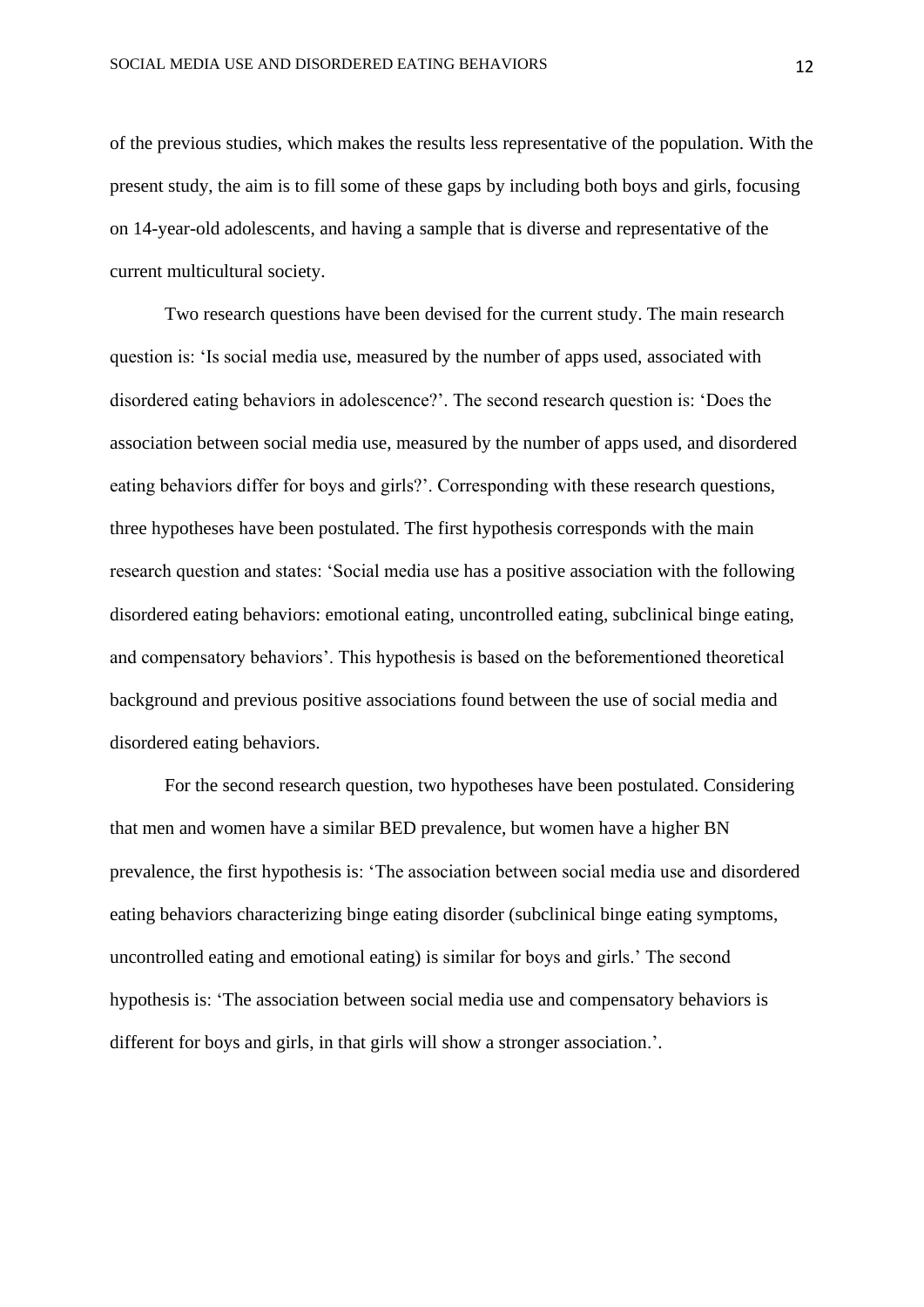#### **Method**

#### **Study Design and Population**

The data used in the current study comes from the Generation R study. This is a population based prospective cohort study from fetal life onwards. This study was designed to identify early environmental and genetic causes and pathways leading to normal and abnormal growth, development and health from fetal life, childhood and young adulthood (Kooijman et al., 2017). Results from the Generation R study contribute to the development of strategies for optimizing health and healthcare for pregnant women and their children. All pregnant women living in Rotterdam with an expected delivery date between April 2002 and January 2006 were invited to participate in the Generation R study, with a participation rate of 61%. Written informed consent was obtained from all participants and The Medical Ethical Committee of the Erasmus Medical Center approved the study. The specific study design has been explained in more detail in Kooijman et al. (2017).

Participants were included in the current sample for data analysis if information was available on the relevant disordered eating behaviors and their social media use around age 14. These criteria resulted in a total sample of 1729 adolescents whose data was used in the current study. The sample consisted of 47.7% boys ( $N = 824$ ) and 52.3% girls ( $N = 905$ ). The participants' age ranged from 12.61 to 16.60 years old  $(M_{\text{age}} = 13.81)$ .

#### **Measures and Materials**

#### *Emotional eating and uncontrolled eating*

Data on emotional eating and uncontrolled eating was collected when participants were around 14 years old, using the Three-Factor Eating Questionnaire-R21 (TFEQ-R21). The TFEQ-R21 is a self-assessment questionnaire containing 21 items constructed to measure three dimensions of human eating behavior: cognitive restraint, uncontrolled eating, and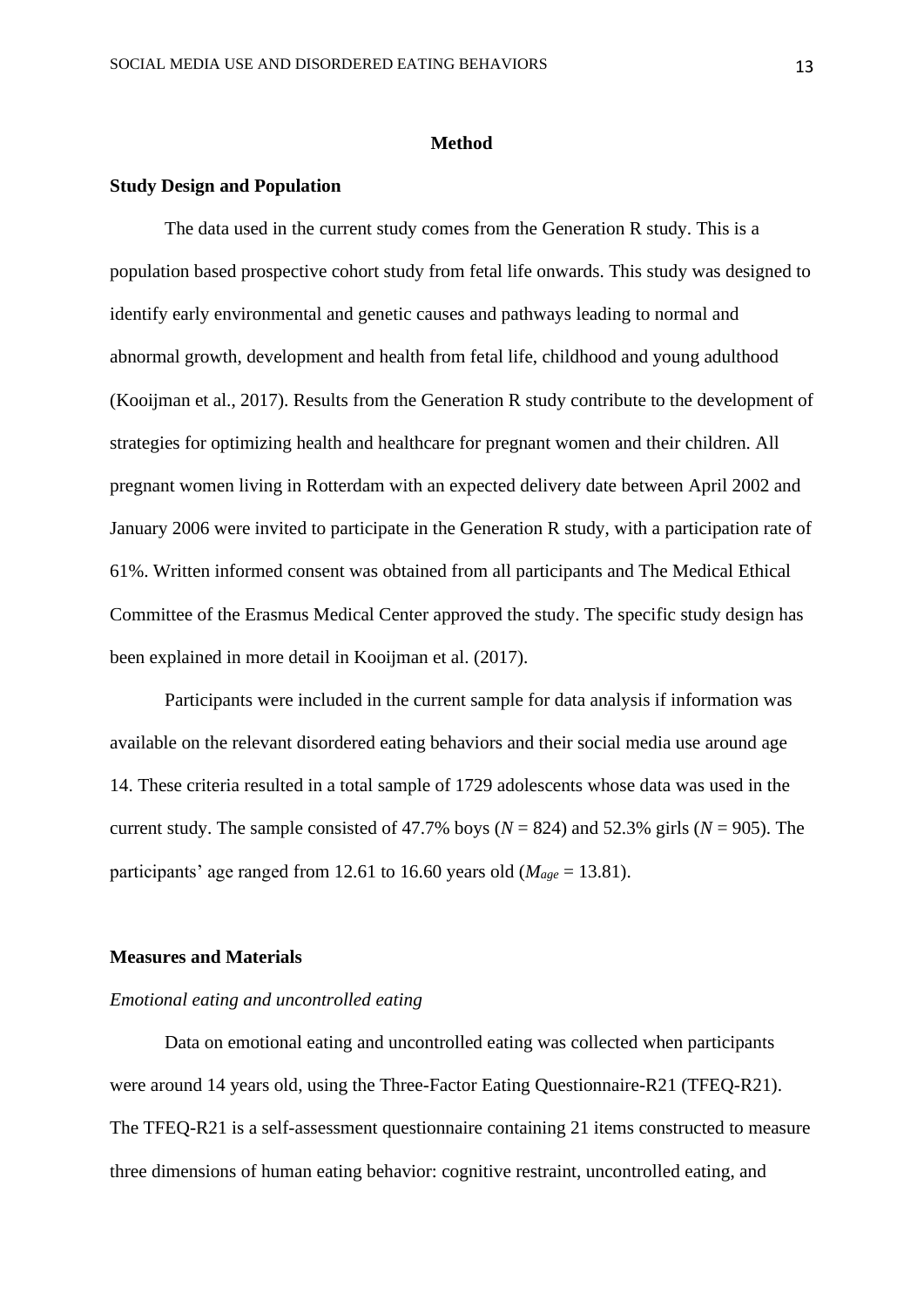emotional eating (Stunkard & Messick, 1985). The TFEQ-R21 has well-established psychometric properties, including good convergent and discriminant validity (Anglé et al., 2009; Cappelleri et al., 2009) and minimal bias across genders (Duarte et al., 2018).

Emotional eating was measured by using the three items of the emotional eating subscale from the TFEQ-R21. An item on this subscale looks like 'When I'm feeling lonely, I comfort myself by eating'. The two other items are similar, but regarding feelings of sadness and fear. The participants scored these items on a 4-point scale from 'completely untrue' to 'completely true'. Item sum scores for the subscale were calculated, resulting in one mean score for emotional eating.

Uncontrolled eating was measured using the uncontrolled eating subscale from the TFEQ-R21. An example of a question corresponding to uncontrolled eating is 'When I start eating, it feels like I am unable to stop'. These items were scored on the same scale as emotional eating. Participants were included if less than 25% of the items was missing, and their scores were corrected for the missing amount. Mean item-scores were calculated for all participants, resulting in one mean score for uncontrolled eating.

#### *Subclinical binge eating symptoms*

Subclinical binge eating was measured using the Development and Well-Being Assessment (DAWBA). The DAWBA is a questionnaire regarding multiple domains of psychological development, including eating behavior, for children aged 5-16 years old (Goodman et al., 2000). The DAWBA has well-established psychometric properties, including good reliability for both internalizing and externalizing disorders (Aebi et al., 2012) and good discrimination between community and clinical samples (Goodman et al., 2008).

The DAWBA contains relevant subclinical binge eating items that were used to measure this variable. These items include two questions about ever having experienced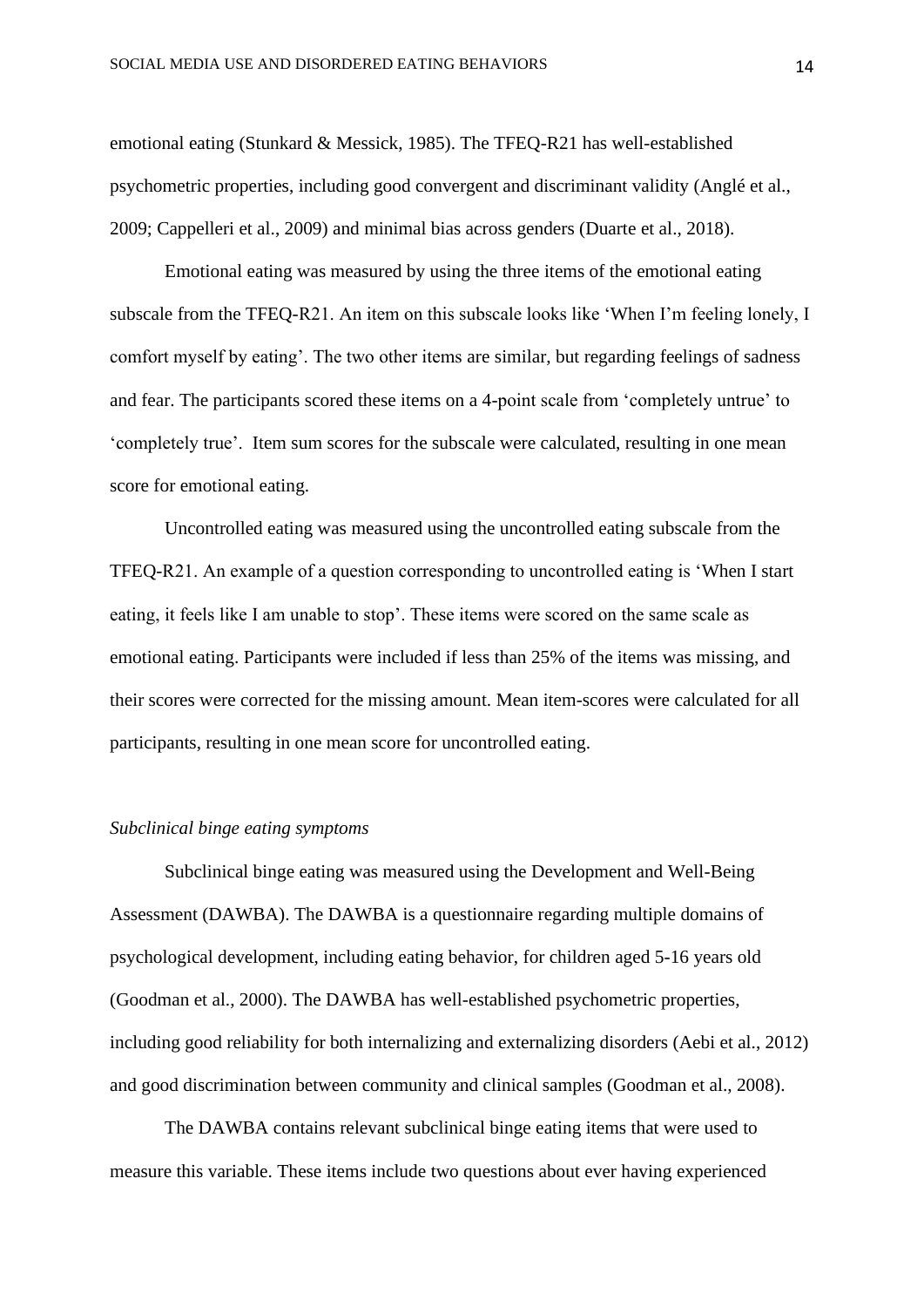overeating, and two questions about feeling loss of control during this. This variable was given a score of 0 to 3, with 0 indicating 'no symptoms', 1 indicating 'overeating', 2 indicating 'loss of control' and 3 indicating 'binge eating', meaning having experienced both of these symptoms. In this way, the items have been combined into one score.

#### *Compensatory behaviors*

Compensatory behaviors were measured using the DAWBA, which included eight items corresponding to it. The question for compensatory behaviors was: 'In the last three months, did you do one of the following things to lose weight or ensure you did not gain weight?'. This question was followed by eight compensatory behaviors, including eating less, meal skipping, self-induced vomiting, and taking medication or pills to lose weight. These behaviors can be scored 'no', 'seldom', 'once a month' and 'once a week'. A sum-score was calculated for the behaviors, where participants were included in analysis if they answered at least 6 out of the 8 items. The scores were corrected for the amount of answered items, and this resulted in one sum-score for compensatory behaviors.

#### *Social media use*

Social media use was measured by collecting data on how many social media platforms the participants used. This was measured using a general questionnaire that collected data on multiple domains, including social media use. Participants could check off on a list of social media platforms what apps they used at the moment, with answer options including Facebook, Instagram, Snapchat, Twitter and WhatsApp. The social media variable consisted of the number of apps participants have on their mobile phone, with a range from 0 to 6.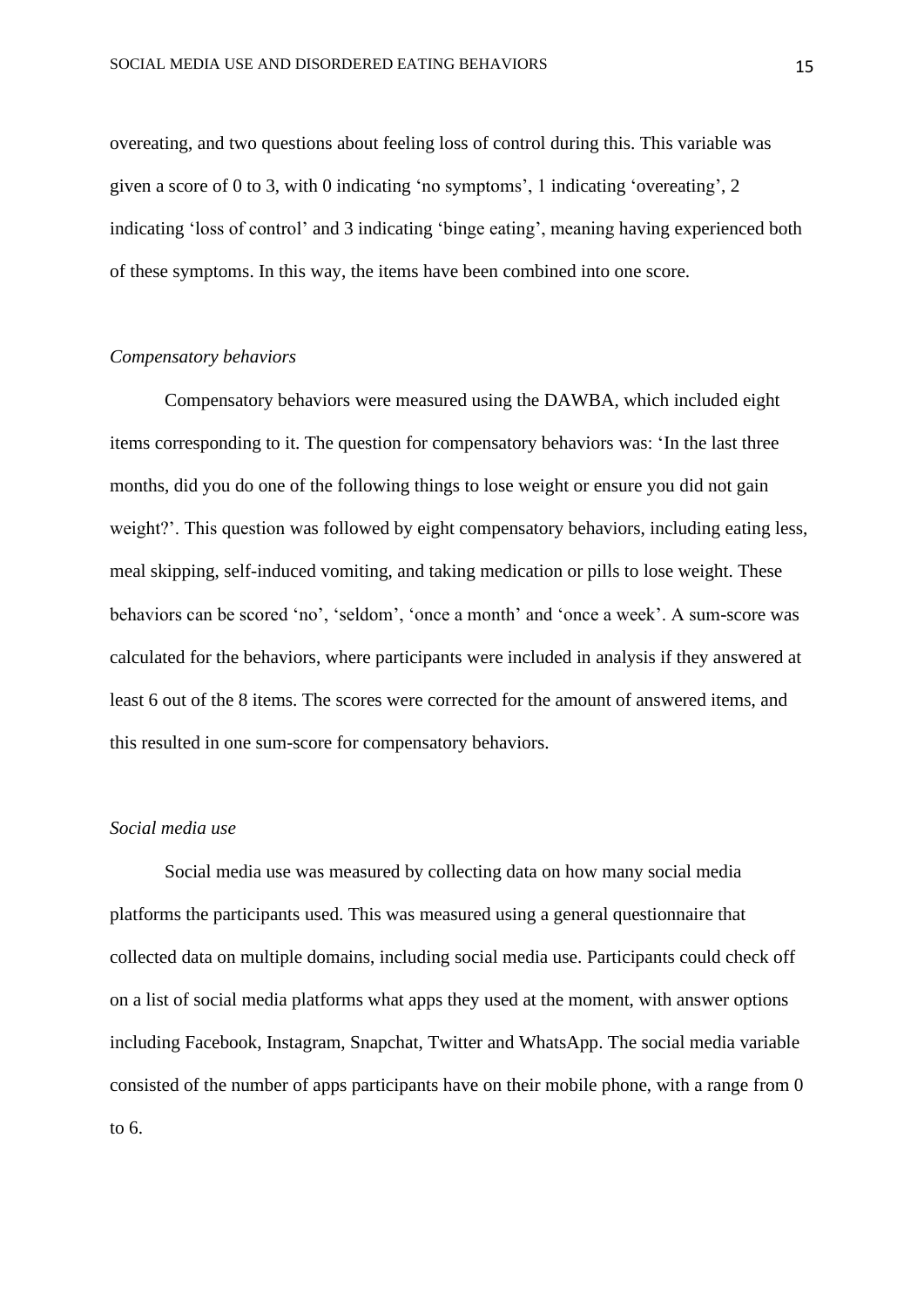#### *Covariates*

The following covariates were considered as possible confounders in the association between social media use and disordered eating behaviors: participant's age, sex and ethnicity, maternal education level and net household income per month. Participant's BMI and emotional and behavioral problems at nine years old were also considered as covariates, because these could possibly influence their social media use and eating behaviors at fourteen years old. Lastly, an interaction variable between gender and social media use was created to examine the possible moderating influence of gender on the associations.

Participant's age, sex and ethnicity, and maternal education level were derived from their general information. Ethnicity was scored as Dutch (1), other-western (2) or non-western (3). In analysis, Dutch was the comparison category. Net household income per month was scored  $< 1600$  (low, 0), 1600-4000 (medium, 1), or  $> 4000$  (high, 2). Maternal education level was scored as low (no education, high school, 0), medium (lower vocational education, MBO, 1), or high (higher vocational education, HBO, university, 2). For these two variables, low was the comparison category in analysis. Regarding BMI as a covariate, participants' BMI at age 9 was standardized by age and gender for effect-size comparison purposes to use in the current analysis.

Emotional and behavioral problems were measured using the Child Behavior Checklist (CBCL), a widely used parent-report measure of multiple issues, including anxiety, attention deficit/hyperactivity, and affective problems (Achenbach, 1991). The CBCL scales have been shown to have a strong reliability, as well as convergent and discriminative validity (Nakamura et al., 2008). In this case, the main caregiver of the participant reported on the CBCL, and scores for the internalizing and externalizing subscales have been calculated.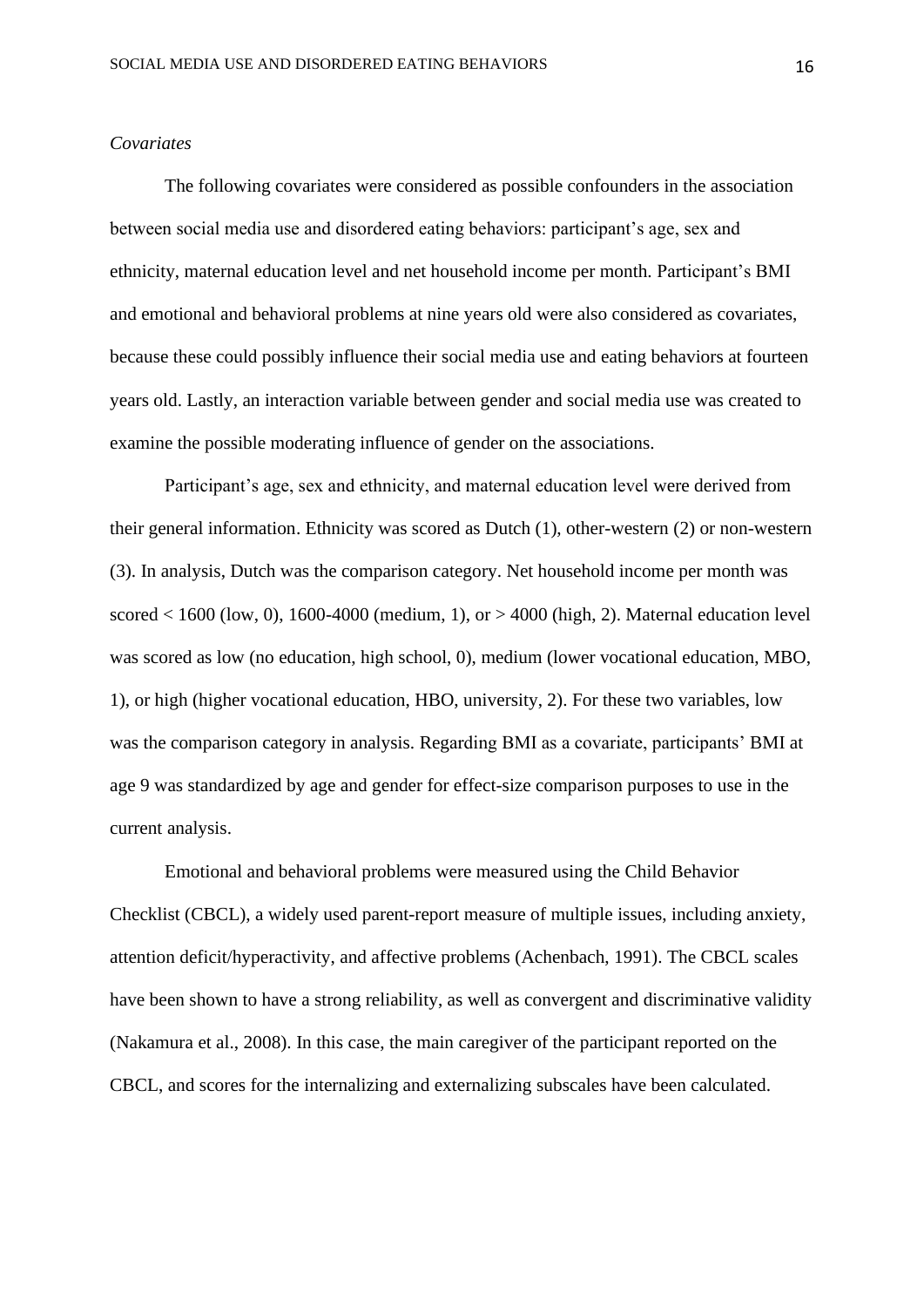#### **Procedure**

Participants of the Generation R study were expected to visit the research center at multiple timepoints in their life. Relevant timepoints for this study were the mid-childhood visit (6-11 years old) and the adolescence visit (12-16 years old). Questionnaires were sent to the participants' homes, where they were able to fill them out in their own time and send them back to the research center, or they could fill out the questionnaires during their visit to the research center. BMI and CBCL scores from the mid-childhood visit were used as covariates. Data from the adolescence visit and questionnaires was used for social media use and the disordered eating behaviors. Data on gender, sex, ethnicity, maternal education level and net household income per month were retrieved from earlier collected general information.

#### **Statistical Analysis**

To analyze the collected data, IBM SPSS version 25 (IBM SPSS Statistics for Windows, Version 25.0) was used. Linear regression analyses were executed to research the associations between social media use and both uncontrolled eating and compensatory behaviors. Associations between social media use and subclinical binge eating and emotional eating were analyzed using logistical regression analyses. Before analysis, all necessary assumptions were checked. Firstly, the sample was checked for outliers and impossible values. Outliers were checked by considering them to be values that lie beyond the -3 and 3 range of standardized residuals.

For all analyses, the assumption of linearity was checked by creating a Q-Q plot. Then, the assumption of normality was checked by creating a boxplot. The assumption of independent errors was checked using the Durbin Watson test, which should have a value between -2 and 2 for the assumption to be met. For the linear regression analyses, more assumptions needed to be met before analysis could start. The assumption of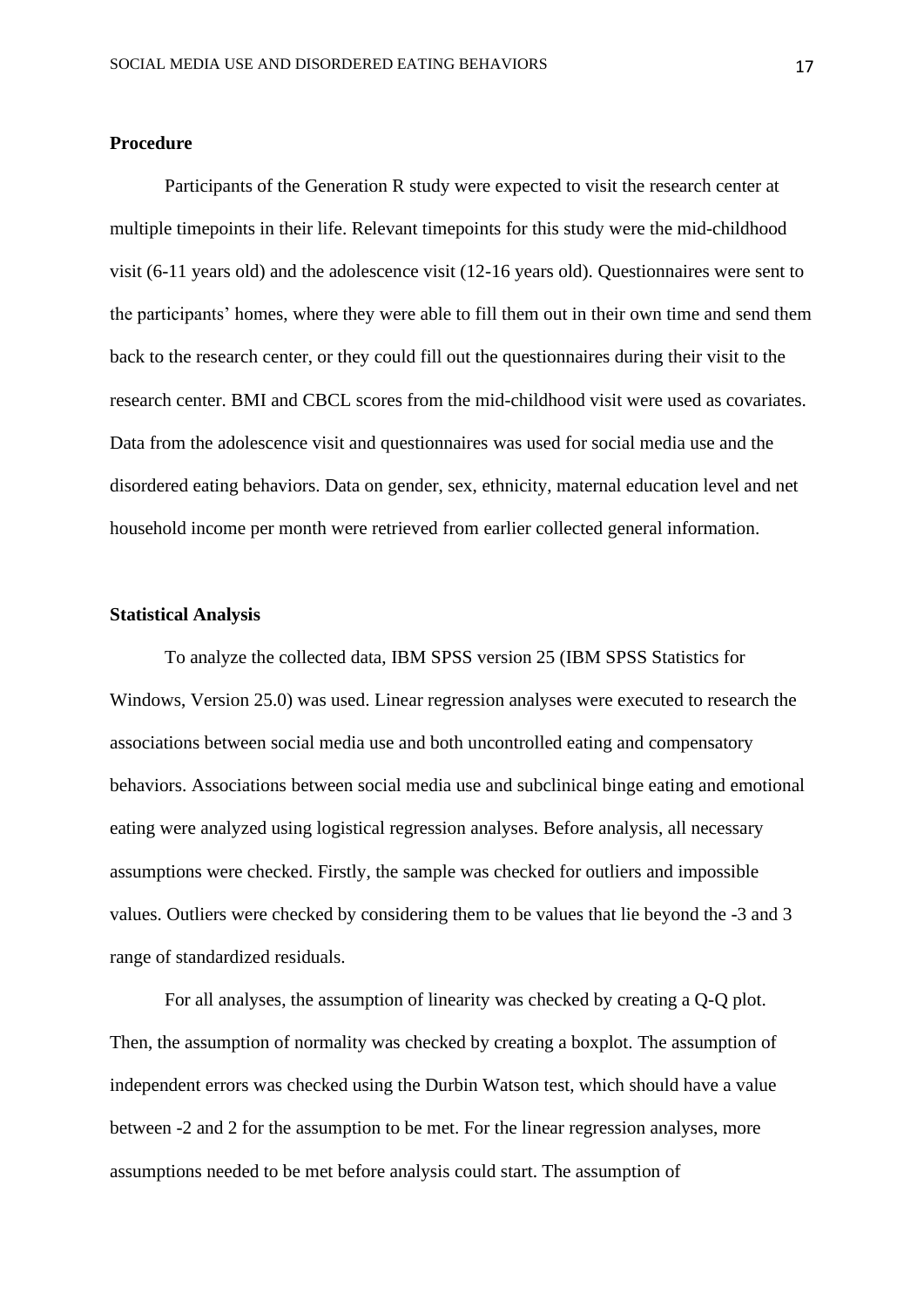homoscedasticity was checked by creating a scatterplot of residual and predicted values. Lastly, the assumption of multicollinearity was checked by reviewing the Pearson correlations and ensuring no correlations higher than .80 were found between variables.

While checking if all assumptions were met, it was noticed that for uncontrolled eating the assumption of normality was not met, because this variable was skewed to the right. This resulted in having to execute a square root transformation to use the data in analysis. After this transformation, the standardized values of the variable were saved, and this was the final variable used in analysis. The emotional eating variable was skewed to the right as well, which resulted in having to transform the scores. The score 0 corresponded with the lowest 20% of the scores, and a score of 1 corresponded with the highest 80% of the scores, resulting in the final variable. Lastly, there were multiple covariates with missing values, which resulted in having to execute a multiple imputation analysis. Five multiple imputation sets were created and added to the original data, which resulted in having the ability to analyze the data by using 'pooled results', which made up for the missing scores.

To start data analysis, sample characteristics were analyzed, including percentages for categorical variables and means and standard deviations for continuous variables. The sample characteristics were determined before the execution of multiple imputation, and were thus based on the original data. Pearson correlations were calculated to examine preliminary associations between continuous variables. A one-way between subjects ANOVA was conducted to compare the preliminary effect of social media use on the categorical variable subclinical binge eating symptoms.

A linear regression analysis was executed to examine the association between social media use and compensatory behaviors, and between social media use and uncontrolled eating as well. A simple logistic regression analysis was executed to examine the association between social media use and emotional eating. The association between social media and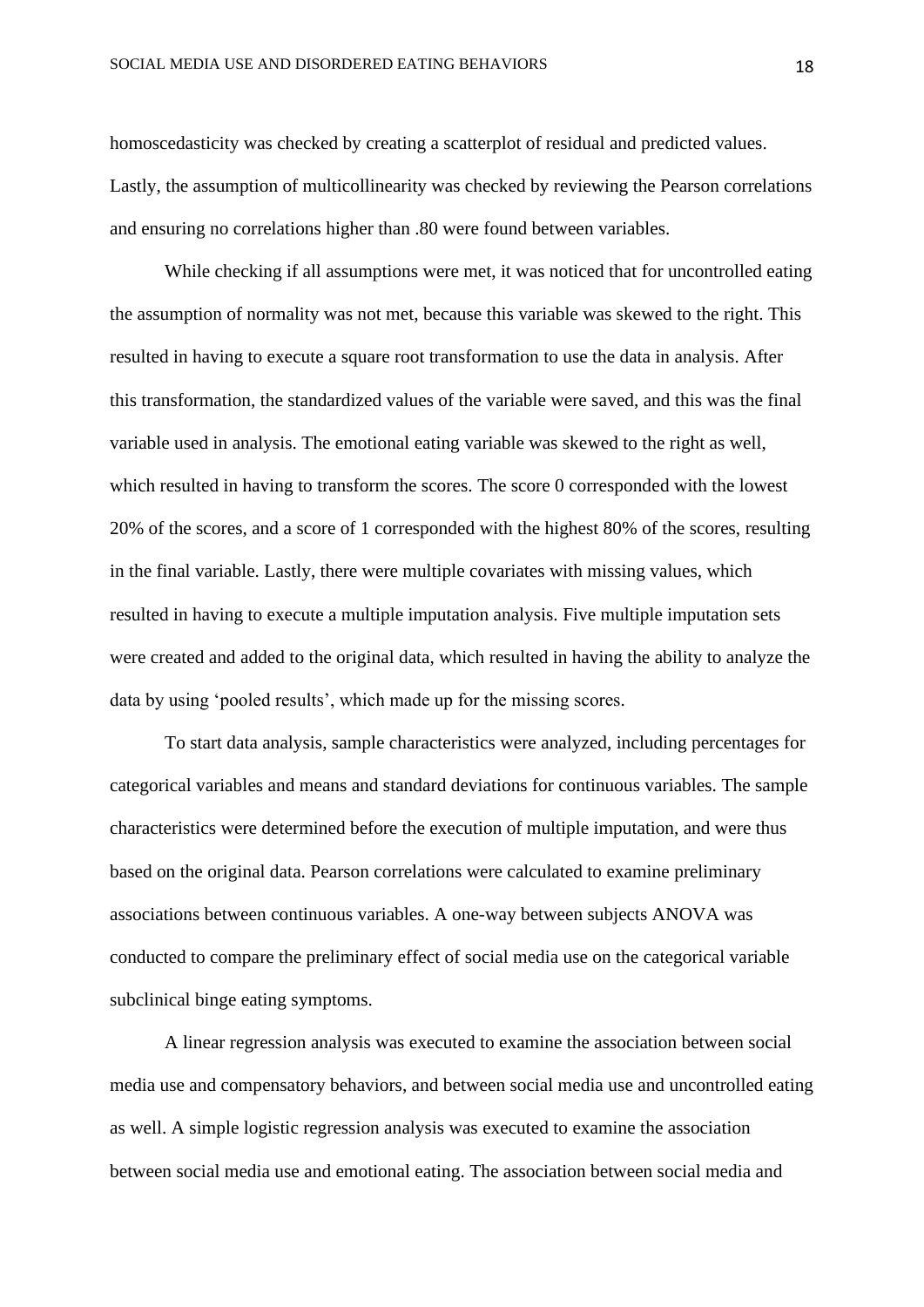subclinical binge eating symptoms was researched using a multinomial logistic regression analysis. In the analyses for compensatory behaviors, uncontrolled eating and emotional eating, two models were created. The first model included the main association and the covariates gender and age. The second model additionally added all other covariates and the interaction variable. This was done to examine the main association on its own, and see the possible influences of the covariates and moderating influence of gender in the second model.

The analysis for binge eating symptoms is the only one in which no covariates besides age and gender were included in the analysis. A very small portion of participants displayed a high score on this variable, which led to invalid degrees of freedom when including Model 2 into the multinomial regression analysis. The category 'no symptoms' was elected as the reference category which the other categories will be compared to in analysis, because a majority of the sample received this score.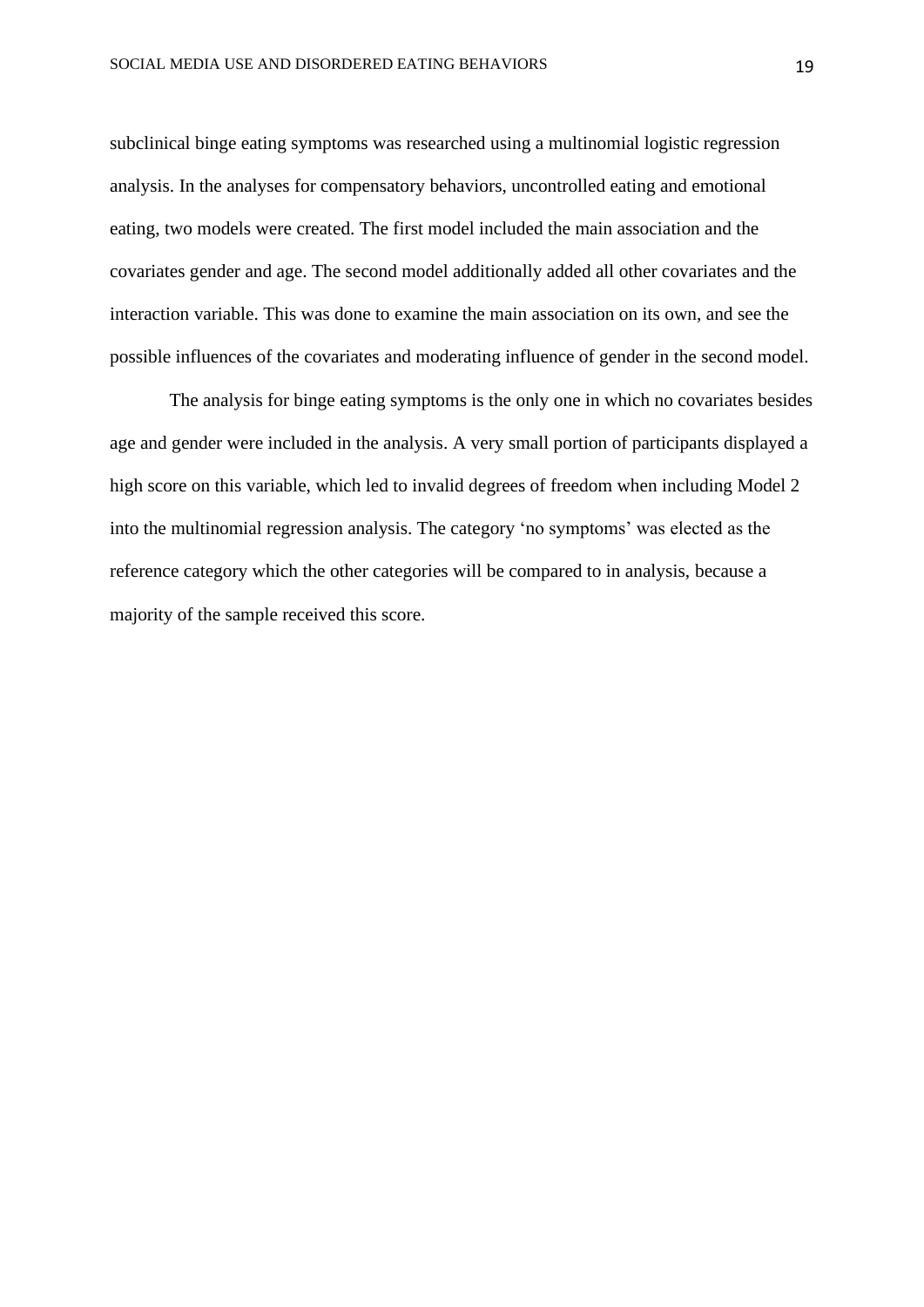#### **Results**

#### **Descriptive Statistics**

Before analyzing the data, descriptive statistics were examined for all variables (Table 1). 65.9% of participants had a Dutch ethnicity  $(N = 1130)$ , 25.1% had a non-western ethnicity ( $N = 431$ ), and 9.0% had an other-western ethnicity ( $N = 155$ ). 68.3% of the participants' mothers had a high educational level ( $N = 1085$ ). 24.4.% had a medium educational level ( $N = 387$ ) and 7.4% had a low educational level ( $N = 117$ ). Lastly, 47.1% had a medium household income per month  $(N = 721)$ . 42.5% had a high household income per month ( $N = 650$ ) and 10.5% had a low household income per month ( $N = 160$ ).

The second part of Table 1 regarding the continuous variables shows a mean score of 2.20 for social media use. Table 2 shows a more detailed distribution of the number of social media apps the participants reported using. Most participants used either 2 or 3 apps, with only a small percentage (3.4%) using either 5 or 6 apps. When comparing the distribution by gender, girls on average used 2.6 social media apps, while boys used 1.6 social media apps on average.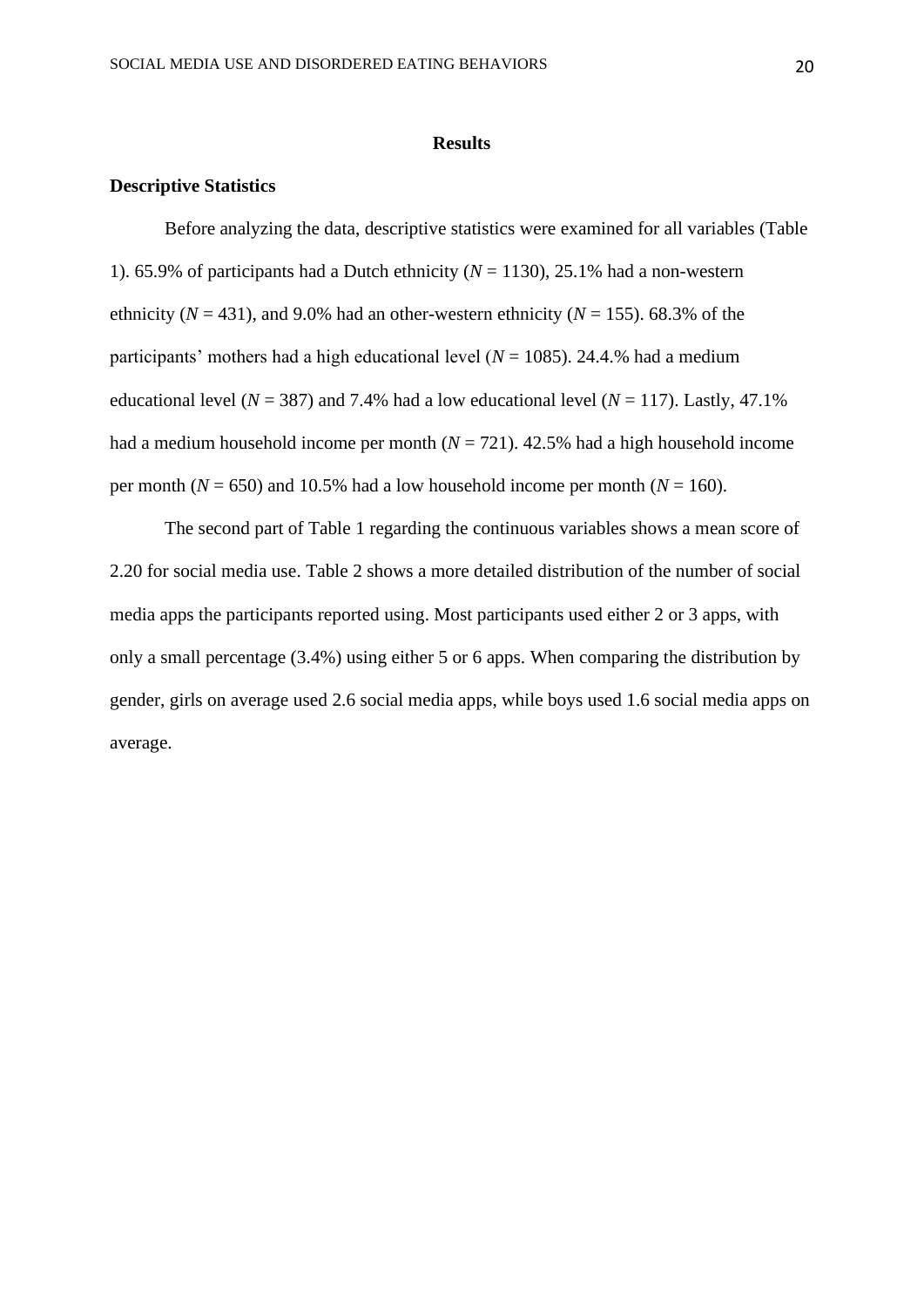| Categorical Variable            | $\cal N$ | $\%$    |
|---------------------------------|----------|---------|
| Gender                          | 1729     |         |
| <b>Boy</b>                      | 824      | 47.7    |
| Girl                            | 905      | 52.3%   |
| <b>Ethnicity Child</b>          | 1716     |         |
| Dutch                           | 1130     | 65.9    |
| Non-Western                     | 431      | 25.1    |
| Other-Western                   | 155      | 9.0     |
| <b>Maternal Education Level</b> | 1589     |         |
| High                            | 1085     | 68.3    |
| Medium                          | 387      | 24.4    |
| Low                             | $117\,$  | $7.4\,$ |
| Household Income                | 1531     |         |
| High                            | 650      | 42.5    |
| Medium                          | 721      | 47.1    |
| Low                             | 160      | 10.5    |
| Binge Eating Symptoms in the    | 1729     |         |
| Past 3 Months                   |          |         |
| No Symptoms                     | 1491     | 86.2    |
| Overeating Only                 | 53       | 3.1     |
| Loss of Control Only            | 141      | 8.2     |
| <b>Binge Eating</b>             | 44       | $2.5\,$ |

## *Descriptive Sample Characteristics Based on Original Data*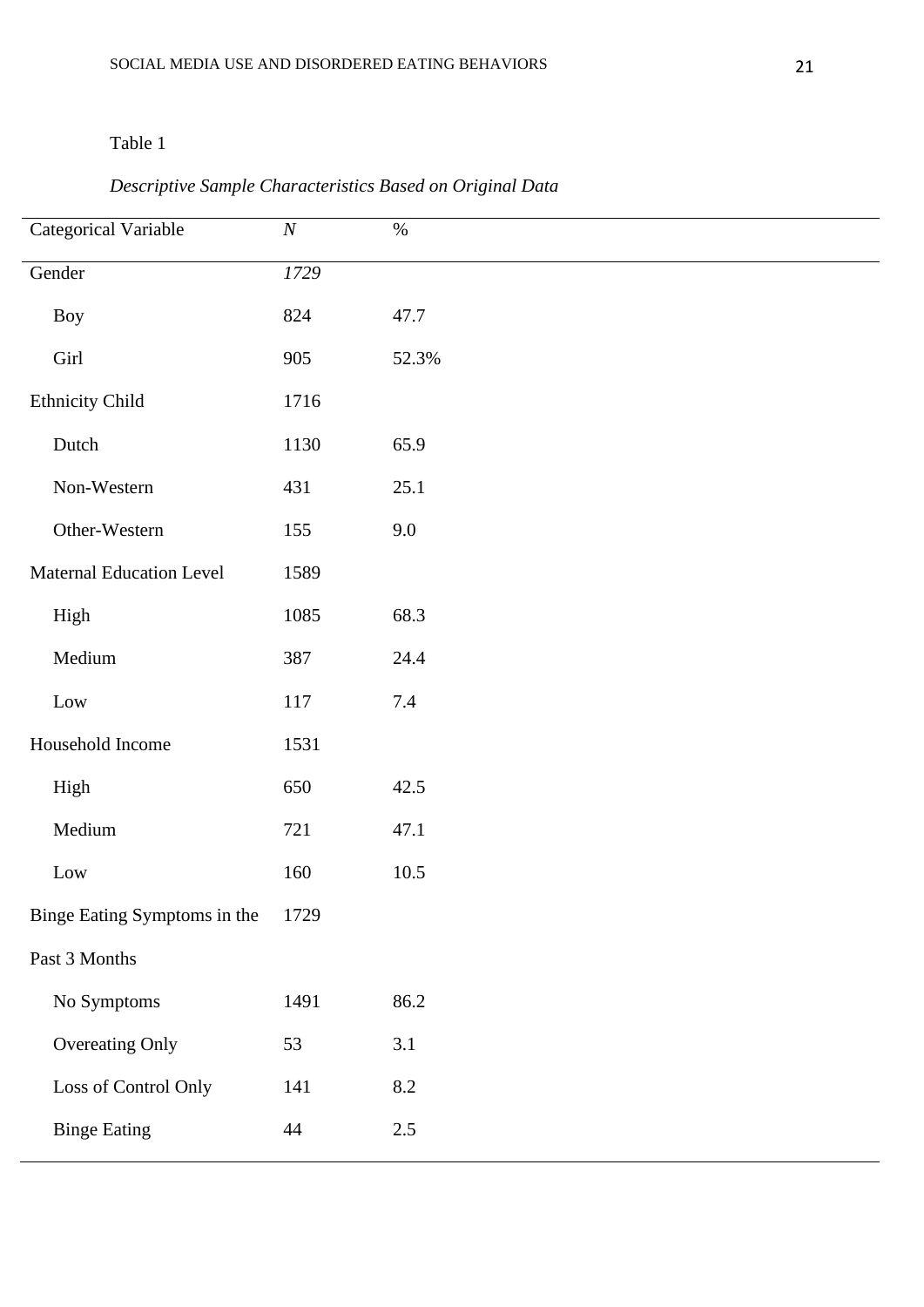| Continuous variable             | $\overline{N}$ | Minimum  | Maximum | Mean  | <b>Std. Deviation</b> |
|---------------------------------|----------------|----------|---------|-------|-----------------------|
| Age                             | 1729           | 12.61    | 16.70   | 13.81 | .518                  |
| <b>Emotional Eating</b>         | 1729           | 3.00     | 12.00   | 3.62  | 1.339                 |
| Uncontrolled Eating (Z-score)   | 1729           | $-1.496$ | 4.141   | .002  | 1.000                 |
| BED Symptoms past 3 months      | 1729           | .00.     | 3.00    | .27   | .716                  |
| <b>Compensatory Behaviors</b>   | 1729           | 8.00     | 27.00   | 10.42 | 3.364                 |
| Social Media                    | 1729           | .00      | 6.00    | 2.20  | 1.202                 |
| <b>CBCL</b> Internalizing score | 1481           | .00      | 37.00   | 4.59  | 4.776                 |
| <b>CBCL</b> Externalizing score | 1482           | .00      | 38.00   | 3.56  | 4.393                 |
| <b>BMI</b> Standardized score   | 1565           | $-3.71$  | 3.26    | .13   | .985                  |

## *Frequency Table Social Media Apps*

| Social Media Apps | Frequency | Valid Percent |
|-------------------|-----------|---------------|
| $\overline{0}$    | 162       | 9.4%          |
| $\mathbf{1}$      | 277       | 16.0%         |
| $\overline{2}$    | 628       | 36.3%         |
| 3                 | 442       | 25.6%         |
| $\overline{4}$    | 166       | 9.6%          |
| 5                 | 47        | 2.7%          |
| 6                 | 7         | .4%           |
| Total             | 1729      | 100.0%        |
|                   |           |               |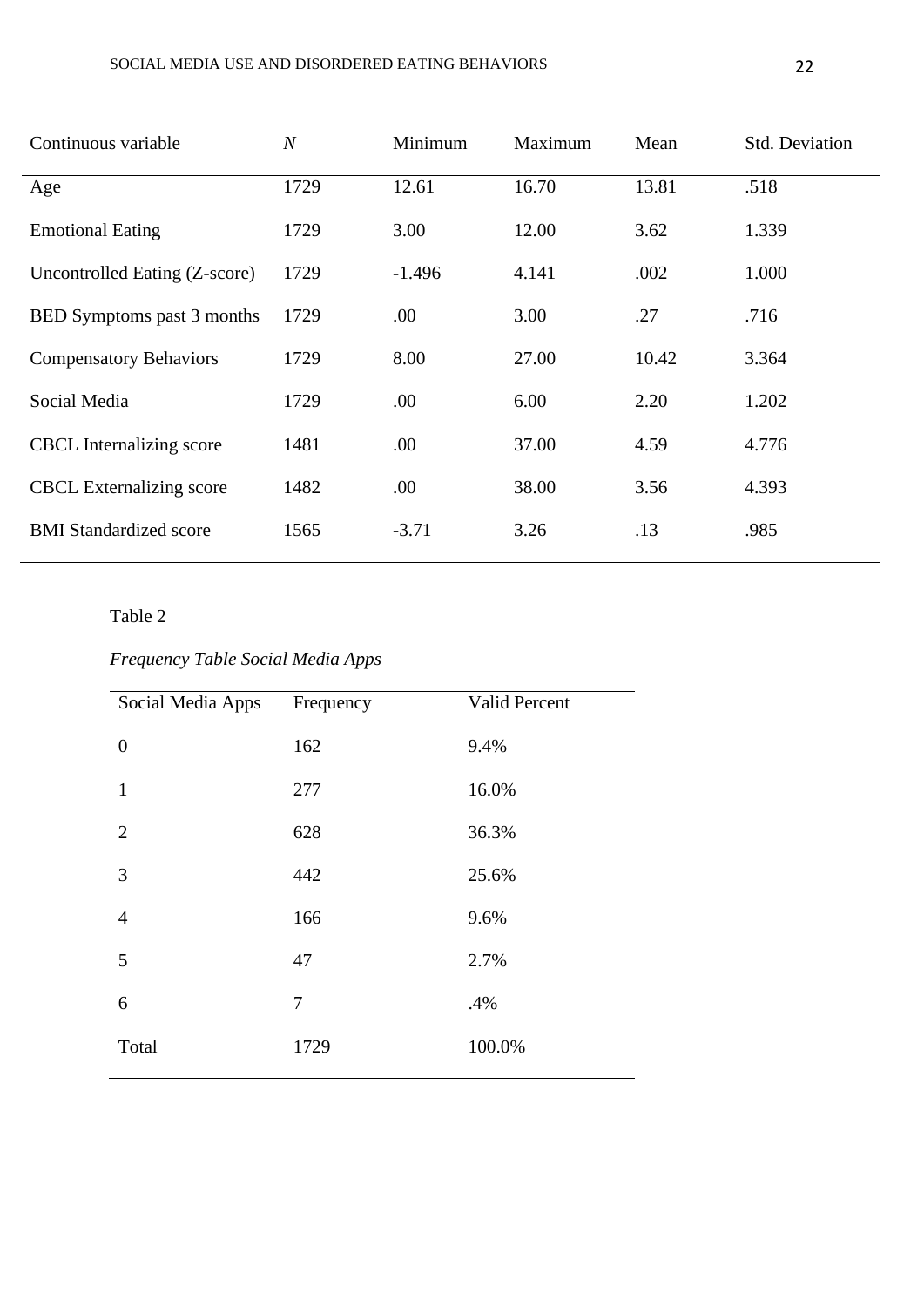#### *Preliminary Pearson Correlations for Continuous Variables*

|                         | Mean  | <b>Std. Deviation</b> | Social       | Emotional    | Uncontrolled | Compensatory     |
|-------------------------|-------|-----------------------|--------------|--------------|--------------|------------------|
|                         |       |                       | Media        | Eating       | Eating       | <b>Behaviors</b> |
| Social Media            | 2.20  | 1.202                 | $\mathbf{1}$ | $.155***$    | $.093**$     | $.142**$         |
| <b>Emotional Eating</b> | 3.62  | 1.339                 | $.155*$      | $\mathbf{1}$ | $.351**$     | $.229**$         |
|                         |       |                       | $\ast$       |              |              |                  |
| Uncontrolled            | .002  | 1.000                 | $.093*$      | $.351**$     | $\mathbf{1}$ | $.182**$         |
| Eating                  |       |                       | $\ast$       |              |              |                  |
| Compensatory            | 10.42 | 3.364                 | $.142*$      | $.229**$     | $.182**$     | $\mathbf{1}$     |
| <b>Behaviors</b>        |       |                       | $\ast$       |              |              |                  |

\*\*= $p < .01$  (2-tailed)

#### Table 4

*Preliminary One-way ANOVA Results Between Social Media and Binge Eating Symptoms*

|                       | Mean | <b>Std. Deviation</b> | Df   | F    | Sig. |
|-----------------------|------|-----------------------|------|------|------|
| <b>Binge Eating</b>   | .270 | .716                  |      |      |      |
| <b>Between Groups</b> |      |                       | 6    | 2.85 | .009 |
| <b>Within Groups</b>  |      |                       | 1722 |      |      |
| Total                 |      |                       | 1728 |      |      |
|                       |      |                       |      |      |      |

To examine all preliminary correlations between the continuous variables, Pearson correlations were calculated (Table 3). Social media use had the strongest correlation with emotional eating (*r* = .155), followed by compensatory behaviors (*r* = .142). Results of the one-way ANOVA between social media use and subclinical binge eating symptoms (Table 4)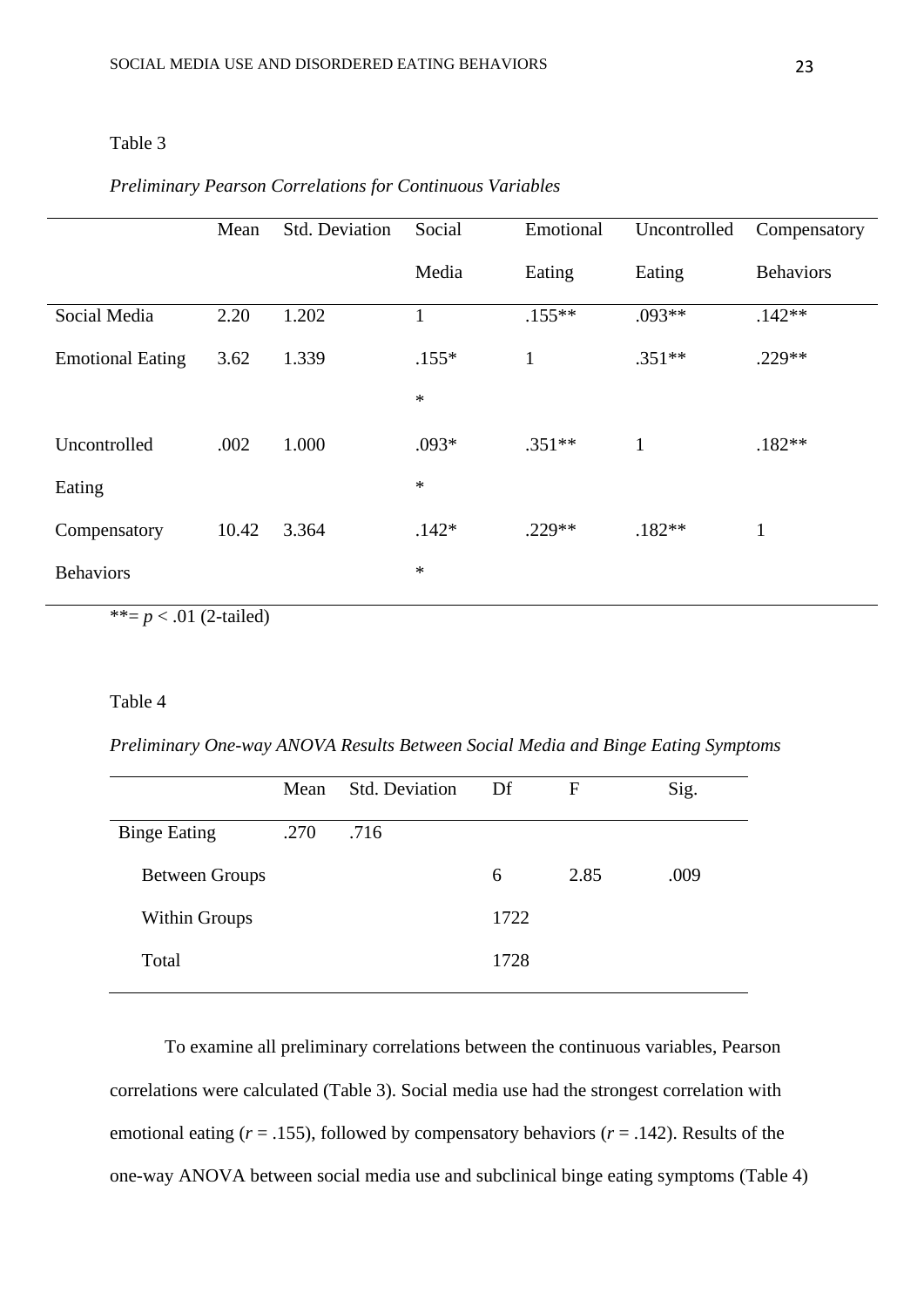showed a significant preliminary effect  $(F(6, 1722) = 2.85, p = .009)$ . These preliminary results indicate that adolescents in the different binge eating categories show significant differences in social media use.

#### **Assumptions**

All the necessary assumptions have been checked to ensure the validity of data analysis. Firstly, the sample was checked for outliers and impossible values. Some outliers were found, but were decided not to be outliers of influence and were not removed from the data. Because this sample mainly consists of 'average' adolescents, a large part of the sample displays low scores, leading to some higher scores to be seen as outliers, which they are not. In short, no outliers were detected. Additionally, no impossible values were found.

For all analyses, the assumption of linearity was checked. There was no perfect linearity found, given the nature of the sample, but there were no notable divergent shapes in the linearity, so overall this assumption was met. The assumption of normality was checked for all variables as well, and was overall met, except for uncontrolled eating and emotional eating. After transformation of these variables, the assumption of normality was met.

The assumption of independent errors was checked for all variables, and was overall met. Some small dependence was found, but this could be attributed to the overall skewed distribution of the sample due to its nature of 'average' adolescents. For the linear regression analyses with compensatory behaviors and uncontrolled eating, the assumption of homoscedasticity was checked and no divergent shapes were found, so this assumption was met. Lastly, the assumption of multicollinearity was checked for these linear regression analyses and this assumption was met, given that no correlations above .80 were found between variables.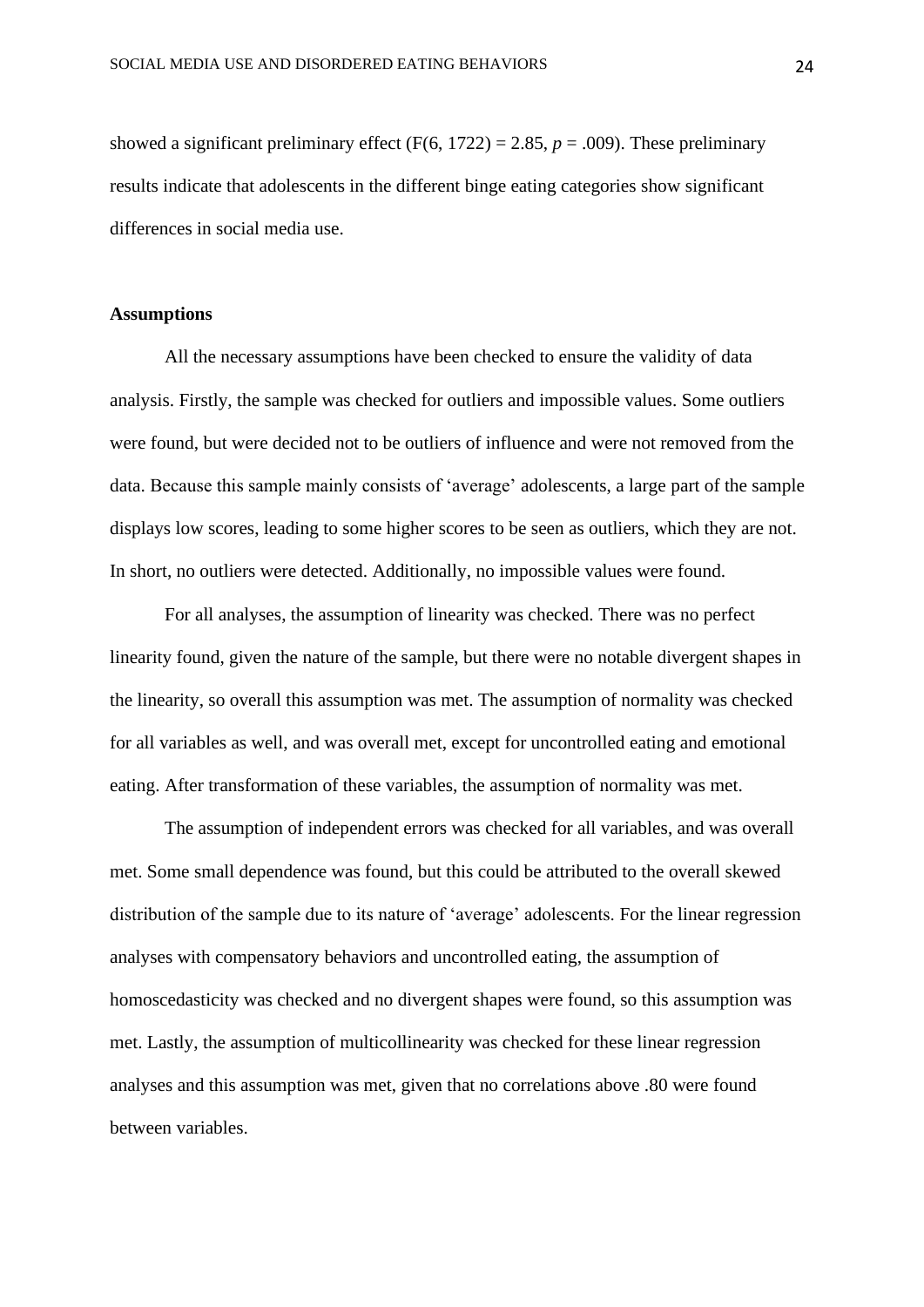#### **Compensatory Behaviors**

A linear regression analysis has been executed to examine the relationship between social media and compensatory behaviors (Table 5). An increase in social media apps was significantly associated with an increase in compensatory behaviors, when correcting for age and gender  $(p = .001, B = .234, 95\% \text{ } CI = [.091, .377]$ . Both age and gender were significantly related to compensatory behaviors as well (respectively,  $p < .001$ ,  $B = .803, 95\%$ )  $CI = [.504, 1.103]$ ;  $p < .001$ ,  $B = .863, 95\%$   $CI = [.518, 1.208]$ ) (Model 1).

When covariates were added into the analysis (Model 2), the association between social media use and compensatory behaviors remained significant ( $p = .003$ ,  $B = .203$ , 95% *CI* = [.068, .339]). Age and gender remained significant as well (respectively  $p < .001$ ,  $B =$ .546, 95% *CI* = [.255, .836]; *p* < .001, *B* = .971, 95% *CI* = [.646, 1.296]). The second model included the interaction variable between gender and apps, but this did not result in a significant association, so gender was not a moderator for the association between social media use and compensatory behaviors and was removed from the second model ( $p = .094$ ). Regarding the covariates, BMI was a significant positive covariate, and also having a nonwestern ethnicity compared to a Dutch ethnicity was a significant positive covariate in the model.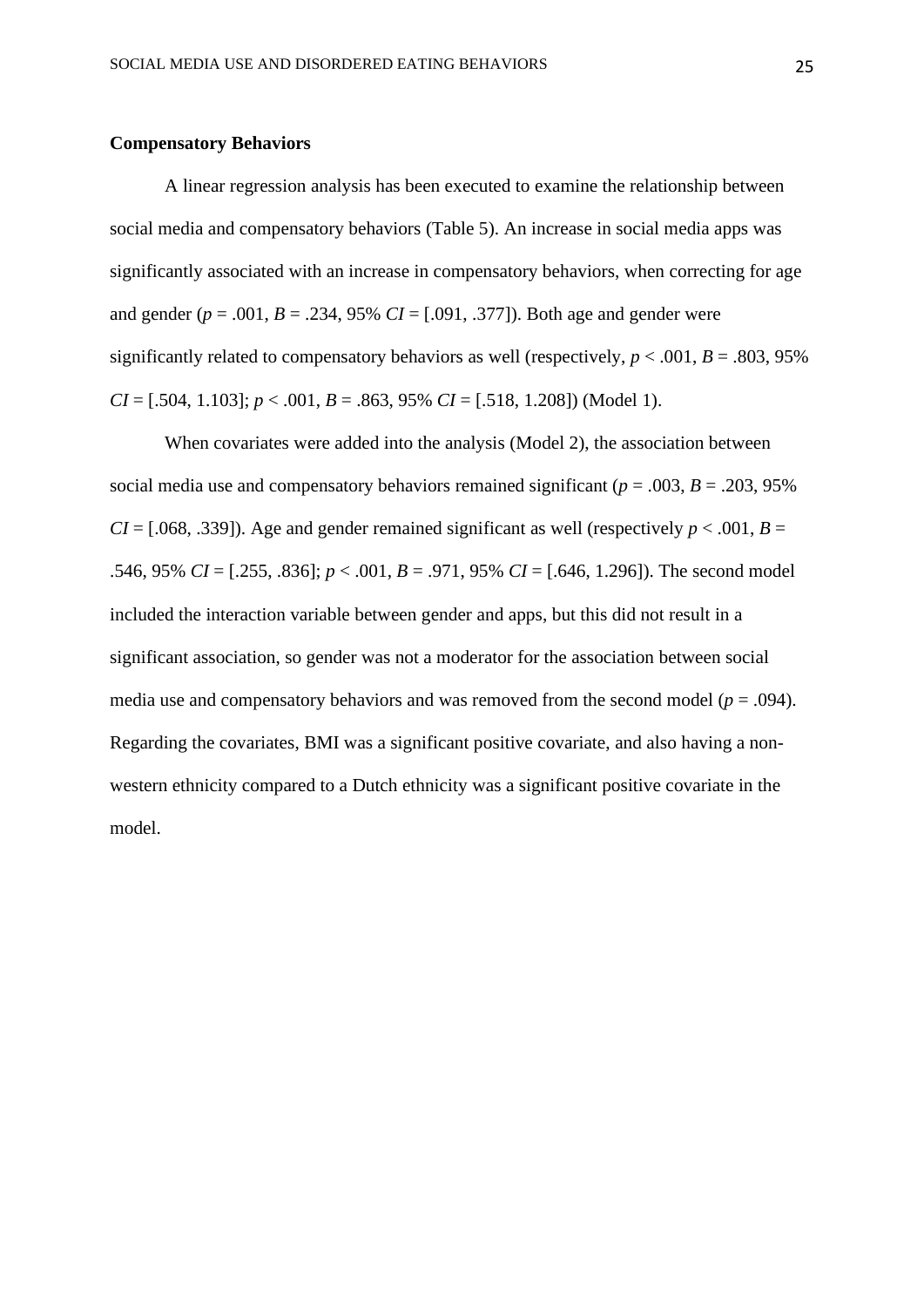# Model B Std. Error *T* 95% CI Sig. 1\* (Constant) -2.496 Social Media  $.234$   $.073$   $.3202$   $.091, .377$   $.001$ Gender .863 .176 4.908 [.518, 1.208] .000 Age .803 .153 5.260 [.504, 1.103] .000 2\*\* (Constant) -.113 Social Media .203 .069 2.943 [.068, .339] .003 Gender .971 .166 5.850 [.646, 1.296] .000 Age .546 .148 3.688 [.255, .836] .000 CBCL Internal .036 .021 1.711 [-.006, 077] .093 CBCL External .022 .021 1.094 [-.018, .063] .275 BMI 1.074 .083 12.910 [.910, 1.237] .000 Ethnicity Other-Western .539 .269 2.004 [.012, 1.066] .045 Ethnicity Non-Western .799 .202 3.960 [.403, 1.194] .000 Education Medium .710 .348 2.039 [.021, 1.400] .044 Education High .736 .362 2.035 [.014, 1.459] .046 Income Medium -.259 .394 -.658 [-1.104, .585] .521 Income High -.236 .396 -.596 [-1.058, .585] .557

#### *Linear Regression Analysis Between Social Media Use and Compensatory Behaviors*

 $\sqrt{R^2} = .048$ 

 $*R^2 = .172$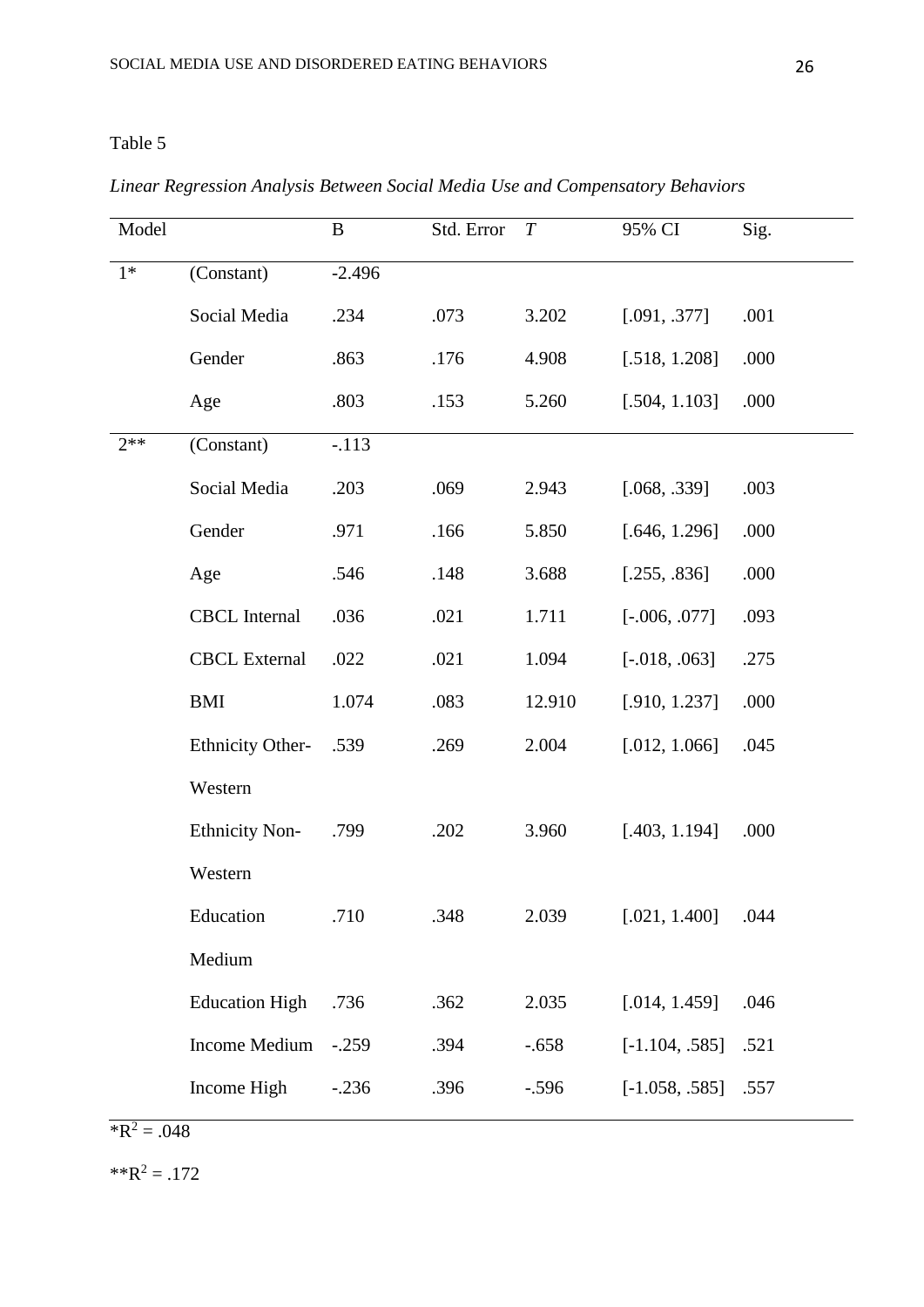#### **Uncontrolled Eating**

To examine the relationship between social media use and uncontrolled eating, a linear regression analysis was executed (Table 6). After controlling for age and gender, there was a significant positive association between social media use and uncontrolled eating ( $p = .020$ , *B* = .051, 95% *CI* = [.008, .095]). Both age and gender were significantly related to uncontrolled eating as well (respectively,  $p < .001$ ,  $B = .163$ , 95%  $CI = [.073, .254]$ ;  $p = .011$ ,  $B = .135$ , 95% *CI* = [.031, .239]) (Model 1).

When adding the covariates into the analysis (Model 2), the association between social media use and uncontrolled eating remained significant ( $p = .011$ ,  $B = .056$ , 95% *CI* = [.013, .099]). Gender and age remained significant as well (respectively, *p* = .009, *B* = .140, 95% *CI*  = [.035, .245]; *p* = .001, *B* = .149, 95% *CI* = [.058, .241]). The interaction variable between gender and social media use was included in the analysis, but did not result in a significant effect  $(p = .392)$ . Girls and boys did not show different associations between social media use and uncontrolled eating. Regarding covariates, the internalizing subscale of the CBCL and BMI were significant covariates in the association between social media use and uncontrolled eating (respectively  $p = .007$ ,  $B = .017$ , 95%  $CI = [.005, .030]$ ;  $p = .001$ ,  $B = .082$ , 95%  $CI =$ [.032, .132]).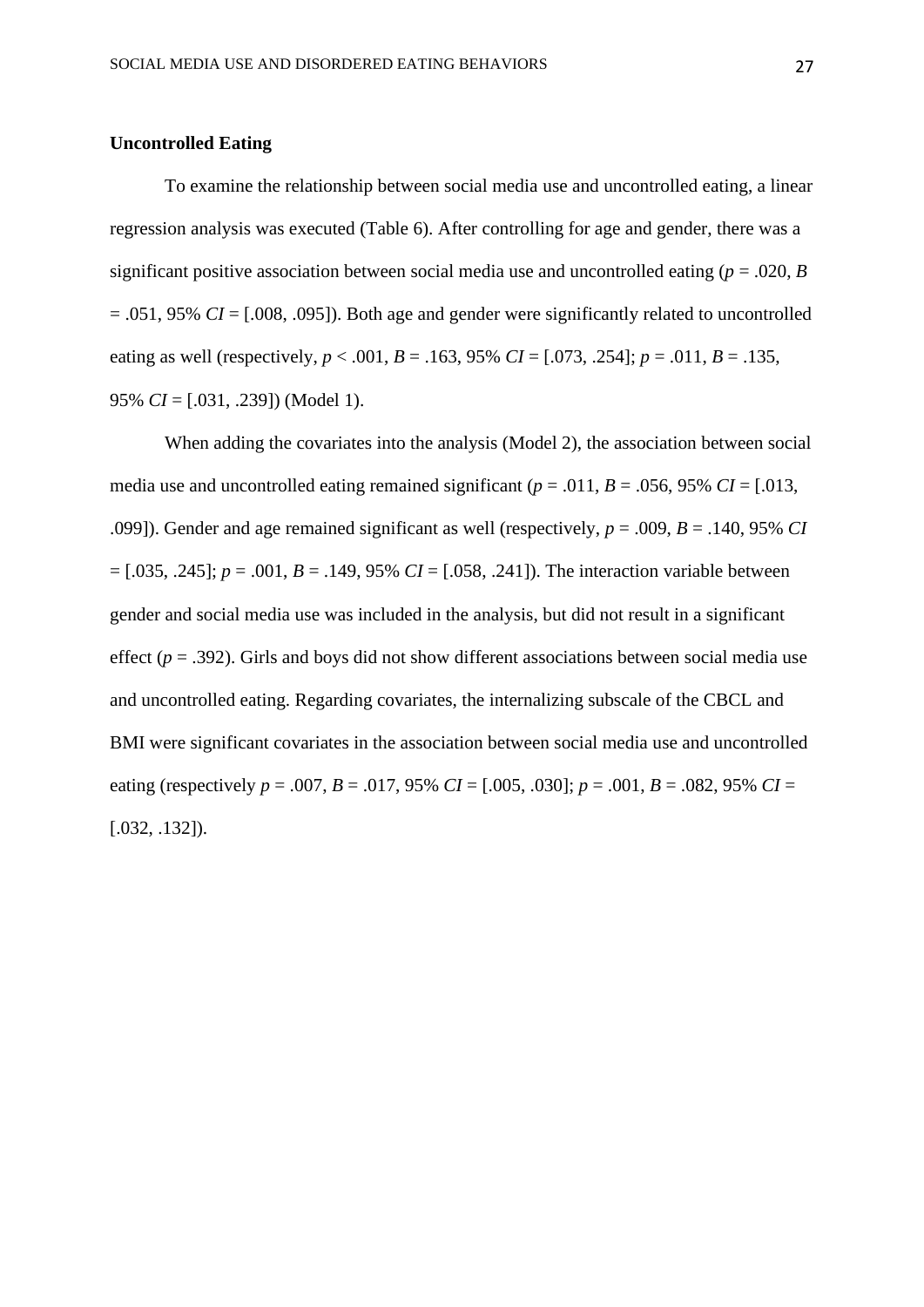## *Linear Regression Analysis Between Uncontrolled Eating and Social Media Use*

 $R^2 = .019$ 

 $*R^2 = .042$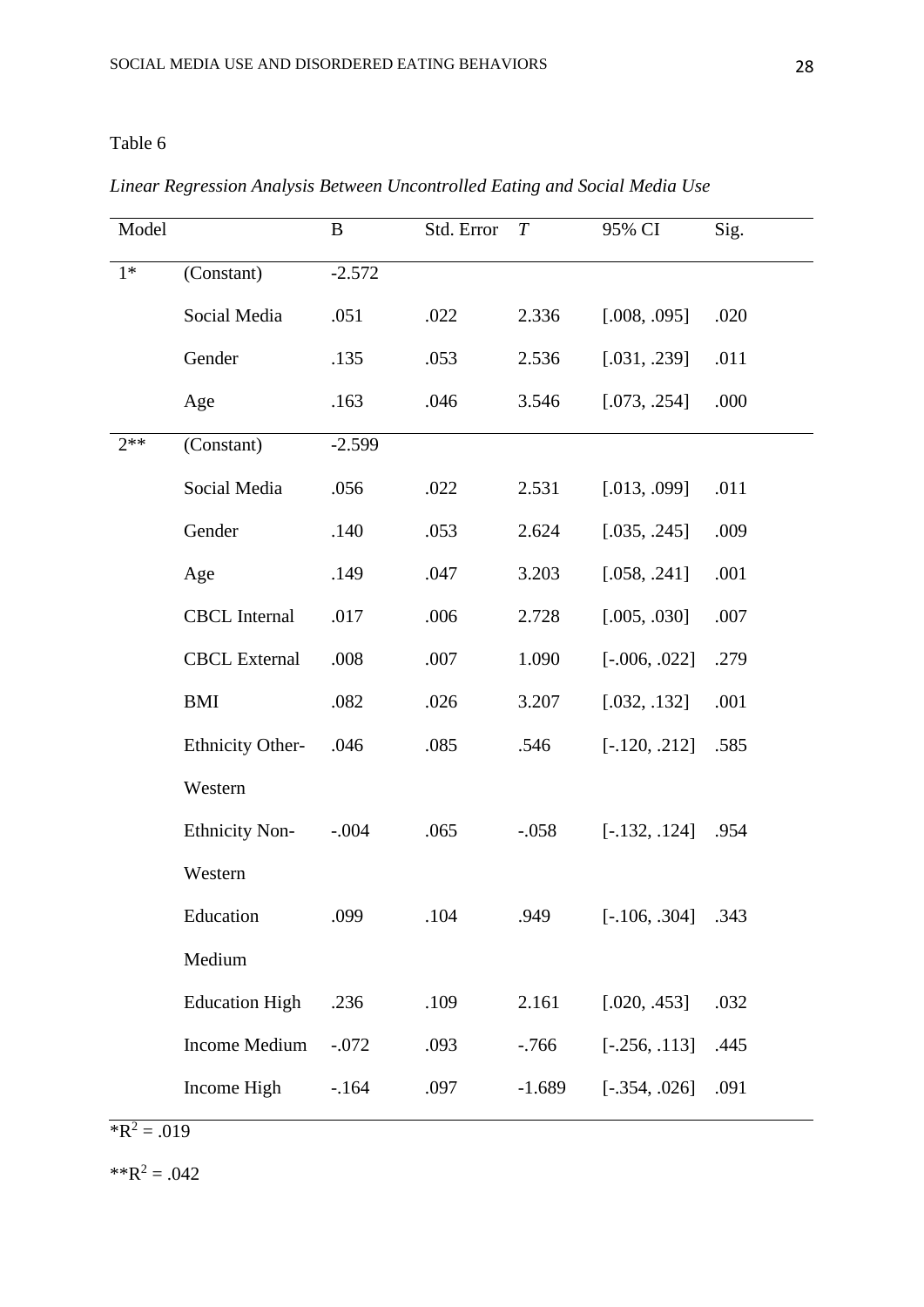#### **Emotional Eating**

To examine the relationship between social media use and emotional eating, a logistic regression analysis was executed (Table 7). When controlling for age and gender, an increase in social media use was significantly associated with an increase in emotional eating  $(p =$ .013,  $OR = 1.138$ , 95%  $CI = [1.027, 1.261]$ . Age and gender were significantly related to emotional eating as well (respectively  $p < .001$ ,  $OR = 1.456$ , 95%  $CI = [1.188, 1.784]$ ;  $p <$ .001, *OR* = 2.781, 95% *CI* = [2.154, 3.591]) (Model 1).

When including the covariates in the analysis (Model 2), the significant association between social media use and emotional eating remained ( $p = .017$ ,  $OR = 1.135$ , 95%  $CI =$ [1.023, 1.259]). Gender and age both remained significant as well (respectively *p* < .001, *OR* = 2.938, 95% *CI* = [2.258, 3.823]; *p* = .001, *OR* = 1.453, 95% *CI* = [1.177, 1.793]). The interaction variable between gender and apps was included, but generated no significant influence ( $p = .408$ ,  $OR = .913$ ) and was removed. No gender differences were found in the association between social media use and emotional eating. Furthermore, the internalizing subscale of the CBCL was a significant covariate in the association between social media use and emotional eating ( $p = .001$ ,  $OR = 1.047$ , 95%  $CI = [1.019, 1.076]$ ).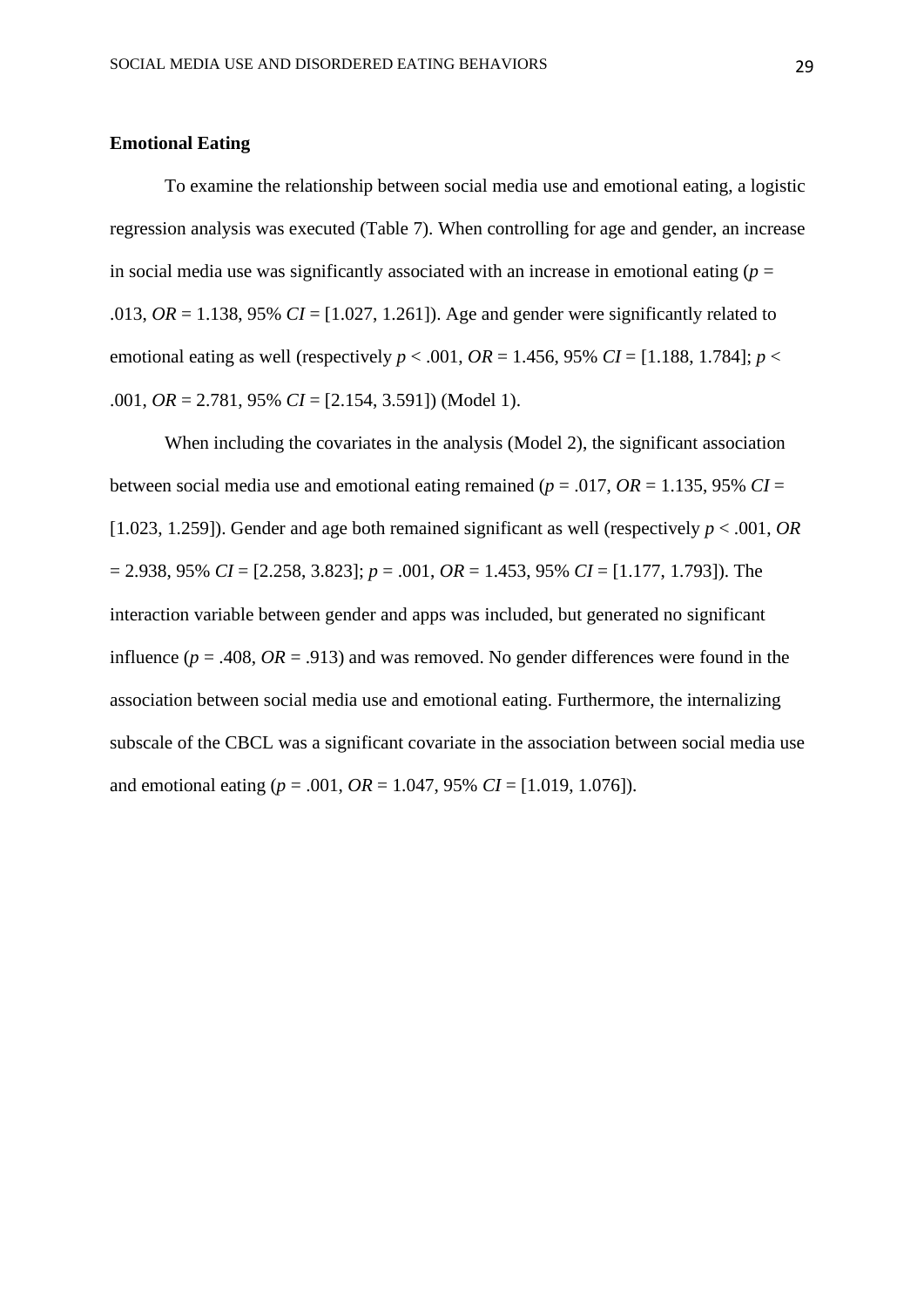*Simple Logistic Regression Analysis Between Emotional Eating and Social Media Use*

| Model |                                | <b>OR</b> | Sig. | 95% CI         |
|-------|--------------------------------|-----------|------|----------------|
| $1*$  | Social Media                   | 1.138     | .013 | [1.027, 1.261] |
|       | Gender                         | 2.781     | .000 | [2.154, 3.591] |
|       | Age                            | 1.456     | .000 | [1.188, 1.784] |
| $2**$ | Social Media                   | 1.135     | .017 | [1.023, 1.259] |
|       | Gender                         | 2.938     | .000 | [2.258, 3.823] |
|       | Age                            | 1.453     | .001 | [1.177, 1.793] |
|       | <b>CBCL</b> Internal           | 1.047     | .001 | [1.019, 1.076] |
|       | <b>CBCL External</b>           | 1.005     | .776 | [.972, 1.039]  |
|       | <b>BMI</b>                     | 1.271     | .000 | [1.122, 1.440] |
|       | <b>Ethnicity Other-Western</b> | 1,249     | .161 | [.915, 1.705]  |
|       | <b>Ethnicity Non-Western</b>   | 1.360     | .179 | [.869, 2.131]  |
|       | <b>Education Medium</b>        | .546      | .031 | [.315, .947]   |
|       | <b>Education High</b>          | .899      | .508 | [.655, 1.234]  |
|       | <b>Income Medium</b>           | 1.381     | .188 | [.853, 2.235]  |
|       | Income High                    | 1.008     | .956 | [.764, 1.330]  |

 $R^2 = .097$ 

 $*R^2 = .130$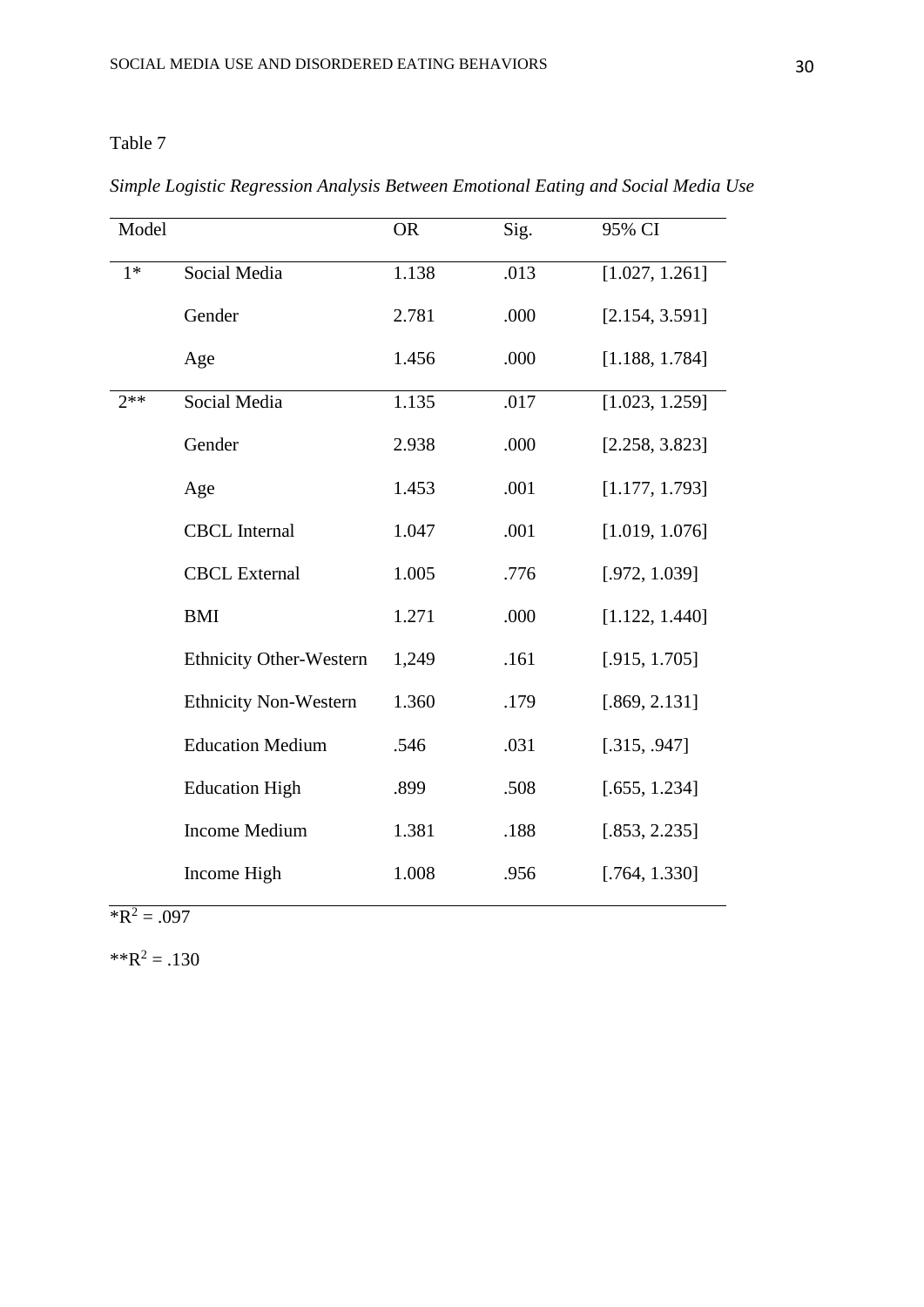#### **Subclinical Binge Eating Symptoms**

To examine the association between social media use and subclinical binge eating symptoms, a multinomial logistic regression analysis was executed (Table 8). When comparing 'overeating only' with 'no symptoms' no significant association was found (*p* = .977, *OR* = .996, 95% *CI* = [.774, 1.283]). When comparing 'loss of control only' with 'no symptoms', again no significant association was found ( $p = .114$ ,  $OR = 1.136$ , 95%  $CI =$ [.970, 1.331]). For both the categories 'overeating' and 'loss of control' no significant influence of the interaction variable between gender and social media was found (respectively *p* = .575, *OR* = 1.164; *p* = .230, *OR* = 1.217).

In the comparison between 'no symptoms' and 'binge eating', the interaction variable between gender and social media use was a significant moderator in the association between social media use and binge eating ( $p = .004$ ,  $OR = 2.679$ ). When comparing 'no symptoms' and 'binge eating' without this interaction variable, no significant effect was found (*p* = .232,  $OR = 1.181$ ,  $CI = [.899, 1.552]$ , so the association only existed through the moderating influence of gender.

Because gender is a significant moderator in the association between social media use and binge eating, the analysis for this category was executed again, but stratified by gender, to examine the different associations for boys and girls (Table 9). For boys, the association between social media use and binge eating was not significant ( $p = .067$ ,  $OR = .579$ , 95%  $CI =$ [.323, 1.038]). For girls however, a positive significant association was found, indicating that girls who use one more social media app have 1.553 greater odds of experiencing subclinical binge eating symptoms ( $p = .009$ ,  $OR = 1.553$ , 95%  $CI = [1.114, 2.111]$ ).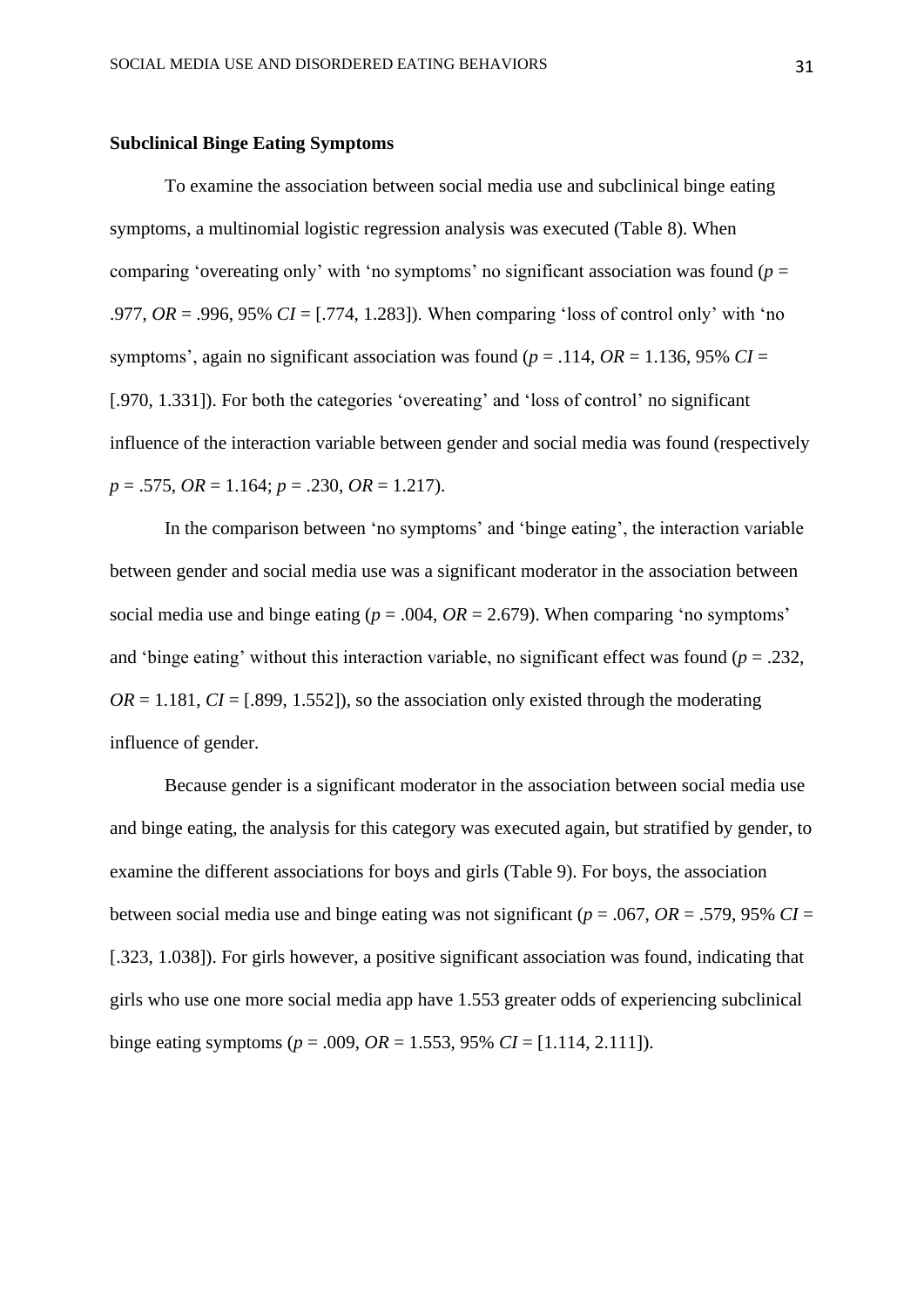## *Multinomial Regression Analysis Between Subclinical Binge Eating Symptoms and Social*

| Value*                 |                 | <b>OR</b>         | Sig. | 95% CI        |
|------------------------|-----------------|-------------------|------|---------------|
| <b>Overeating Only</b> | Social Media    | .996              | .977 | [.774, 1.283] |
|                        | $Gender = Boy$  | .580              | .088 | [.311, 1.084] |
|                        | $Gender = Girl$ |                   |      |               |
|                        | Age             | 1.521             | .063 | [.977, 2.367] |
| Loss of Control        | Social Media    | 1.136             | .114 | [.970, 1.331] |
| Only                   |                 |                   |      |               |
|                        | Gender = $Boy$  | .992              | .968 | [.676, 1.456] |
|                        | $Gender = Girl$ |                   |      |               |
|                        | Age             | .958              | .807 | [.681, 1.349] |
| Binge Eating**         | Social Media    | 1.181             | .232 | [.899, 1.552] |
|                        | Gender = $Boy$  | .462              | .037 | [.224, .995]  |
|                        | $Gender = Girl$ | $\qquad \qquad -$ |      |               |
|                        | Age             | 1.408             | .176 | [.857, 2.313] |

*Media Use, Reference Category 'No Symptoms'*

 $R = .018$ 

\*\*Analysis without interaction variable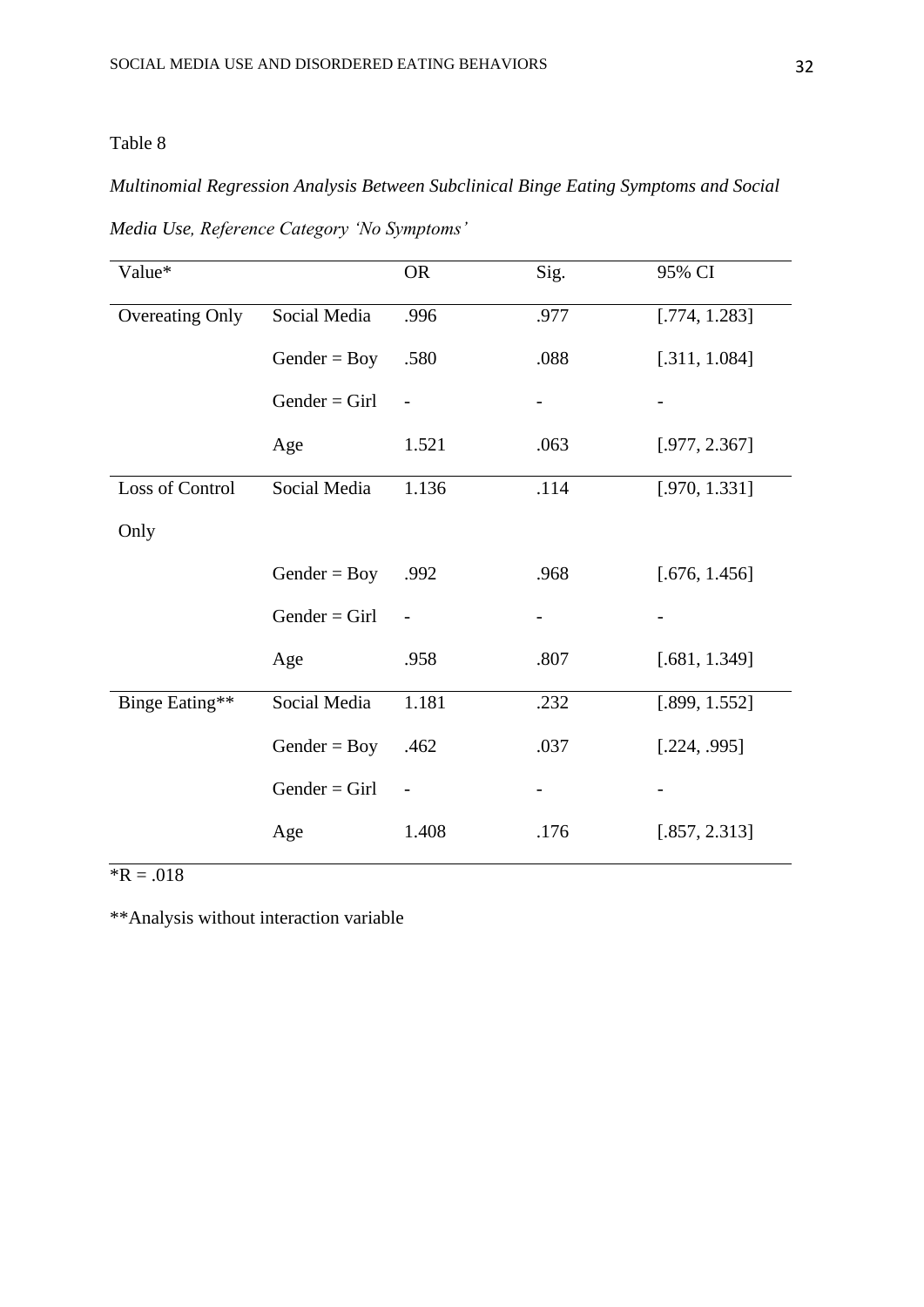## *Multinomial Regression Analysis Stratified by Gender*

| Value               | Gender     |              | <b>OR</b> | Sig. | 95% CI                   |
|---------------------|------------|--------------|-----------|------|--------------------------|
| <b>Binge Eating</b> | <b>Boy</b> | Social Media | .579      | .067 | [.323, 1.038]            |
|                     |            | Age          | 1,154     | .802 | [.375, 3.553]            |
|                     |            | Gender       | -         | -    | $\overline{a}$           |
|                     | Girl       | Social Media | 1.553     | .009 | [1.114, 2.111]           |
|                     |            | Age          | 1.581     | .108 | [.904, 2.762]            |
|                     |            | Gender       | -         | -    | $\overline{\phantom{a}}$ |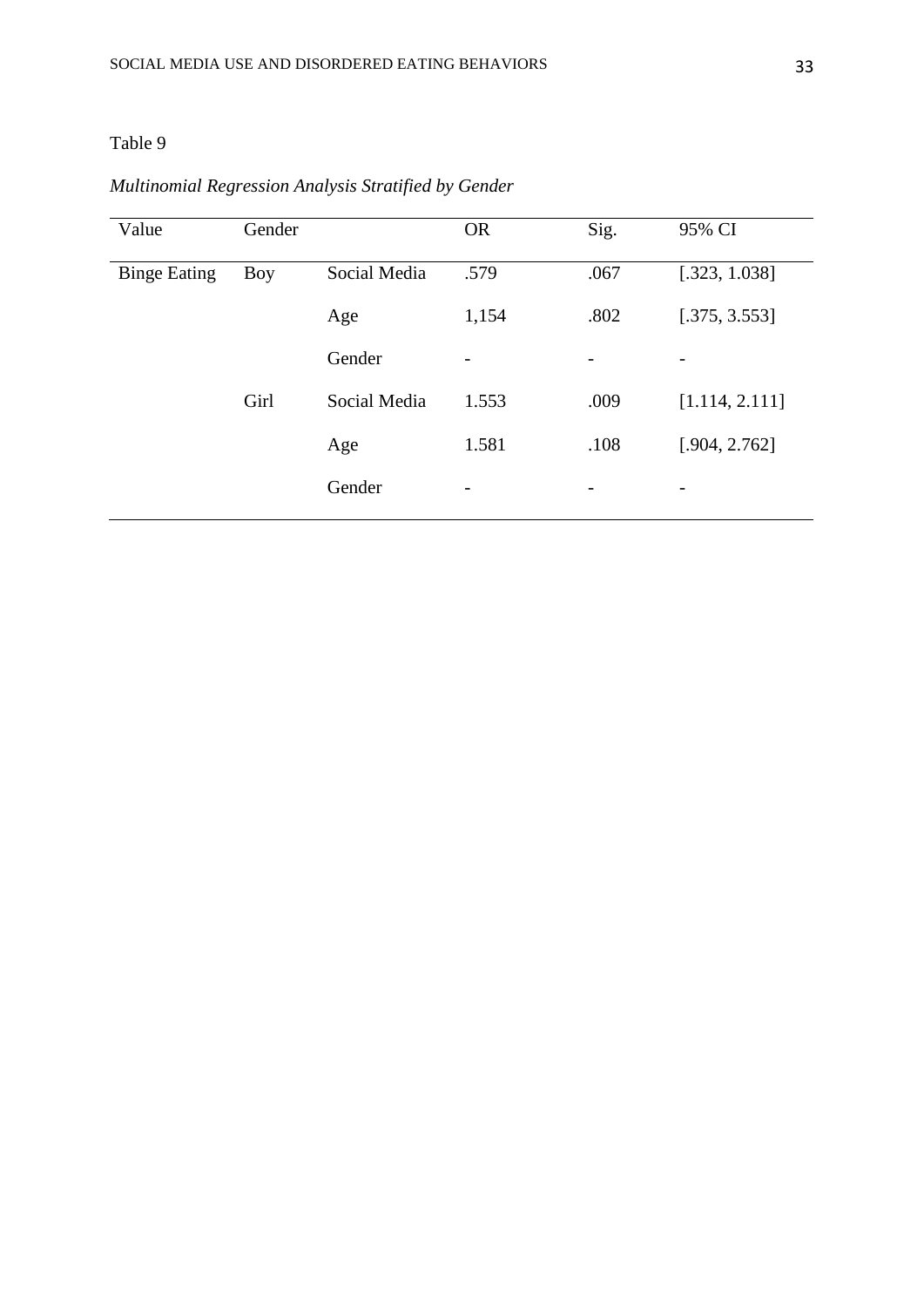#### **Discussion**

The aim of this study was to investigate the associations between social media use and the development of subclinical disordered eating behaviors among adolescents. Specifically, the focus was on emotional eating, uncontrolled eating, subclinical binge eating symptoms and compensatory behaviors. Two research questions were formulated: 1) Is social media use associated with disordered eating behaviors in adolescence, and 2) Does the association between social media use and disordered eating behaviors differ for boys and girls?

#### **Principal Findings**

Regarding the first research question, the hypothesis is confirmed. Results show that increased social media use is associated with increased scores for all subclinical disordered eating behaviors, even though for binge eating the association only exists through the moderating influence of gender. An increase in social media use was shown to lead to an increased score for compensatory behaviors. Increased use of social media was shown to lead to an increase in scores for uncontrolled eating. This same association was found for increased social media use and an increase in emotional eating scores. In short, participants who used more social media apps were more likely to have higher scores for uncontrolled eating, emotional eating and reported more compensatory behaviors.

Regarding the second research question, subclinical binge eating symptoms becomes a variable of interest. The interaction variable for gender and social media use emerged as significant in the association between binge eating and social media use. Results showed that while there was no gender difference for loss of control or overeating only, for girls, an increase in social media use led to an increase in binge eating, while for boys this was not observed. The associations between emotional eating, uncontrolled eating and compensatory behaviors did not show gender differences.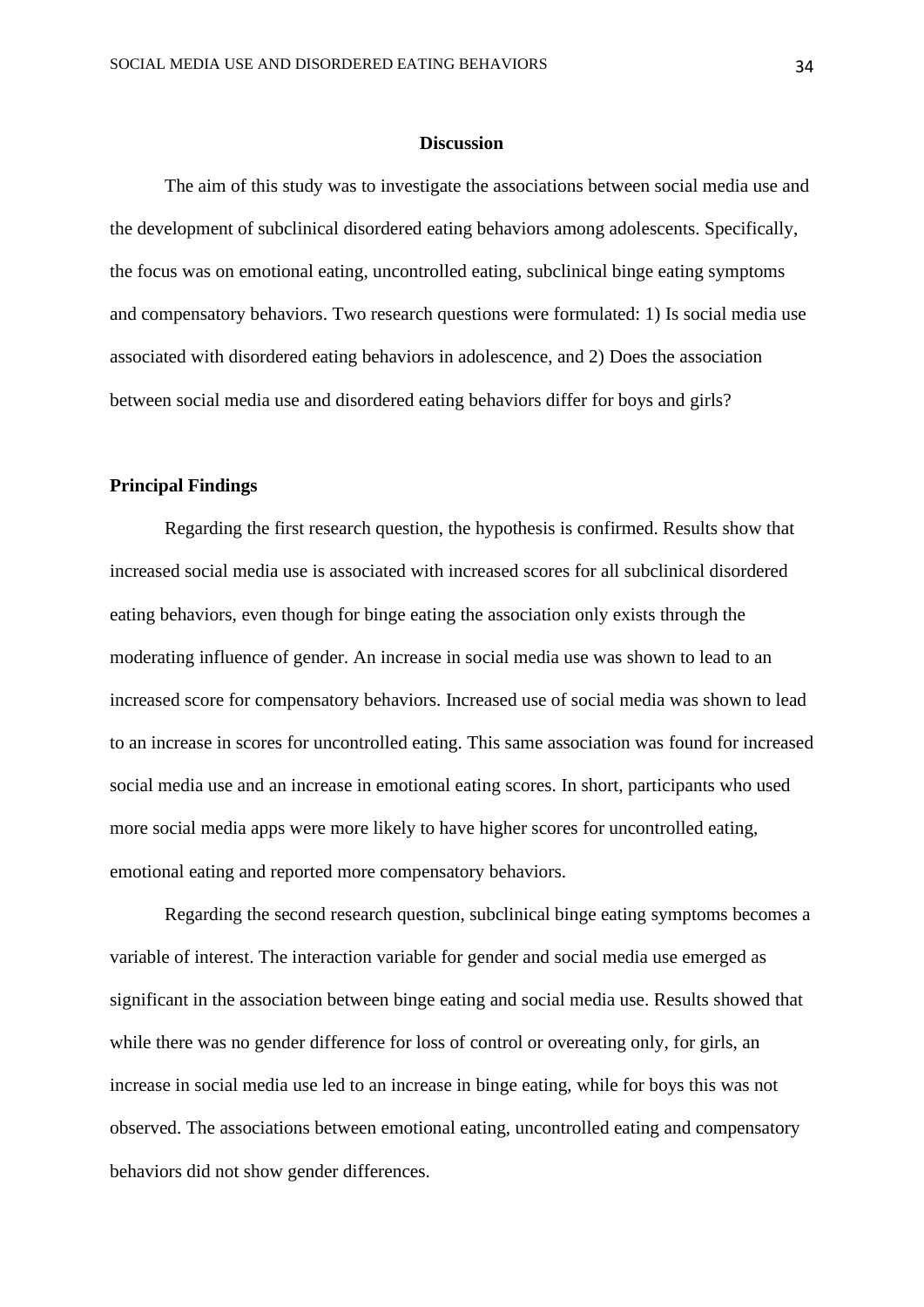#### **Previous Research**

These patterns of results are overall consistent with the previous literature. As discussed before, social media use has been associated with different disordered eating behaviors and related dysfunctional cognitions and beliefs (Sidani et al., 2016; Schmuck et al., 2019; Fardouly et al., 2015; Aparicio-Martinez et al., 2019). Firstly, our findings regarding subclinical binge eating are in line with previous research. A study by Lonergan et al. (2020) which included similarly aged adolescents, showed a positive association between social media use and binge eating symptoms, and described an investment in others' 'selfies' to be associated with higher odds of meeting these criteria.

One finding that did not find confirmation in previous research is the gender difference that was found. Boys and girls were hypothesized to show different associations between social media use and compensatory behaviors, because these are a characteristic of BN, for which women have a higher prevalence than men (GGZ Standaarden, 2020). This was not the case, given that gender was not a significant moderator in this association. However, gender was a significant moderator in the association between social media use and binge eating, for which men and women have a similar prevalence (GGZ Standaarden, 2020).

It has been stated that girls are more likely to have poorer self-esteem about their appearance and a worse perception of their weight, and that boys use social media more to expand their social network than to compare themselves to others (Padín et al., 2021). However, this does not explain why gender was only a moderating factor for subclinical binge eating and not for the other disordered eating behaviors. The current study also did not include specific thought patterns or self-esteem beliefs, which makes it hard to confirm that these might be the cause for this difference.

The current study found an increase in social media use to be associated with an increase in scores for emotional eating. Previous research has shown emotional eating to be an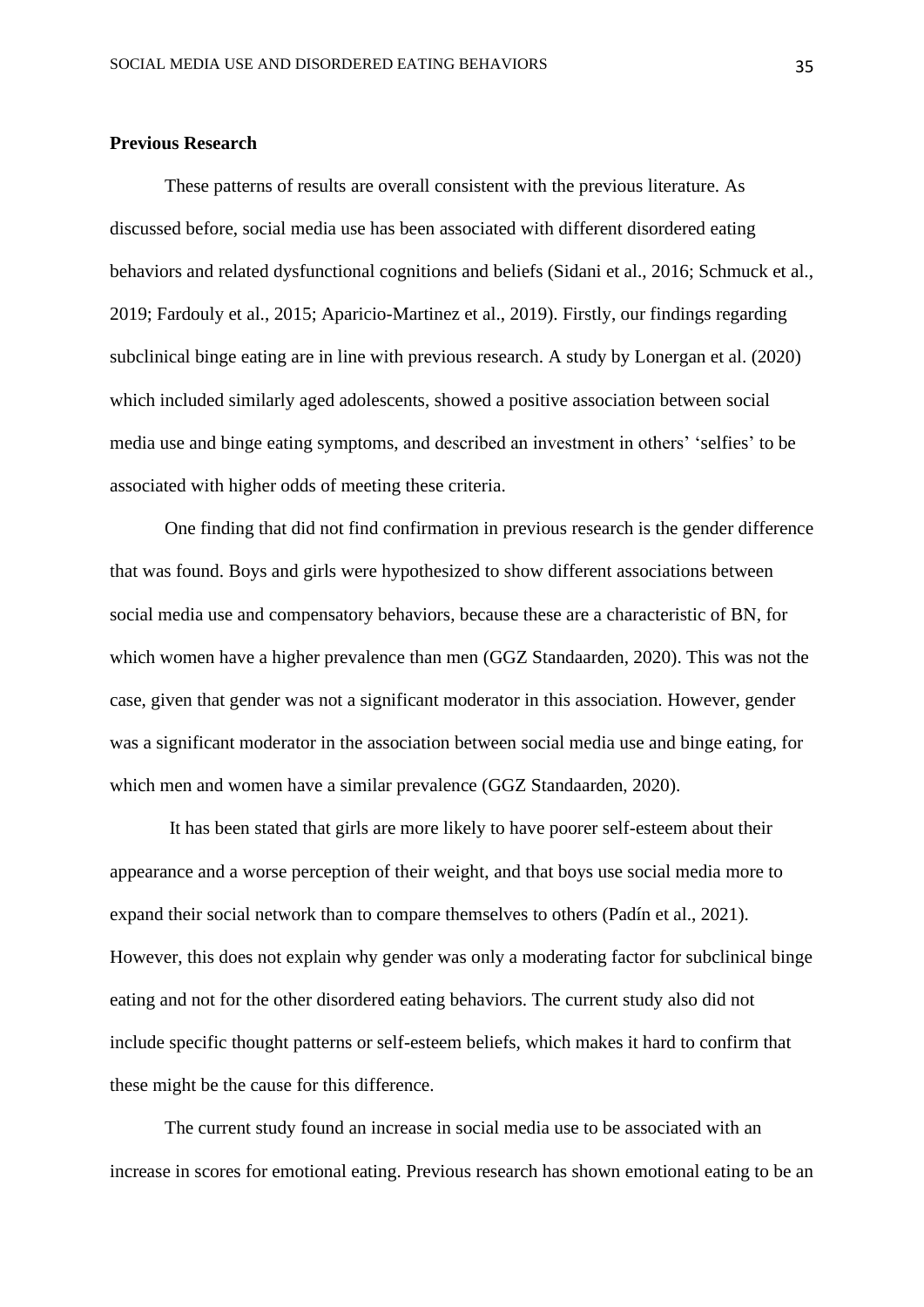important factor in the association between social media use and other disordered eating behaviors, while this study included emotional eating as a separate disordered eating behavior. A study by Sanchez-Ruiz et al. (2017) for example, found emotional eating to be a mediator in the association between media pressure and the development of eating disorders in university students. Emotional eating has thus been proven to be a mediator in these associations for university students, but according to the current study, a direct association between social media use and emotional eating exists as well, at least in adolescents.

Furthermore, A recent study investigated social media use during Covid-19 lockdowns, and found that heavy social media exposure could lead to emotional overeating (Gao et al., 2021). This is a unique and stressful situation, and anxiety does play a moderating role, but this association reflects the fact that an increase in social media use can lead to emotional eating. Thus, the current results are in some agreeance with previous research about an existing association between social media use and emotional eating. However, it seems interesting to direct future research to the question of the specific role of emotional eating.

Not much research has been done on the association between social media use and uncontrolled eating on its own, instead of as a symptom of BED. A study by Coulthard et al. (2021) did not investigate social media specifically, but looked at associations between heightened emotions and uncontrolled eating in adults. This study found uncontrolled eating to be part of a wider set of maladaptive coping mechanisms, which can worsen in times of emotional distress (Coulthard et al., 2021). We might extrapolate this finding to assume that the negative emotions social media can cause (Allen et al., 2014; Keles et al., 2020) could result in uncontrolled eating being triggered as a coping mechanism. However, since this study included adults instead of adolescents, and there is no direct research supporting this concept, it is only an assumption that this applies to the current study.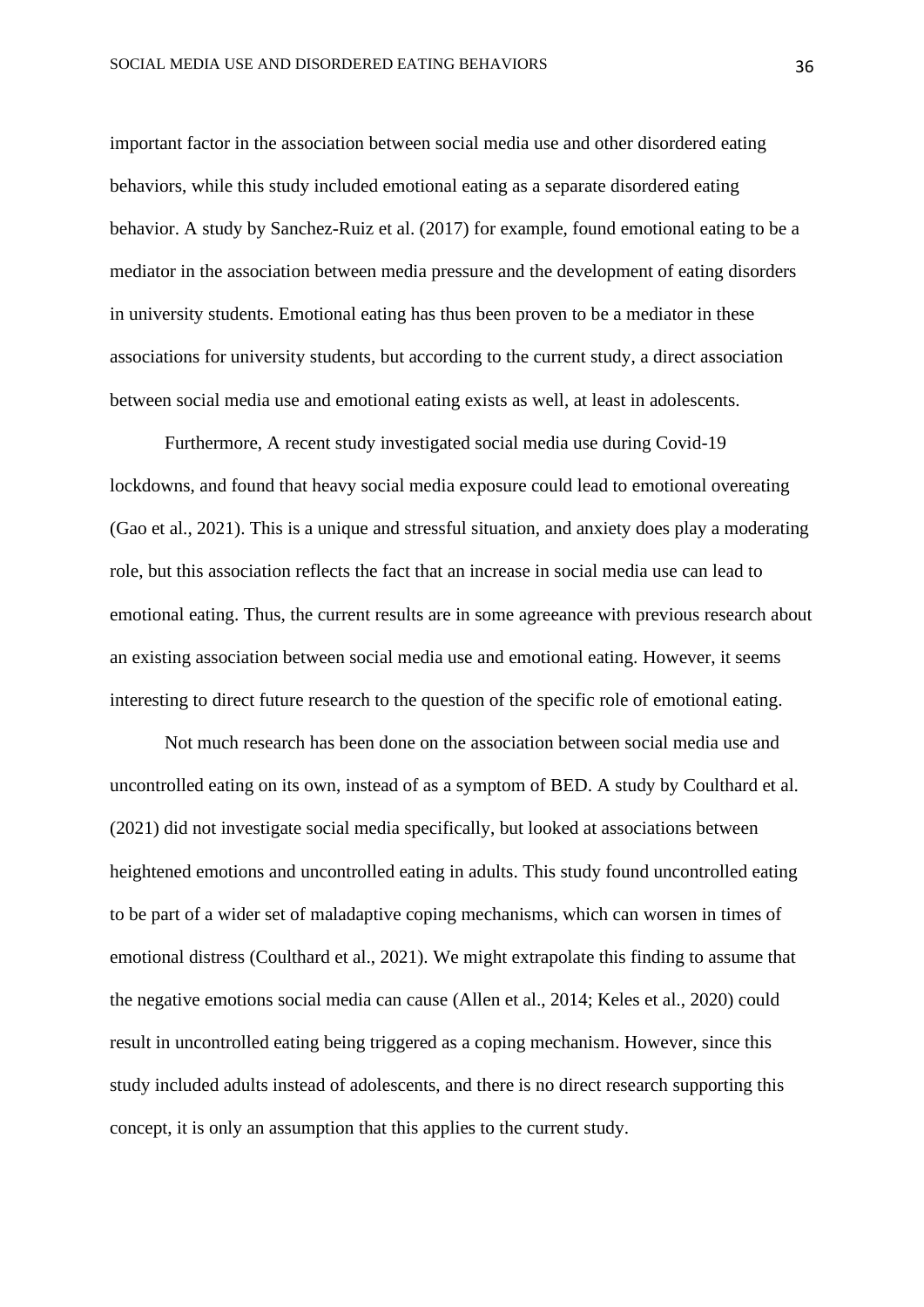Previous research has shown social media use to lead to an increase in compensatory behaviors. For example, a study by Saunders and Eaton (2018) found positive associations between use of Snapchat, Instagram and Facebook and body dissatisfaction, purging and dietary restraint in women aged 18-24 years old. Significant associations were also found for excessive exercise, which were strongest for Facebook and Instagram specifically. This might be explained by the exercise status updates or fitness-focused pictures that are posted more on Facebook and Instagram than other social media platforms (Saunders & Eaton, 2018).

Current results are in accordance with this previous research, since similar associations have been found between increased social media use and compensatory behaviors, and the results extend to include boys and the younger age group of adolescents as well. In this study, compensatory behaviors were not investigated separately, so the specific association between each compensatory behavior and social media use remains unclear. However, the results show that in general, social media use is associated with an increase in compensatory behaviors.

#### **Explanations of the Findings**

Previous research often showed an association between social media use and disordered eating behaviors to be explained, at least partially, by negative affect (Schmuck et al., 2019). The presence of negative affect may lead to a different approach to social media or may lead to different consequences of social media use (Zhao & Zhou, 2020). People already experiencing negative affect may be more likely to apply upward social comparison, because they perceive themselves as worse than others in that moment due to these negative feelings (Saunders & Eaton, 2018). As has been mentioned, upward social comparison can increase the negative consequences social media use can have by leading to worse self-esteem and more feelings of jealousy and envy, which could lead to unhealthy eating behaviors (Saunders & Eaton, 2018).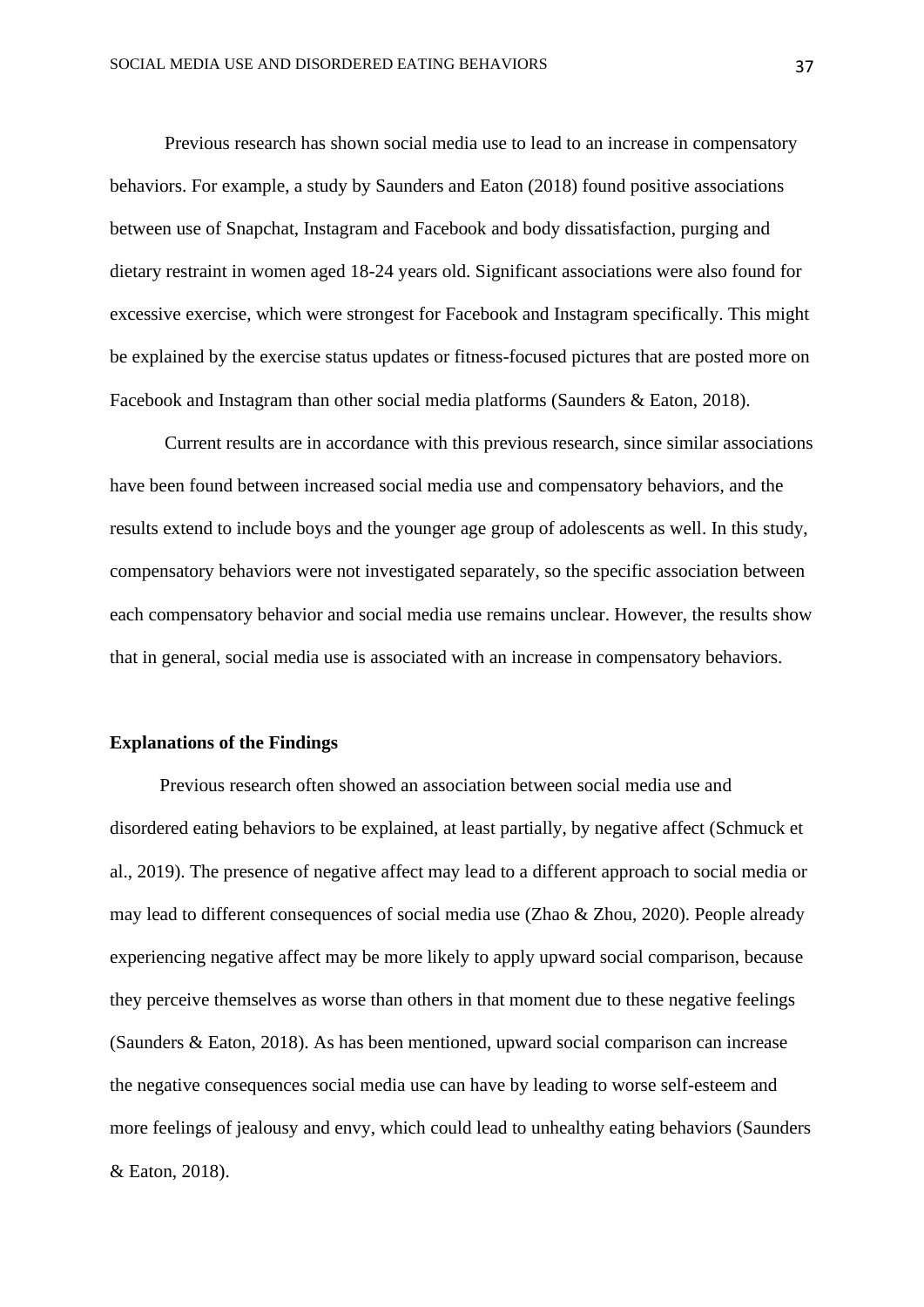However, contradictory to these earlier findings, the results of this study show the association between social media use and disordered eating behaviors to remain significant after adding CBCL internal scores as a covariate. This means that even when controlling for internalizing issues, such as negative affect, the association between social media use and disordered eating behaviors remains significant and other underlying mechanisms might play a larger role. This is an interesting finding, given that we may need to look at further possible explanations for this association, instead of the often-named negative affect.

Different theories aim to explain the associations often found between social media use and its consequences for self-esteem, body dissatisfaction and following disordered eating behaviors. The sociocultural theory of body image suggests that the media communicates information about what body shapes and sizes are ideal (Morrison et al., 2004). This theory suggests that when individuals compare their perceived appearance with an idealized person, anxiety over their personal body image occurs (Hsien-Jin, 2000). This anxiety can be seen as negative affect, which has been proven to be associated with disordered eating behavior (Cruz-Sáez et al., 2020). This theory then posits further proof for the role negative affect can play in this relationship. This association can be seen in this study as well, where CBCL internal scores are associated with disordered eating scores, even though this does not seem to be the full underlying mechanism, given the remaining significant main association.

Another theory, the Social Cognitive Theory of Mass Communication (SCTMC), provides a conceptual framework for understanding how exposure to media can impact personal development (Bandura, 2001). This theory suggests that human interaction with media is an active process and a source of observational learning. Communications systems are said to operate through two pathways. In the direct pathway, they promote changes by informing, motivating and guiding participants. In the socially mediated pathway, media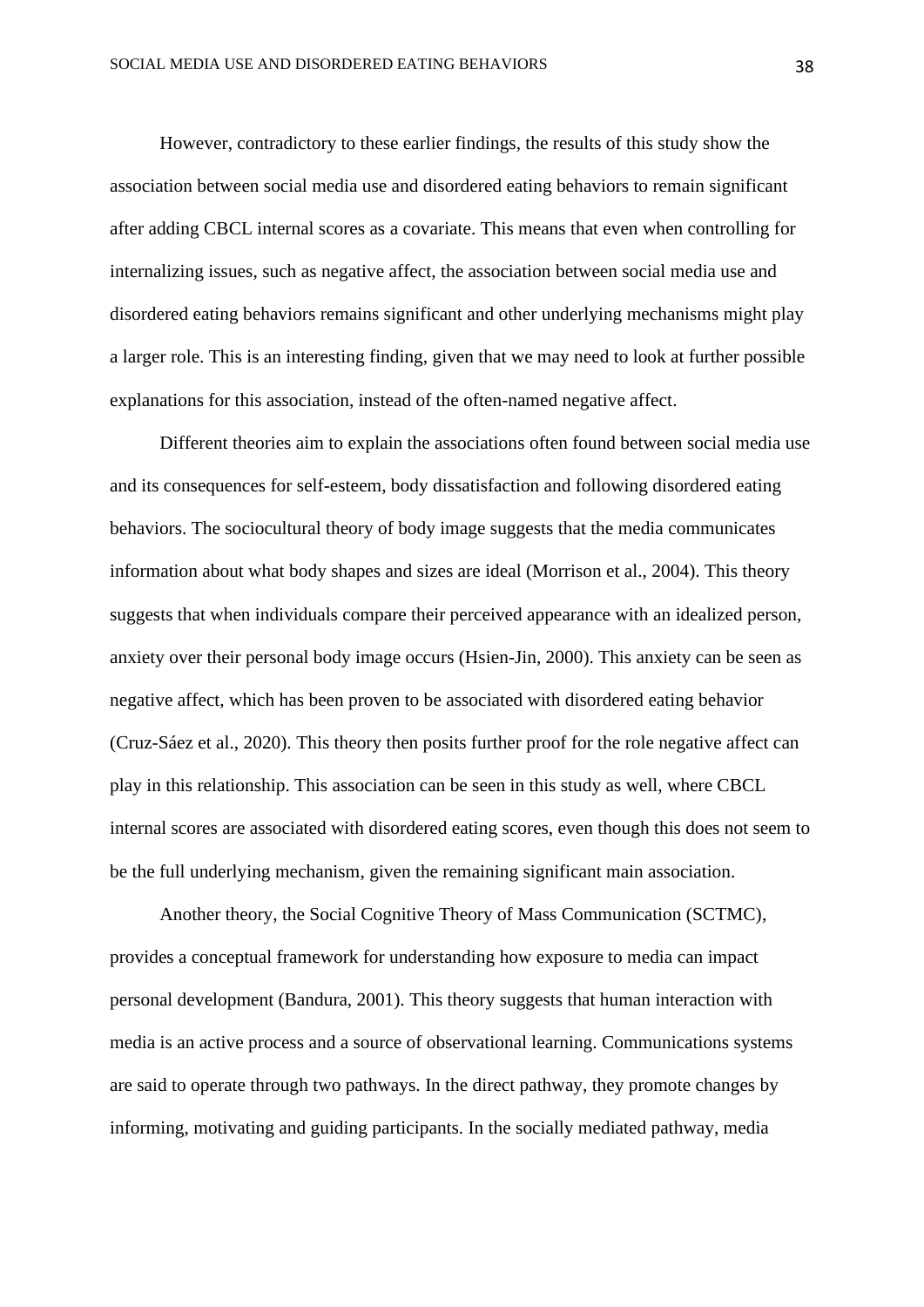influences link participants to social networks that provide natural incentives and personalized guidance for desired change (Bandura, 2001).

This theory suggests that these thin-ideals continuously seen on social media can influence the direct communications pathway to become a motivating and guiding factor in people's behavior, possibly leading to the unhealthy eating behaviors seen in this study. Social media users are comparing their real-life selves to the idealized online versions of others, and this mismatch can lead to an increase in body dissatisfaction and following disordered eating behaviors (Schmuck et al., 2019). This can be seen in the current study as well, given that an increased number of social media apps might mean increased time spent on observational learning and internalization of these ideals. This might lead to an increase in the motivating and guiding role these thin-ideals play in both behavior and attitudes, and lead to disordered eating behaviors.

The cultivation theory posits that increased media exposure causes people to believe that these ideal bodies portrayed in the media exist regularly in the real world, and people are likely to forget that these pictures are often unrealistic or not even real (Saunders & Eaton, 2018). The theory suggests that people who are regularly exposed to social media are more likely to perceive the world's realities as they are presented by the media they consume, which affects their attitudes and behaviors. If people do not realize these bodies are either photoshopped or very hard to attain, they might turn to unhealthy eating behaviors when eating healthier and working out does not result in their ideals being achieved. This can be seen in this study as well, as participants who use more social media apps show increased disordered eating scores, so their behavior might be altered by this increased time they spend on social media.

Sociocultural pressures and the internalization of the thin-ideal through social media have consistently emerged as robust predictors of disordered eating outcomes in women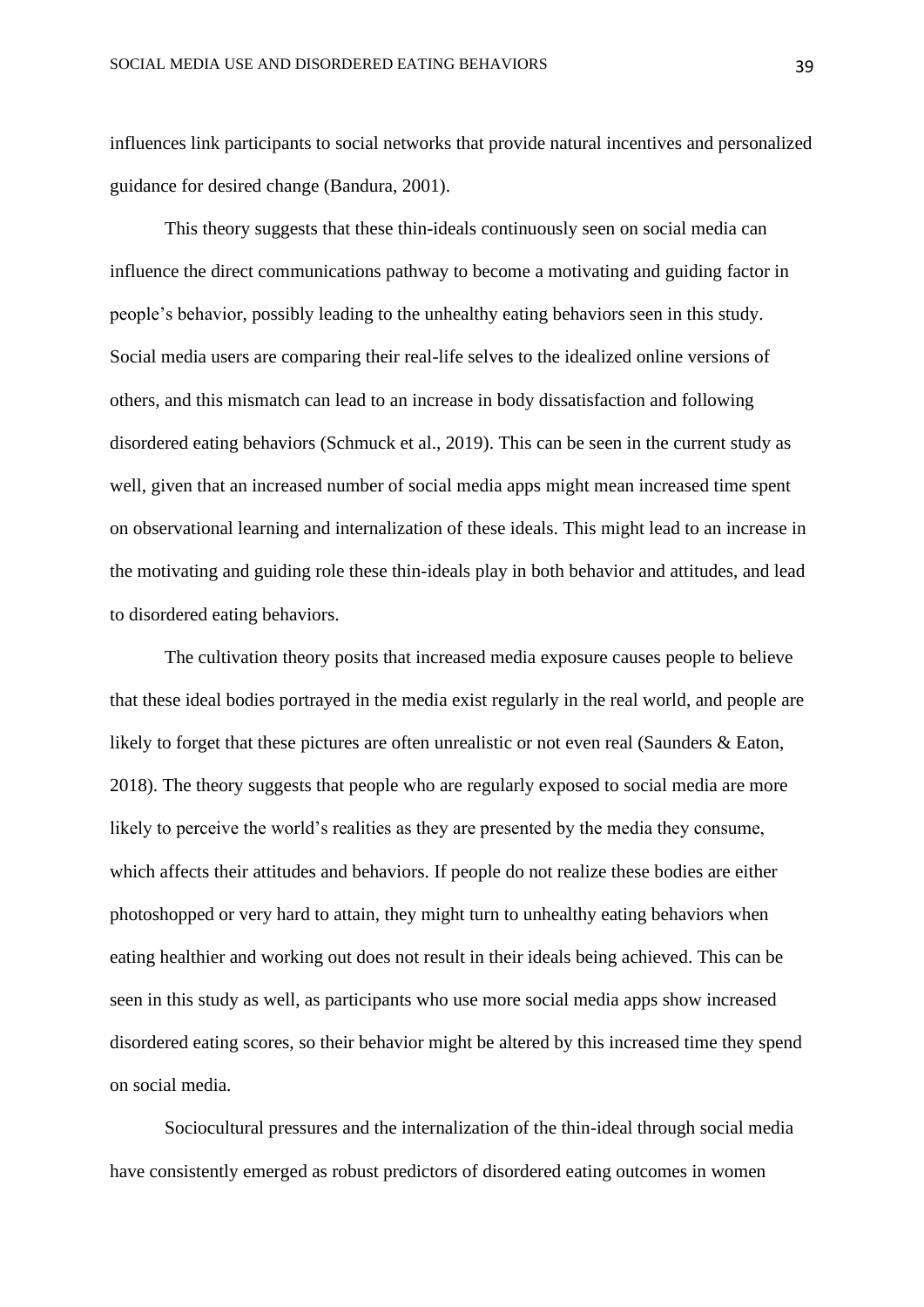(Crowther & Ciesla, 2011; Saunders & Eaton, 2018), and the same may apply for younger girls and boys in cases of emotional eating, uncontrolled eating and compensatory behaviors according to the results of the current study. These pressures increase social-cognitive processes focused on appearance, such as body-related comparisons and an attention bias toward thinness which can result in disordered eating behaviors (Saunders & Eaton, 2018). During the vulnerable period of adolescence, subclinical disordered eating behaviors can be normalized and even glamorized (Syed-Abdul et al., 2013). Because of this, adolescents often do not even realize their behavior is unhealthy or abnormal, because their friends or online idols may be behaving similarly (Syed-Abdul et al., 2013). Since they themselves do not see a problem with their behavior, a large number of adolescents do not seek help in time (Bunnell et al., 1990).

Considering these existing theories regarding social media and disordered eating behaviors, it seems plausible that the thin-ideal shown in social media could emotionally motivate adolescents to alter their food intake or take compensatory measures to attain this ideal body (Crowther & Ciesla, 2011). Restriction of food can eventually lead to overeating and binge eating episodes because of hunger, which then triggers purging and compensatory behaviors to counteract this food intake (Crowther & Ciesla, 2011). Compensatory behaviors often go hand in hand with negative affect and internalizing issues (Allen et al., 2014; Keles et al., 2020), which can result in displays of emotional eating. It seems to be a vicious cycle that can be extremely difficult to escape once you are trapped inside it.

#### **Strengths and Limitations**

A first strength of this study is the generalizability and representativeness of the sample. This sample contains adolescents from different ethnic backgrounds, different maternal education levels, and with different household incomes. The sample is very large as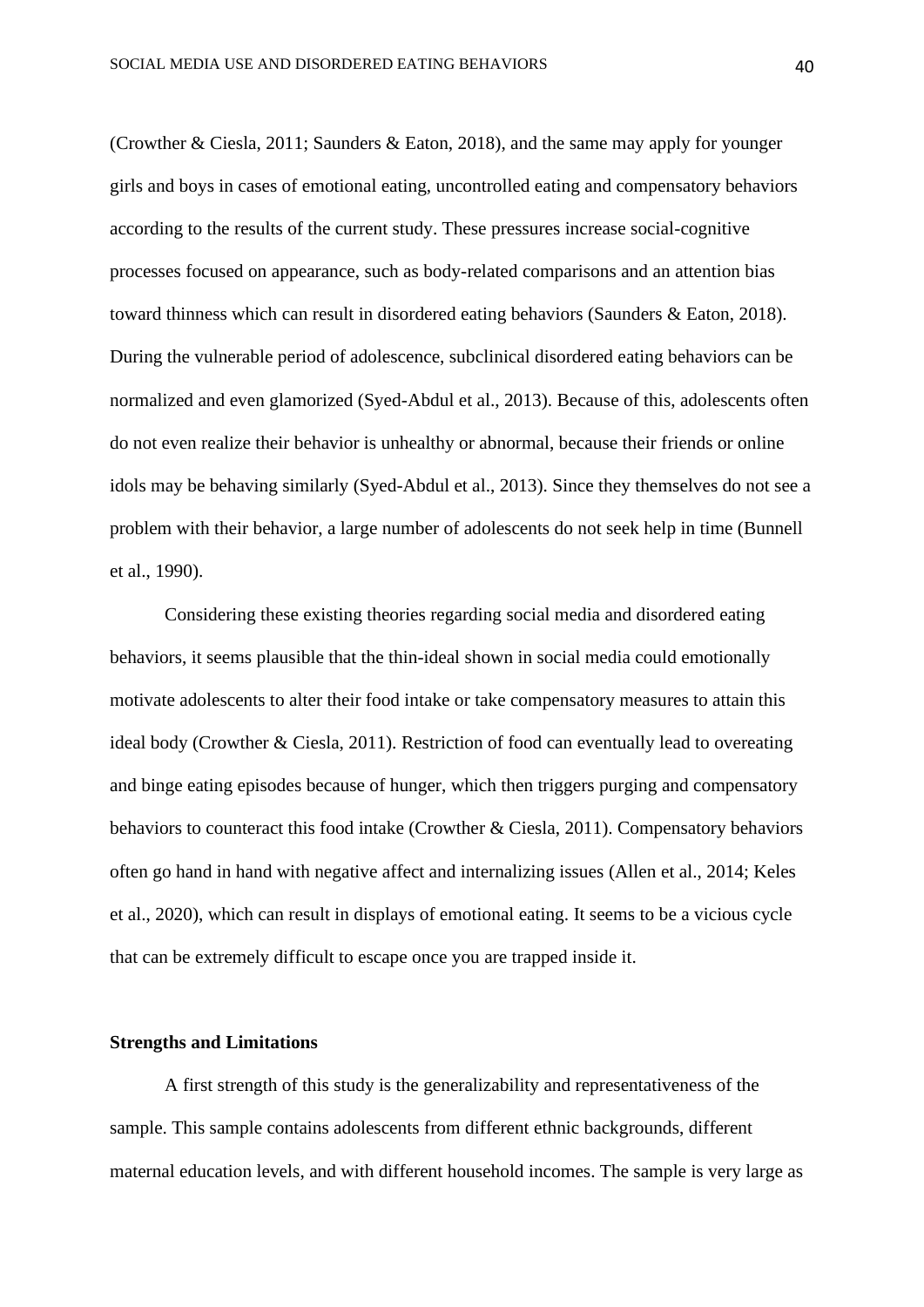well, increasing the representativeness to the larger population. In addition, this study includes both boys and girls. This is not something that is done often in the research field of disordered eating and increases the generalizability of the results.

Another strength of this study is the inclusion of disordered eating behaviors other than restrictive eating, which is a characteristic of Anorexia Nervosa (AN). Associations between social media use and following restrictive eating have been examined often, and less attention has been paid to other disordered eating behaviors, characterizing different eating disorders, as done in this study. By doing this, it has been proven that social media does not only have a damaging effect on dietary restraint, but also on other disordered eating behaviors characterizing BN and BED.

Although the sample has multiple strong points, it is important to recognize several limitations to this study. Firstly, the sample consists of adolescents living in Rotterdam, a very urban area. Growing up and living in an area like this can come with its own risk factors and characteristics that might increase the risk for developing these disordered eating behaviors, such as increased social stress and social pressure (Lederbogen et al., 2011) These results might therefore be generalizable to other urban areas like Rotterdam, but might not be representable for more rural areas where these factors are not as prevalent.

A second limitation concerns the methods of this study, namely the use of self-reports for the measurement of disordered eating behaviors. It might be assumed that participants give truthful answers, but a social desirability bias may be present. A study by Tilgner et al. (2004) for example, found social desirability scores to be significantly correlated with body dissatisfaction, drive for thinness, bulimic tendencies, and intention to diet for girls. This indicates that girls who experience these issues are more like to give socially desirable answers, which might thus be the case for this study. This is a problem that exists naturally within self-reports, but is important to keep in mind when interpreting the scores, seeing as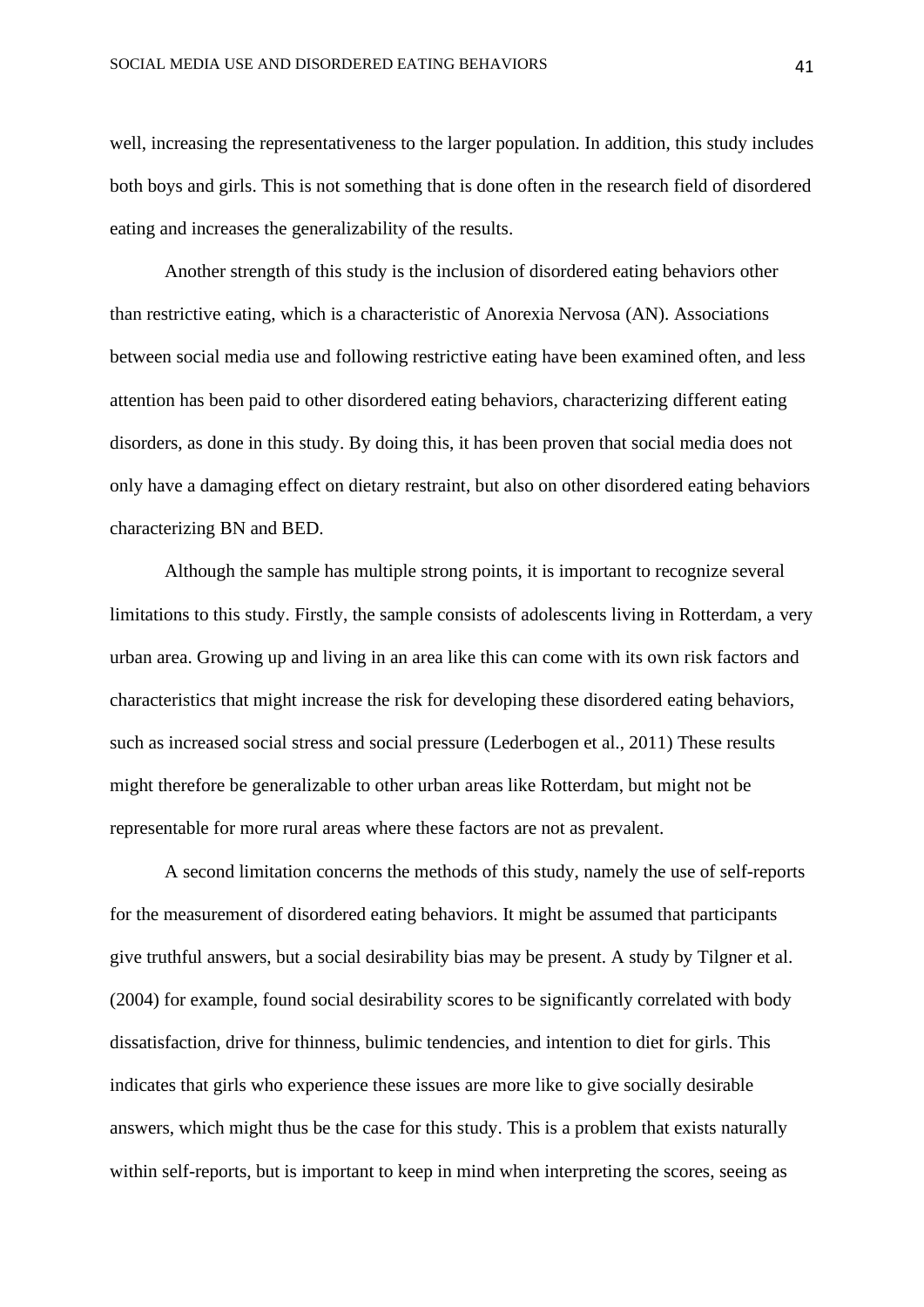they might even be higher than the participants reported. A way this bias might be prevented in future research is by trying to measure these disordered eating behaviors by having personal contact with the participant, for example through a personal interview. This way, the participant might feel more comfortable telling a real person about their issues, and might also feel less comfortable lying.

Another limitation concerns the measurement of social media use. In this study, social media use was represented by the number of social media apps participants used. The measurement used in the current study has no proven empirical validity, but previous studies have shown the number of social media platforms used to be a good predictor of social media use and its consequences. For instance, significant positive associations have been found between the number of social media platforms used and the development of anxiety and mood disorders in young adults (Primack et al., 2017). However, the specific frequency or duration of social media use were not included in the study, while this might be argued to be more representative of actual social media use. For future research, using frequency and/or duration of social media use might be more representative of actual social media use.

A last limitation concerns the cross-sectional design of the study. A primary limitation of this type of design is that the temporal link between the dependent and independent variables cannot be determined because both are examined at the same time (Solem, 2015). No direct causal associations can be made from this type of design, only correlational. It is impossible to determine whether the increased use of social media is the direct causal factor for the found increases in disordered eating behaviors, following this study design. The only thing that can be determined from a cross-sectional design is that an association exists between increased social media use and the disordered eating scores researched in this study.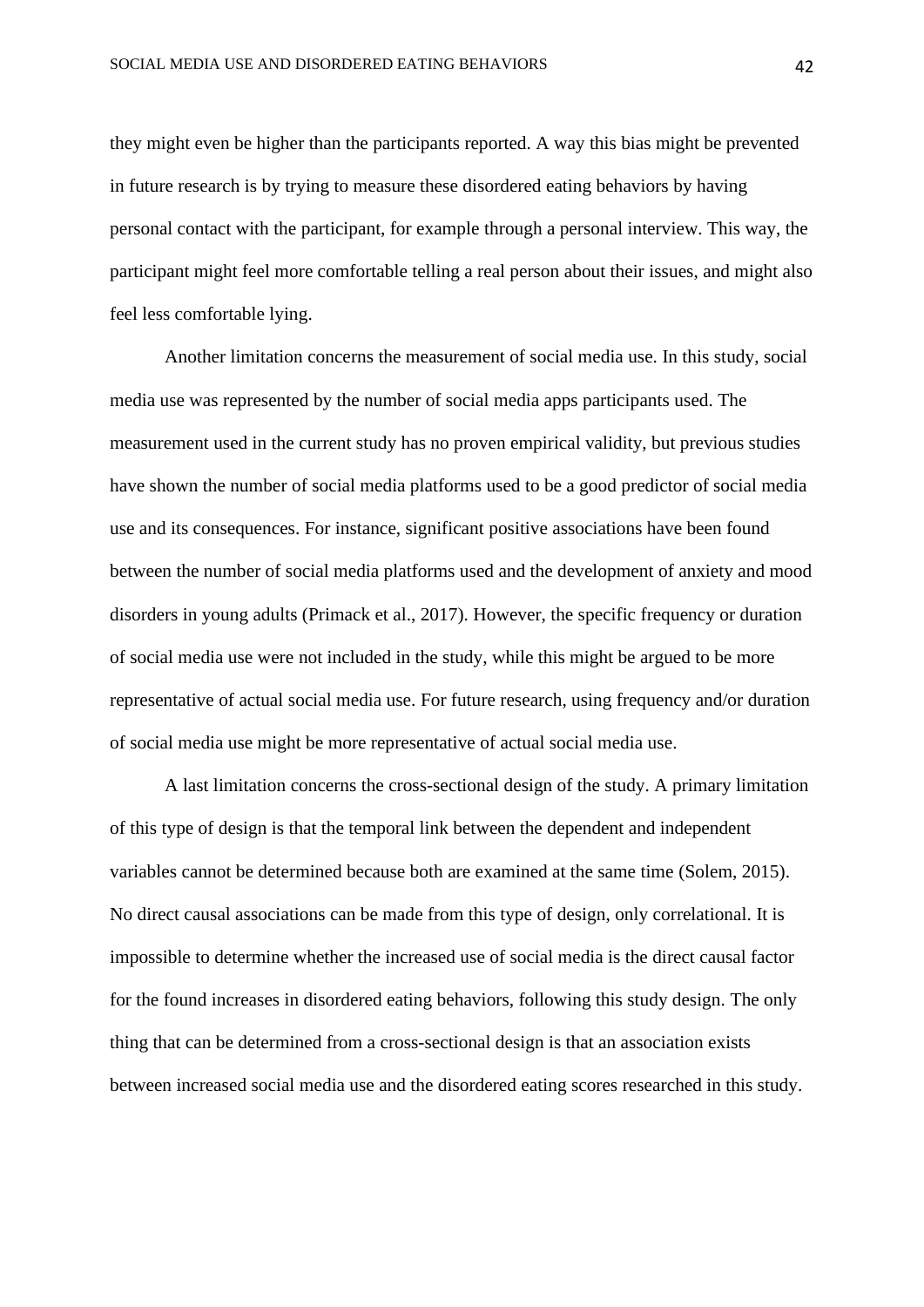#### **Implications and Directions for Future Research**

The results of this study have important implications for prevention purposes. The finding that many adolescents show at least subclinical disordered eating behaviors is very concerning, and early recognition and prevention should be improved. The results could even be turned around, implicating that a decrease in social media use might lead to a decrease in the risk for developing disordered eating behaviors. It has been made clear that adolescents can be affected by social media in such a negative way that they turn to unhealthy eating behaviors, with possible health risks as a consequence. It is important that adolescents as well as their parents gain a greater awareness about the impact social media use can have on both their mental and physical health. A possible way to increase this awareness could be through educational talks at schools about the multitude of negative effects social media has, including these disordered eating behaviors, how to use social media in a more responsible and safe way, and how to ask for help when experiencing these dysfunctional thoughts about eating.

However, the research field of disordered eating is far from complete. For instance, more research is needed to explore why for subclinical binge eating specifically the results show a gender difference in its association with social media use, while this is not the case for the other eating behaviors. It also might be interesting to direct future research to the question of the specific association between social media use and emotional eating. Is emotional eating more a mediating variable between social media use and other eating behaviors, or should it be researched as its own association, because evidence exists for both. It would also be interesting to examine the specific social media platforms used by participants, to see if different associations can be found for different types of social media, such as text-based of photo-based platforms.

A last interesting direction for future research is the moderating role of negative affect and other possible explanatory mechanisms. This study did find negative affect to be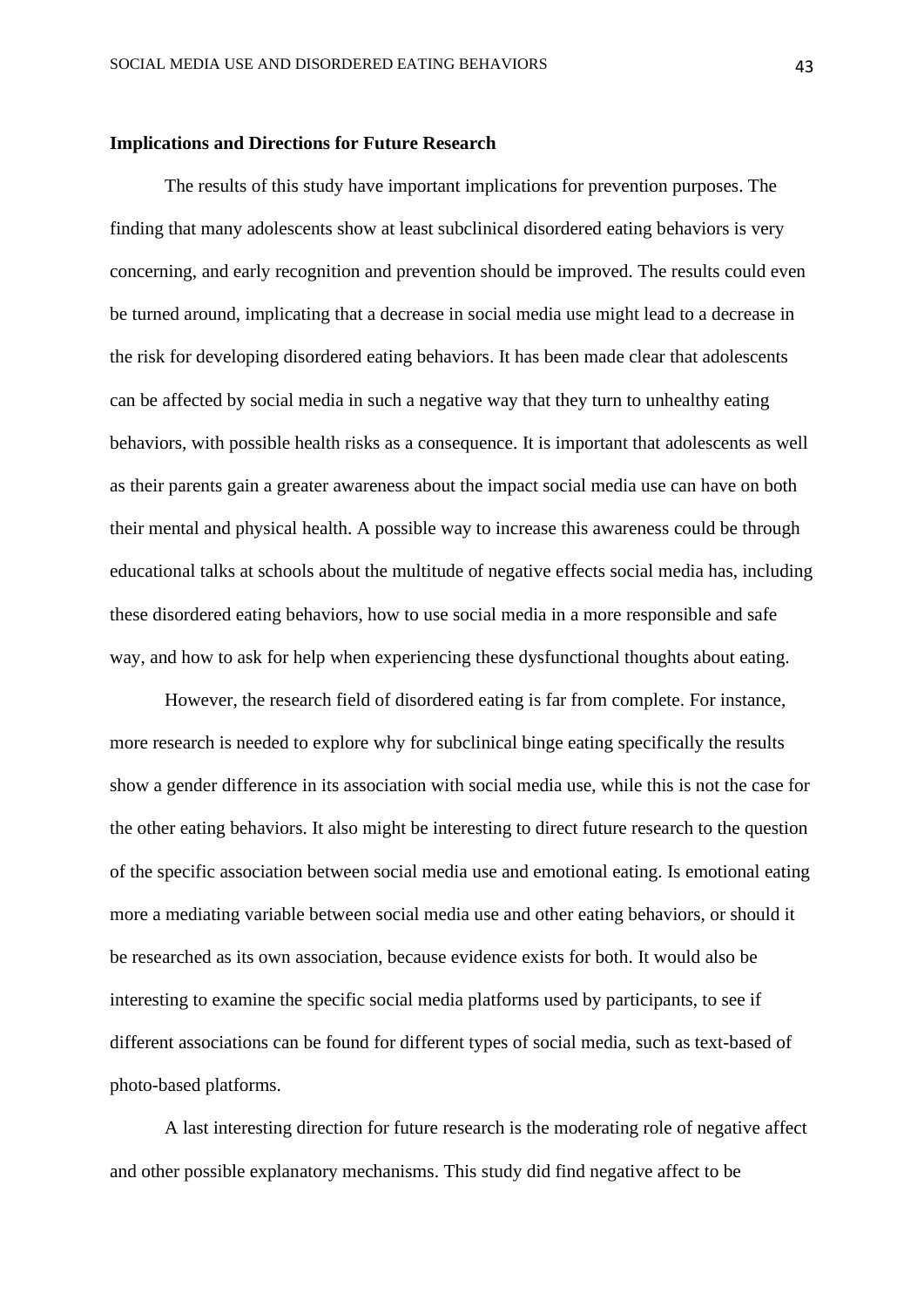associated with disordered eating behaviors, but not to be the most important underlying mechanism in the association. There is a need to look at further possible explanations for the association between social media use and disordered eating behaviors, instead of the oftennamed negative affect, since this does not seem to be sufficient.

All in all, the results indicate that increased social media use is associated with an increase in emotional eating, uncontrolled eating, compensatory behaviors, and an increase in subclinical binge eating for girls as well. The results extend earlier research by proving these associations to exist not only for women, but for the adolescent age group and boys specifically as well. Another important addition to the field is the finding that social media use not only has an effect on restrictive eating, a characteristic of AN, but on eating behaviors more characteristic of other eating disorders such as BED and BN as well. This is an important finding with implications for both mental and physical health care services. These results have important implications for prevention purposes as well, because when awareness about the negative consequences of social media is increased, and subclinical disordered eating behaviors are recognized early and awareness about the dangers is greater, the path to recovery will be easier. With increased awareness about the dangers of heavy social media use and earlier recognition of disordered eating behaviors in adolescents, the hope is that many harmful consequences will be prevented.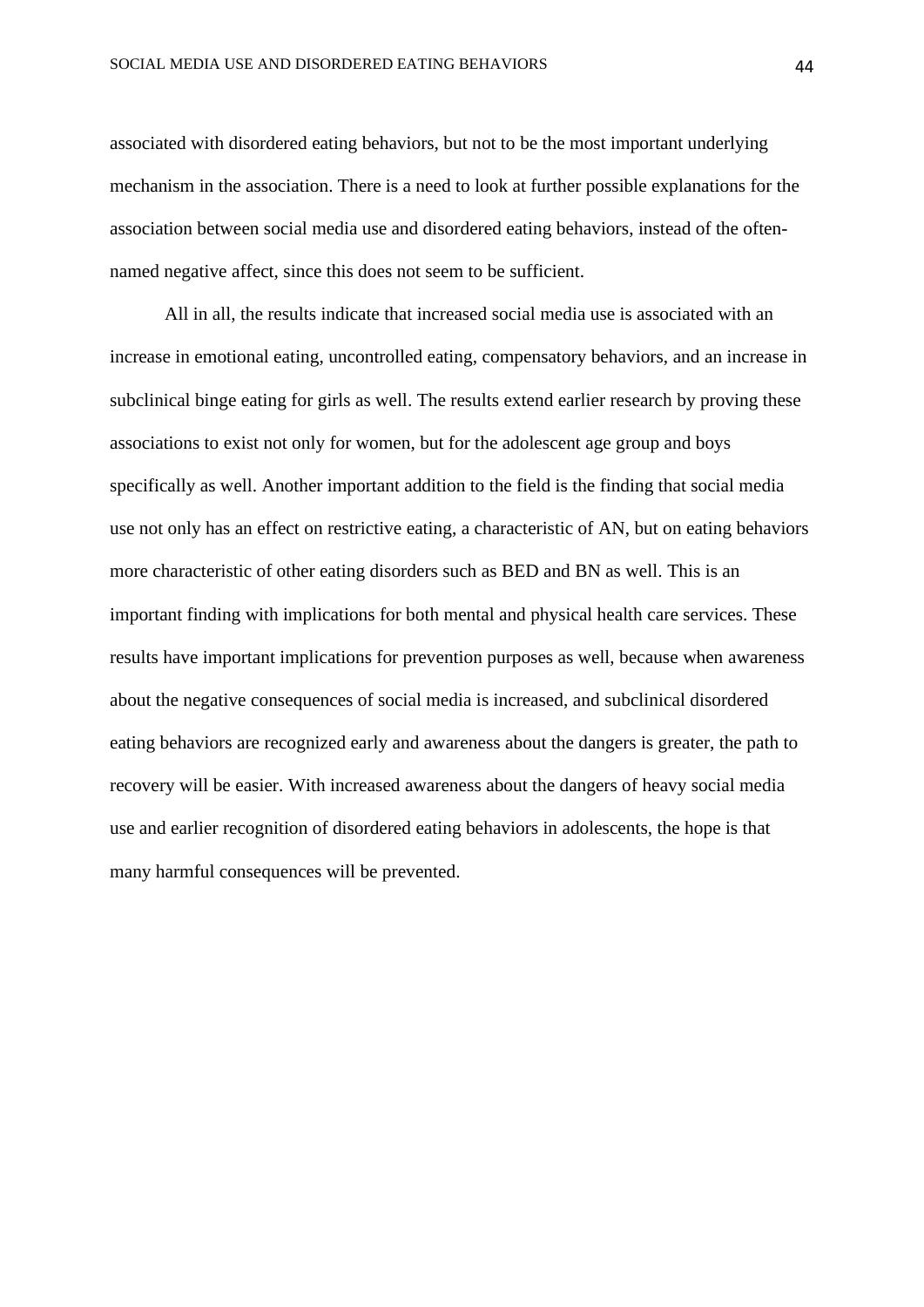#### **References**

- Achenbach, T. M. (1991). *Manual for Child Behavior Checklist 4-18, 1991 Profile.* Department of Psychiatry, University of Vermont.
- Adriaanse, M. A., de Ridder, D. T. D., & Evers, C. (2010). Emotional Eating: Eating When Emotional of Emotional About Eating? *Psychology & Health, 26*(1), 23-39. <https://doi.org/10.1080/08870440903207627>
- Aebi, M., Kuhn, C., Metzke, C. W., Stringaris, A., Goodman, R., & Steinhausen, H. (2012). The Use of the Development And Well-Being Assessment (DAWBA) in Clinical Practice: A Randomized Trial. *European Child & Adolescent Psychiatry, 21*(10), 559- 567.<https://doi.org/10.1007/s00787-012-0293-6>
- Allen, K. A., Ryan, T., Gray, D. L., McInerney, D. M., & Waters, L. (2014). Social Media Use and Social Connectedness in Adolescents: The Positives and the Potential Pitfalls. *The Australian Educational and Developmental Psychologist, 31*(1), 18-31. <https://doi.org/10.1017/edp.2014.2>
- American Psychiatric Association. (2013). Diagnostic and Statistical Manual of Mental Disorders ( $5<sup>th</sup>$  ed.).<https://doi.org/10.1176/appi.books.9780890425596>
- Anglé, S., Engblom, J., Eriksson, T., Kautiainen, S., Saha, M., Lindfors, P. Lehtinen, M., & Rimpelä, A. (2009). Three Factor Eating Questionnaire-R18 as a Measure of Cognitive Restraint, Uncontrolled Eating and Emotional Eating in a Sample of Young Finnish Females. *International Journal of Behavioral Nutrition and Physical Activity, 6*(1), 1-7.<https://doi.org/10.1186/1479-5868-6-41>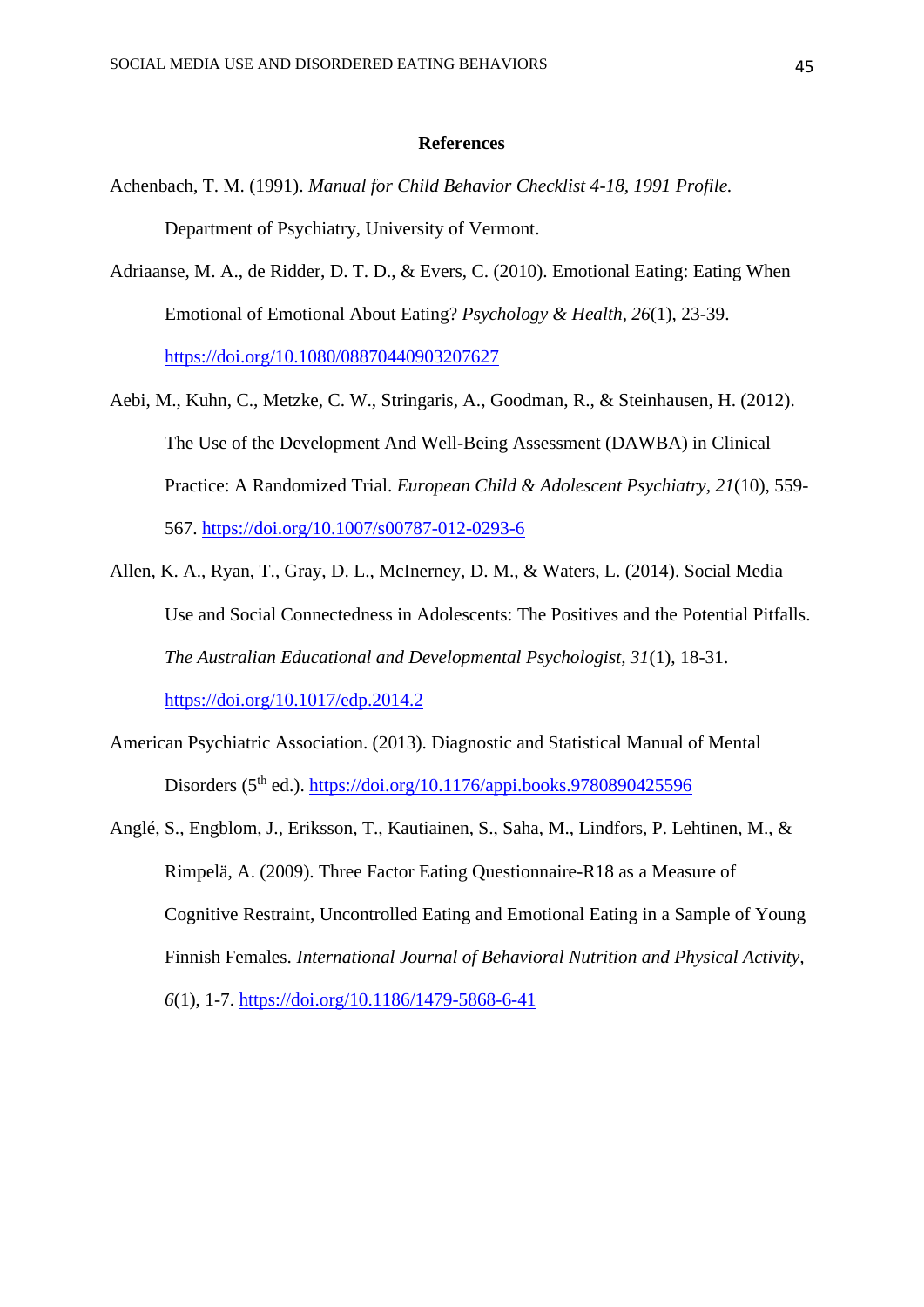Aparicio-Martinez, P., Perea-Moreno, A., Martinez-Jimenez, M. P., Redel-Macías, M. D., Pagliari, C., & Vaquero-Abellan, M. (2019). Social Media, Thin-Ideal, Body Dissatisfaction and Disordered Eating Attitudes: An Exploratory Analysis. *International Journal of Environmental Research and Public Health, 16*(21), 1-16. <https://doi.org/10.3390/ijerph16214177>

- Bandura, A. (2001) Social Cognitive Theory of Mass Communication. *Media Psychology, 3*(3), 265-299. [https://doi.org/10.1207/S1532785XMEP0303\\_03](https://doi.org/10.1207/S1532785XMEP0303_03)
- Bunnell, D. W., Shenker, I. R., Nussbaum, M. P., Jacobson, M. S., Cooper, P. (1990). Subclinical Versus Formal Eating Disorders: Differentiating Psychological Features. *International Journal of Eating Disorders, 9*(3), 357-362. [https://doi.org/10.1002/1098-108X\(199005\)9:3<357::AID-](https://doi.org/10.1002/1098-108X(199005)9:3%3c357::AID-EAT2260090313%3e3.0.CO;2-Z)[EAT2260090313>3.0.CO;2-Z](https://doi.org/10.1002/1098-108X(199005)9:3%3c357::AID-EAT2260090313%3e3.0.CO;2-Z)
- Cappelleri, J. C., Bushmakin, A. G., Gerber, R. A., Leidy, N. K., Sexton, C. C., Lowe, M. R., & Karlsson, J. (2009). Psychometric Analysis of the Three-Factor Eating Questionnaire-R21: Results from a Large Diverse Sample of Obese and Non-Obese Participants. *International Journal of Obesity, 33*(6), 611-620. <https://doi.org/10.1038/ijo.2009.74>
- Coulthard, H., Sharps, M., Cunliffe, L., & Van den Tol, A. (2021). Eating in the Lockdown During the Covid-19 Pandemic: Self-Reported Changes in Eating Behavior, and Associations with BMI, Eating Style, Coping and Health Anxiety. *Appetite, 161*. <https://doi.org/10.1016/j.appet.2020.105082>
- Cruz-Sáez, S., Pascual, A., Wlodarczyk, A., & Echeburúa, E. (2020) The Effect of Body Dissatisfaction on Disordered Eating: The Mediating Role of Self-Esteem and Negative Affect in Male and Female Adolescents. *Journal of Health Psychology, 25*(8), 1098-1108. https:/doi.org/10.1177/1359105317748734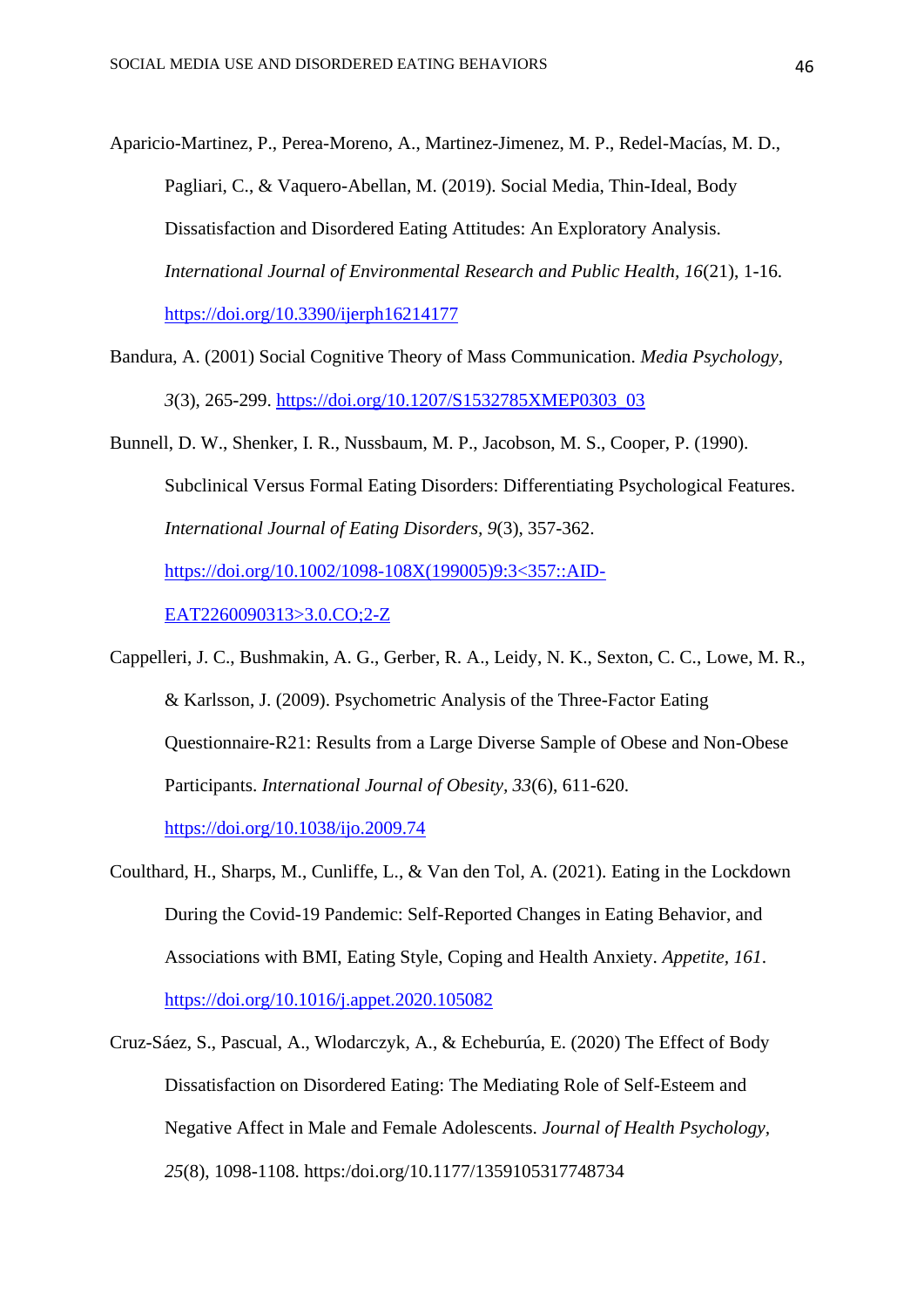- Duarte, P. A. S., Palmeira, L., & Pinto-Gouveia, J. (2018). The Three-Factor Eating Questionnaire-R21: A Confirmatory Factor Analysis in a Portuguese Sample. *Eating and Weight Disorders – Studies on Anorexia, Bulimia and Obesity, 25*(1), 247-256. <https://doi.org/10.1007/s40519-018-0561-7>
- Fardouly, J., Diedrichs, P. C., Vartanian, L. R., & Halliwell, E. (2015). Social Comparisons on Social Media: The Impact of Facebook on Young Women's Body Image Concerns and Mood. *Body Image*, *13*, 38-45.<https://doi.org/10.1016/j.bodyim.2014.12.002>
- Festinger, L. (1954). A Theory of Social Comparison Processes. *Human Relations, 7*(2), 117- 140.<https://doi.org/10.1177/001872675400700202>
- Gao, Y., Ao, H., Hu, X., Wang, X., Huang, D., Huang, W., Han, Y., Zhou, C., He, L., Lei, X., Gao, X. (2021). Social Media Exposure During COVID-19 Lockdowns Could Lead to Emotional Overeating via Anxiety: The Moderating Role of Neuroticism. *Applied Psychology: Health and Well-Being,* 1-17.<https://doi.org/10.1111/aphw.12291>
- GGZ Standaarden (December 30, 2020). *Specifieke Omschrijving Eetstoornissen*. Retrieved February 13, 2021, from

[https://www.ggzstandaarden.nl/zorgstandaarden/eetstoornissen/specifieke](https://www.ggzstandaarden.nl/zorgstandaarden/eetstoornissen/specifieke-omschrijving-eetstoornissen)[omschrijving-eetstoornissen](https://www.ggzstandaarden.nl/zorgstandaarden/eetstoornissen/specifieke-omschrijving-eetstoornissen)

- Goodman, R., Ford, T., Richards, H., Gatward, R., & Meltzer, H. (2000). The Development and Well-Being Assessment: Description and Initial Validation of an Integrated Assessment of Child and Adolescent Psychopathology. *Journal of Child Psychology and Psychiatry, 41*(5), 645-655.<https://doi.org/10.1111/j.1469-7610.2000.tb02345.x>
- Grogan, S. (2016). *Body Image: Understanding Body Dissatisfaction in Men, Women and Children* (3rd ed.). Routledge.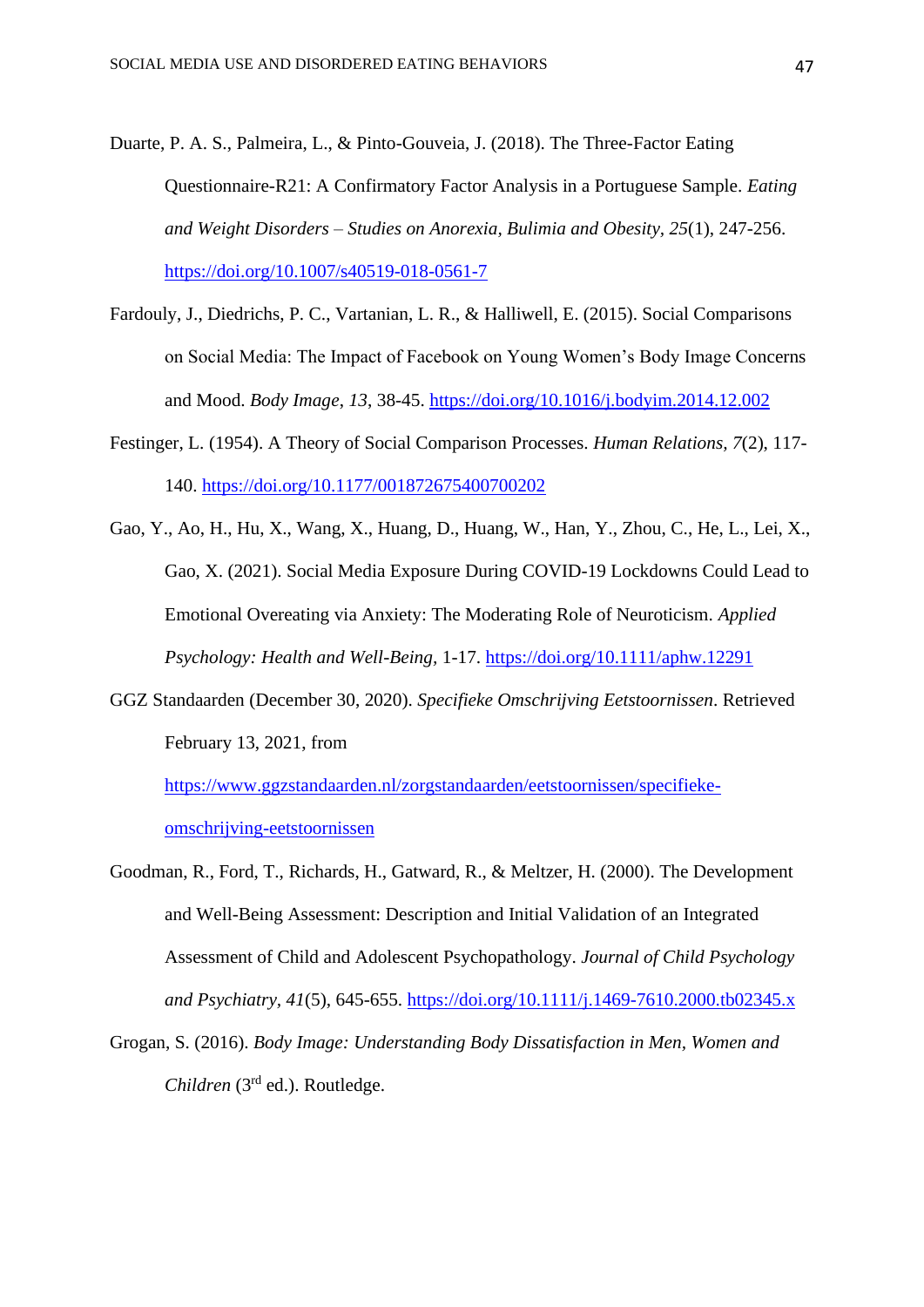- Holt, K., & Ricciardelli, L. A. (2002). Social Comparisons and Negative Affect as Indicators of Problem Eating and Muscle Preoccupation Among Children. *Journal of Applied Developmental Psychology, 23*(3), 285-304. [https://doi.org/10.1016/s0193-](https://doi.org/10.1016/s0193-3973(02)00108-9) [3973\(02\)00108-9](https://doi.org/10.1016/s0193-3973(02)00108-9)
- Hsien-Jin, T. (2000). Sociocultural and Developmental Theories as Explanations of Body Image Dissatisfaction Amongst Secondary School Girls. *Malaysian Journal of Psychiatry, 8*(1), 15-21.
- IBM Corp. Released 2017. IBM SPSS Statistics for Windows, Version 25.0. Armonk, NY: IBM Corp.
- Jones, D. C. (2001). Social Comparison and Body Image: Attractiveness Comparisons to Models and peers Among Adolescent Girls and Boys. *Sex Roles, 45*(9/10), 645-664. <https://doi.org/10.1023/a:1014815725852>
- Keles, B., McCrae, N., & Grealish, A. (2019). A Systematic Review: The Influence of Social Media on Depression, Anxiety and Psychological Distress in Adolescents. *International Journal of Adolescence and Youth, 25*(1), 79-93. <https://doi.org/10.1080/02673843.2019.1590851>
- Keski-Rahkonen, A., & Mustelin, L. (2016). Epidemiology of Eating Disorders in Europe: Prevalence, Incidence, Comorbidity, Course, Consequences, and Risk Factors. *Current Opinion in Psychiatry, 29*(6), 340-345.

<https://doi.org/10.1097/yco.0000000000000278>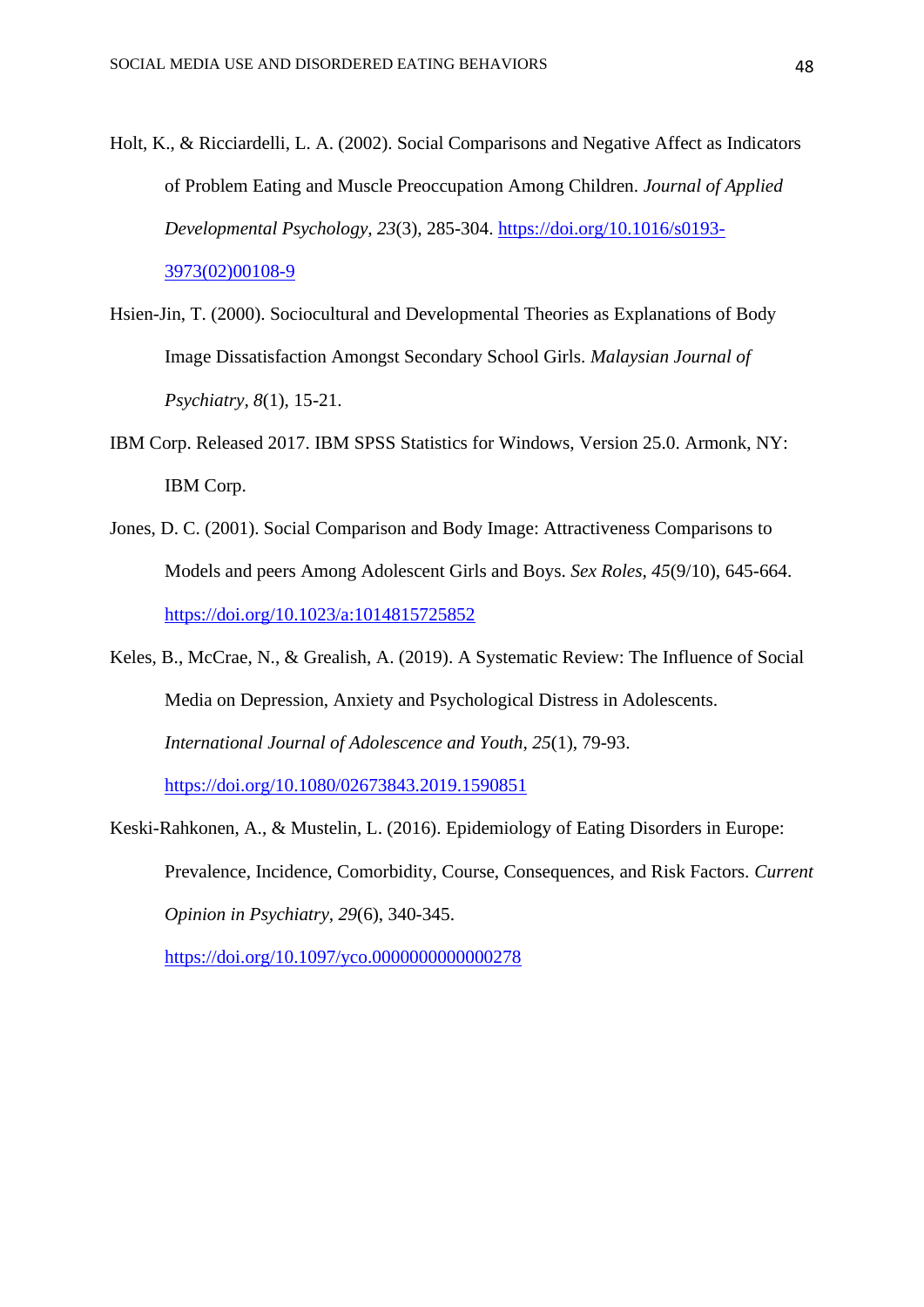Kooijman, M. N., Kruithof, C. J., van Duijn C. M., Duijts L., Franco, O. H., van IJzendoorn, M. H., de Jongste, J. C., Klaver C. C. W., van der Lugt, A., Mackenbach J. P., Moll, H. A., Peeters, R. P., Raat, H., Rings, E. H. H. M., Rivadeneira, F., van der Schroeff, M. P., Steegers, E. A. P., Tiemeier, H., Uitterlinden, … Jaddoe, V. W. V. (2017). The Generation R Study: Design and Cohort Update 2017. *European Journal of Epidemiology, 31*, 1243-1264.<https://doi.org/10.1007/s10654-016-0224-9>

- Lederbogen, F., Kirsch, P., Haddad, L., Streit, F., Tost, H., Schuch, P., Wüst, S., Preussner, J. C., Rietschel, M., Deuschle, M., & Meyer-Lindenberg, A. (2011). City Living and Urban Upbringing Affect Neural Social Stress Processing in Humans. *Nature, 474*(7352), 498-501. <https://doi.org/10.1038/nature10190>
- Lonergan, A. R., Bussey, K., Fardouly, J., Griffiths, S., Murray, S. B., Hay, P., Mond, J., Trompeter, N., & Mitchison, D. (2020). Protect me from my Selfie: Examining the Association Between Photo-Based Social Media Behaviors and Self-Reported Eating Disorders in Adolescence. *International Journal of Eating Disorders, 53*(5), 755-766. <https://doi.org/10.1002/eat.23256>
- Lydecker, J. A., Shea, M., & Grilo, C. M. (2017). Driven Exercise in the Absence of Binge Eating: Implications for Purging Disorder. *International Journal of Eating Disorders, 51*(2), 139-145.<https://doi.org/10.1002/eat.22811>
- Morrison, T. G., Kalin, R., & Morrison, M. A. (2004) Body-Image Evaluation and Body-Image Among Adolescents: A Test of Sociocultural and Social Comparison Theories. *Adolescence, 39*(155). <https://doi.org/10.1016/j.bodyim.2009.11.003>
- Nakamura, B. J., Ebesutani, C., Bernstein, A., & Chorpita, B. F. (2008). A Psychometric Analysis of the Child Behavior Checklist DSM-Oriented Scales. *Journal of Psychopathology and Behavioral Assessment, 31*(3), 178-189. <https://doi.org/10.1007/s10862-008-9119-8>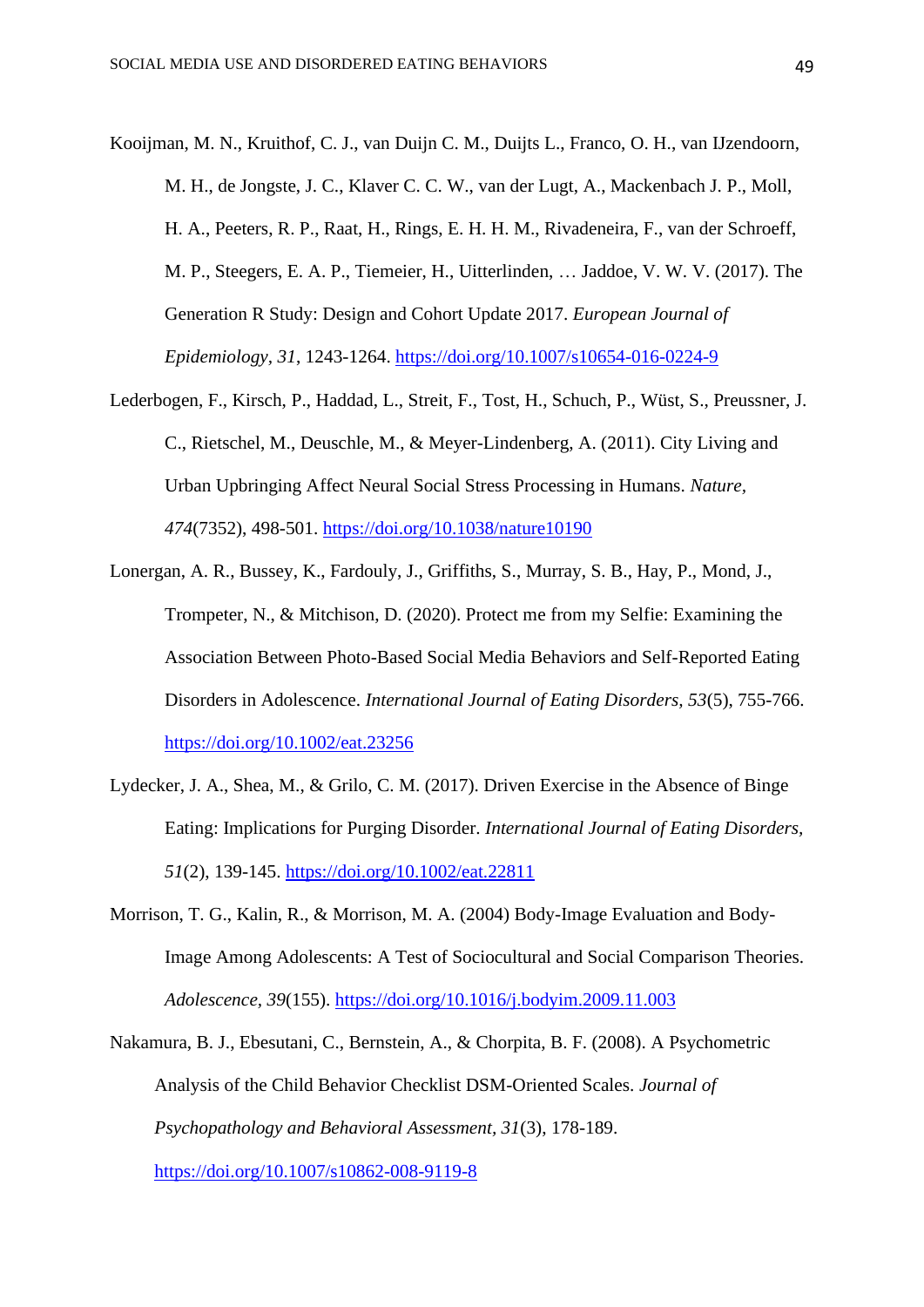O'Reilly, M., Dogra, N., Whiteman, N., Hughes, J., Eruyar, S., & Reilly, P. (2018). Is Social Media Bad for Mental Health and Wellbeing? Exploring the Perspectives of Adolescents. *Clinical Child Psychology and Psychiatry, 23*(4), 601-613. <https://doi.org/10.1177/1359104518775154>

Padín, P. F., González-Rodríguez, R., Verde-Diego, C., & Vásquez-Pérez, R. (2021). Social Media and Eating Disorder Symptomatology: A Systematic Review. *Cyberpsychology: Journal of Psychosocial Research on Cyberspace, 15*(3). <https://doi.org/10.5817/CP2021-3-6>

- Pelletier, M. J., Krallman, A., Adams, F. G., & Hancock, T. (2020). One Size Doesn't Fit All: A Uses and Gratifications Analysis of Social Media Platforms. *Journal of Research in Interactive Marketing, 14*(2), 269-284.<https://doi.org/10.1108/jrim-10-2019-0159>
- Primack, B. A., Shensa, A., Escobar-Viera, C. G., Barrett, E. L., Sidani, J. E., Colditz, J. B., & James, A. E. (2017). Use of Multiple Social Media Platforms and Symptoms of Depression and Anxiety: A Nationally-Representative Study Among U.S. Young Adults. *Computers in Human Behavior, 69*, 1-9.

<https://doi.org/10.1016/j.chb.2016.11.013>

Rohde, P., Stice, E., & Marti, C. N. (2015). Development and Predictive Effects of Eating Disorder Risk Factors During Adolescence: Implications for Prevention Efforts. *International Journal of Eating Disorders, 48*(2), 187-198.

<https://doi.org/10.1002/eat.22270>

Sanchez-Ruiz, M. J., El-Jor, C., Abi Kharma, J., Bassil, M., & Zeeni, N. (2017). Personality, Emotion-Related Variables, and Media Pressure Predict Eating Disorders via Disordered Eating in Lebanese University Students. *Eating and Weight Disorders-Studies on Anorexia, Bulimia and Obesity, 24*(2), 313-322. <https://doi.org/10.1007/s40519-017-0387-8>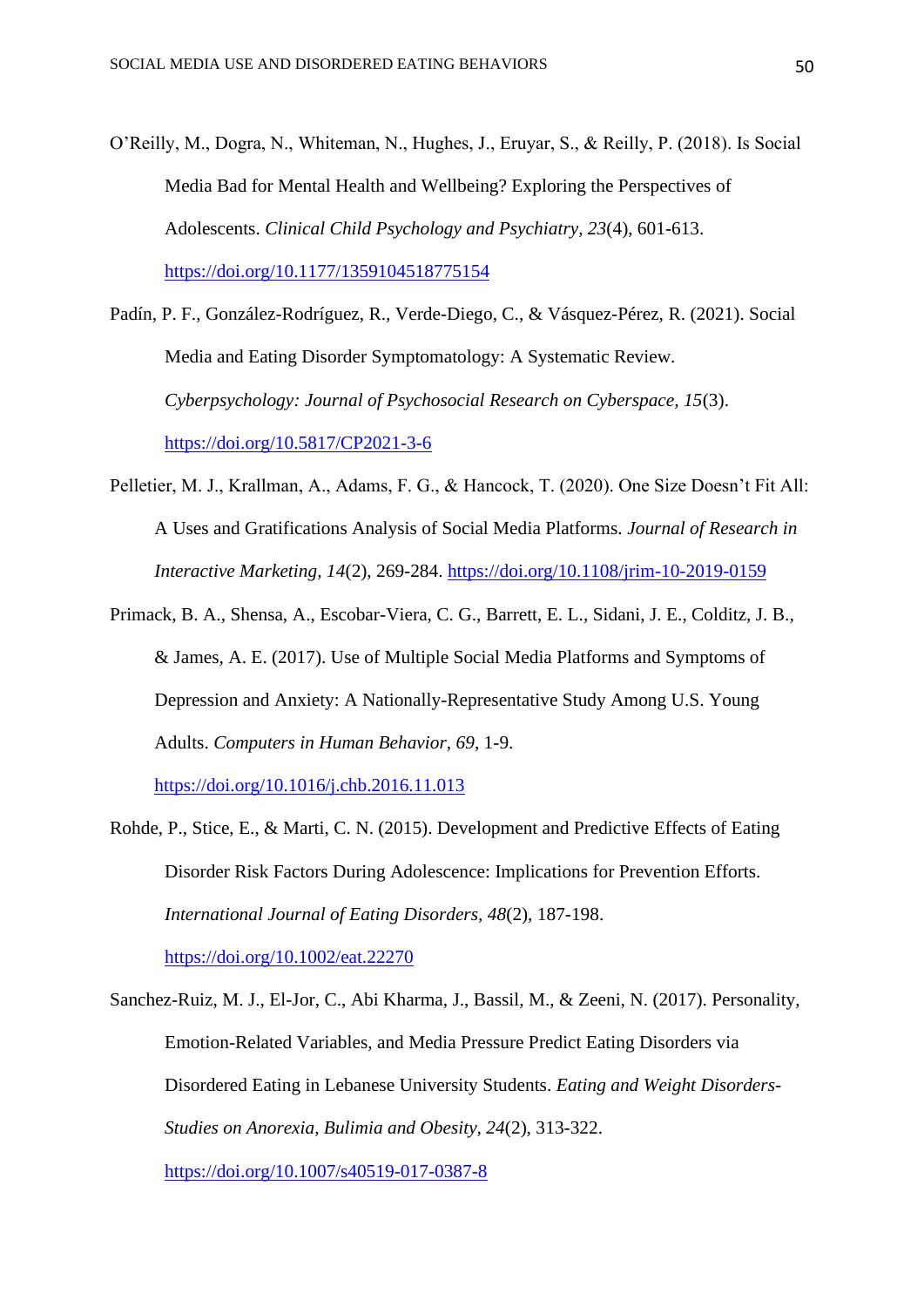- Saunders, J. F., & Eaton, A. A. (2018). Snaps, Selfies, and Shares: How Three Popular Social Media Platforms Contribute to the Sociocultural Model of Disordered Eating Among Young Women. *Cyberpsychology, Behavior, and Social Networking, 21*(6), 343-354. <https://doi.org/10.1089/cyber.2017.0713>
- Schmuck, D., Karsay, K., Matthes, J., & Stevic, A. (2019). "Looking Up and Feeling Down". The Influence of Mobile Social Networking Site Use on Upward Social Comparison, Self-Esteem, and Well-Being of Adult Smartphone Users. *Telematics and Informatics, 42*, 1-12.<https://doi.org.10.1016/j.tele.2019.201240>
- Sidani, J. E., Shensa, A., Hoffman, B., Hanmer, J., & Primack, B. A. (2016). The Association Between Social Media Use and Eating Concerns Among US Young Adults. *Journal of the Academy of Nutrition and Dietetics, 116*(9), 1465-1472. <https://doi.org/10.1016/j.jand.2016.03.021>
- Solem, R. C. (2015). Limitation of a Cross-Sectional Study. *American Journal of Orthodontics and Dentofacial Orthopdics, 148*(2), 205). <https://doi.org/10.1016/j.ajodo.2015.05.006>
- Stunkard, A. J., & Messick, S. (1985). The Three-Factor Eating Questionnaire to Measure Dietary Restraint, Disinhibition and Hunger. *Journal of Psychosomatic Research, 29*(1), 71-83. [https://doi.org/10.1016/0022-3999\(85\)90010-8](https://doi.org/10.1016/0022-3999(85)90010-8)
- Syed-Abdul, S., Fernandez-Luque, L., Jian, W., Li, Y., Crain, S., Hsu, M., Wang, Y., Khandregzen, D., Chuluunbaatar, E., Nguyen, P. A., & Liou, D. (2013). Misleading Health-Related Information Promoted Through Video-Based Social Media: Anorexia on Youtube. *Journal of Medical Internet Research, 15*(2), 1-13. <https://doi.org/10.2196.jmir.2237>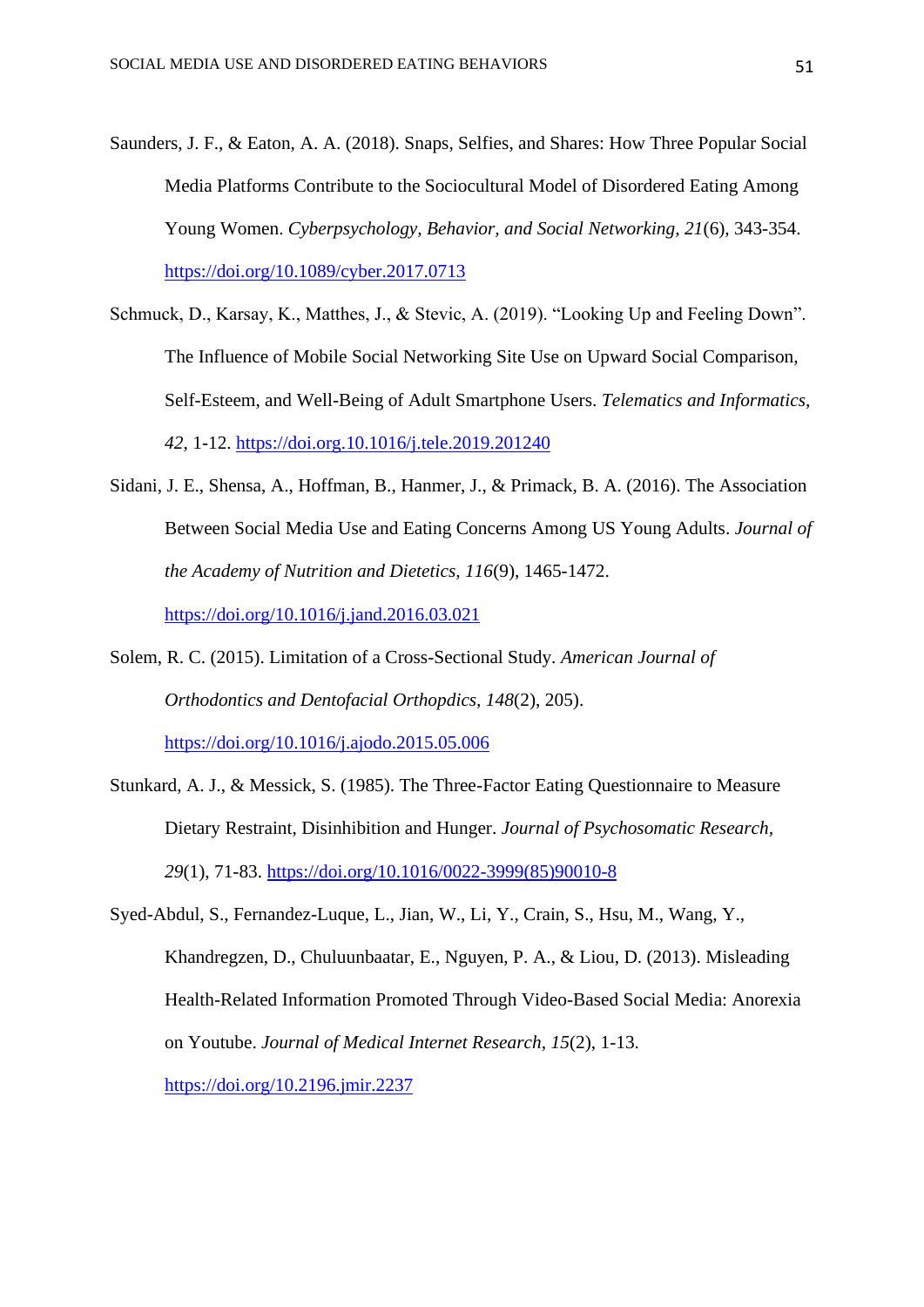- Tilgner, L., Wertheim, E. H., Paxton, S. J. (2004) Effect of Social Desirability on Adolescent Girl's Responses to an Eating Disorders Prevention Program. *International Journal of Eating Disorders, 35*(2) 211-216.<https://doi.org/10.1002/eat.10239>
- Toma, C. L., & Hancock, J. T. (2010). Looks and Lies: The Role of Physical Attractiveness in Online Dating Self-Presentation and Deception. *Communication Research, 37*(3), 335-351.<https://doi.org/10.1177/00936550209356437>
- Touchette, E., Henegar, A., Godart, N. T., Pryor, L., Falissard, B., Tremblay, R. E., & Côté, S. M. (2011). Subclinical Eating Disorders and Their Comorbidity with Mood and Anxiety Disorders in Adolescent Girls. *Psychiatry Research, 185*(1-2), 185-192. <https://doi.org/10.1016/j.psychres.2010.04.005>
- Van der Aar, L. P. E., Peters, S., & Crone, E. A. (2018). The Development of Self-Vies Across Adolescence: Investigating Self-Descriptions with and Without Social Comparison Using a Novel Experimental Paradigm. *Cognitive Development, 48,* 256- 270.<https://doi.org/10.1016/j.cogdev.2018.10.001>
- Vogel, E. A., Rose, J. P., Roberts, L. R., & Eckles, K. (2014). Social Comparison, Social Media, and Self-Esteem. *Psychology of Popular Media Culture, 3*(4), 206-222. <https://doi.org/10.1037/ppm0000047>
- Vossen, H. G. M., & Valkenburg, P. M. (2016). Do Social Media Foster or Curtail Adolescents' Empathy? A Longitudinal Study. *Computers in Human Behavior, 63*, 118-124.<https://doi.org/10.1016/j.chb.2016.05.040>
- Wilksch, S. M., O'Shea, A., Ho, P., Byrne, S., & Wade, T. D. (2020). The Relationship Between Social Media Use and Disordered Eating in Young Adolescents. *International Journal of Eating Disorders, 53*(1), 96- 106. <https://doi.org/10.1002/eat.23198>